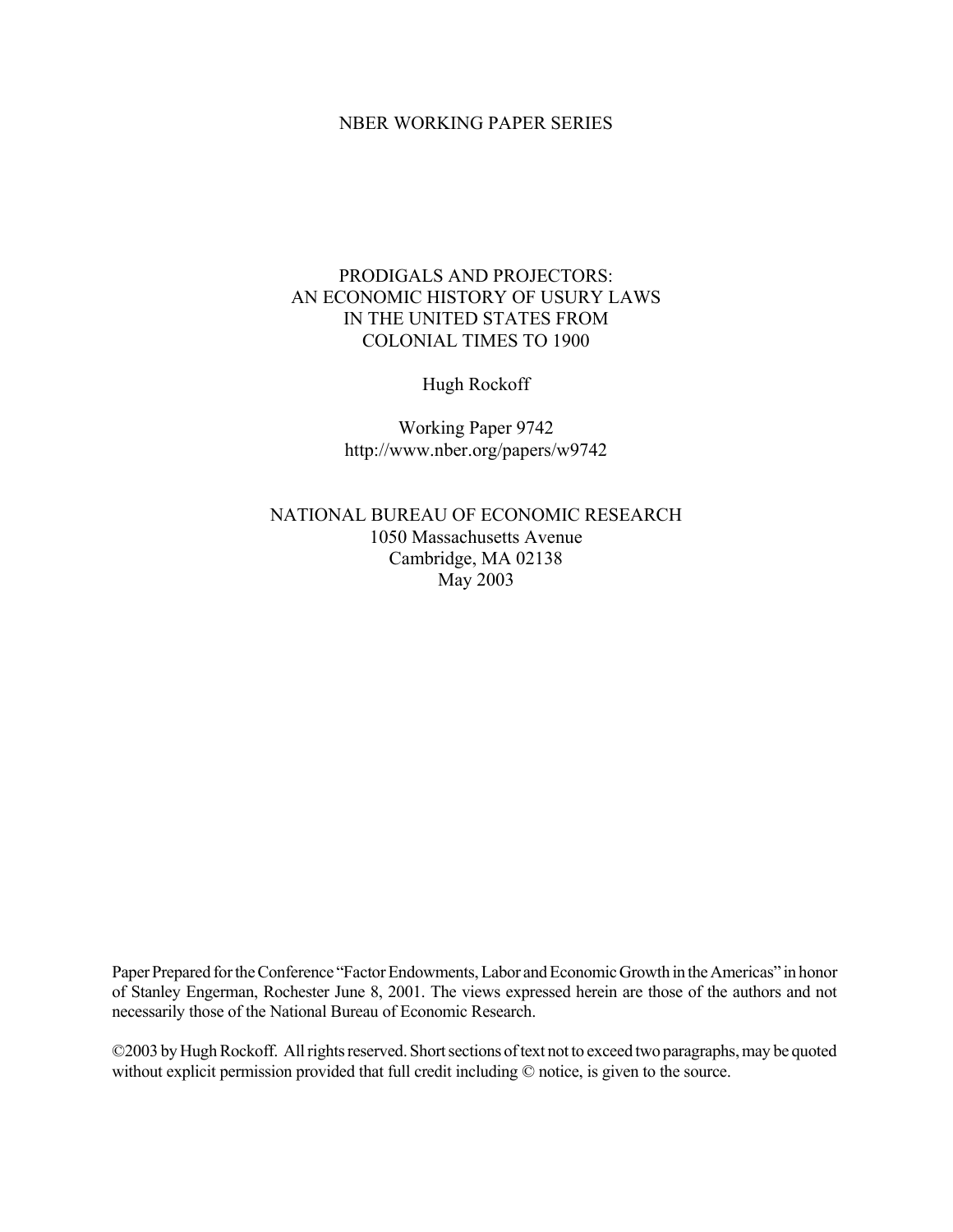Prodigals and Projectors: An Economic History of Usury Laws in the United States from Colonial Times to 1900 Hugh Rockoff NBER Working Paper No. 9742 May 2003 JEL No. N2

#### **ABSTRACT**

During the Colonial era usury laws in the United States were strict both in terms of the maximum rate that could be charged and the penalties that would be imposed. In Massachusetts in eighteenth century, for example, the maximum rate was 6 percent, and both principal and interest were forfeited if usury could be proved against the lender. The laws were eased during the early national period, and in many states they were repealed, although the United States never completely abandoned its system of usury laws. By 1870, when a limited reaction set in, the liberalization had reached the point where the great bulk of commercial transactions must have been largely unaffected by the usury laws, at least in noncrisis years. Two factors seem to have been paramount in producing the liberalization: changes in ideas about the effectiveness of government regulation in general and about the effectiveness of usury laws in particular, and competition among the states for capital. This history suggests that the usury laws, when tightly drawn, may have had a larger impact than economic historians have generally recognized.

Hugh Rockoff Department of Economics Rutgers University New Brunswick, NJ 08901 and NBER rockoff@econ.rutgers.edu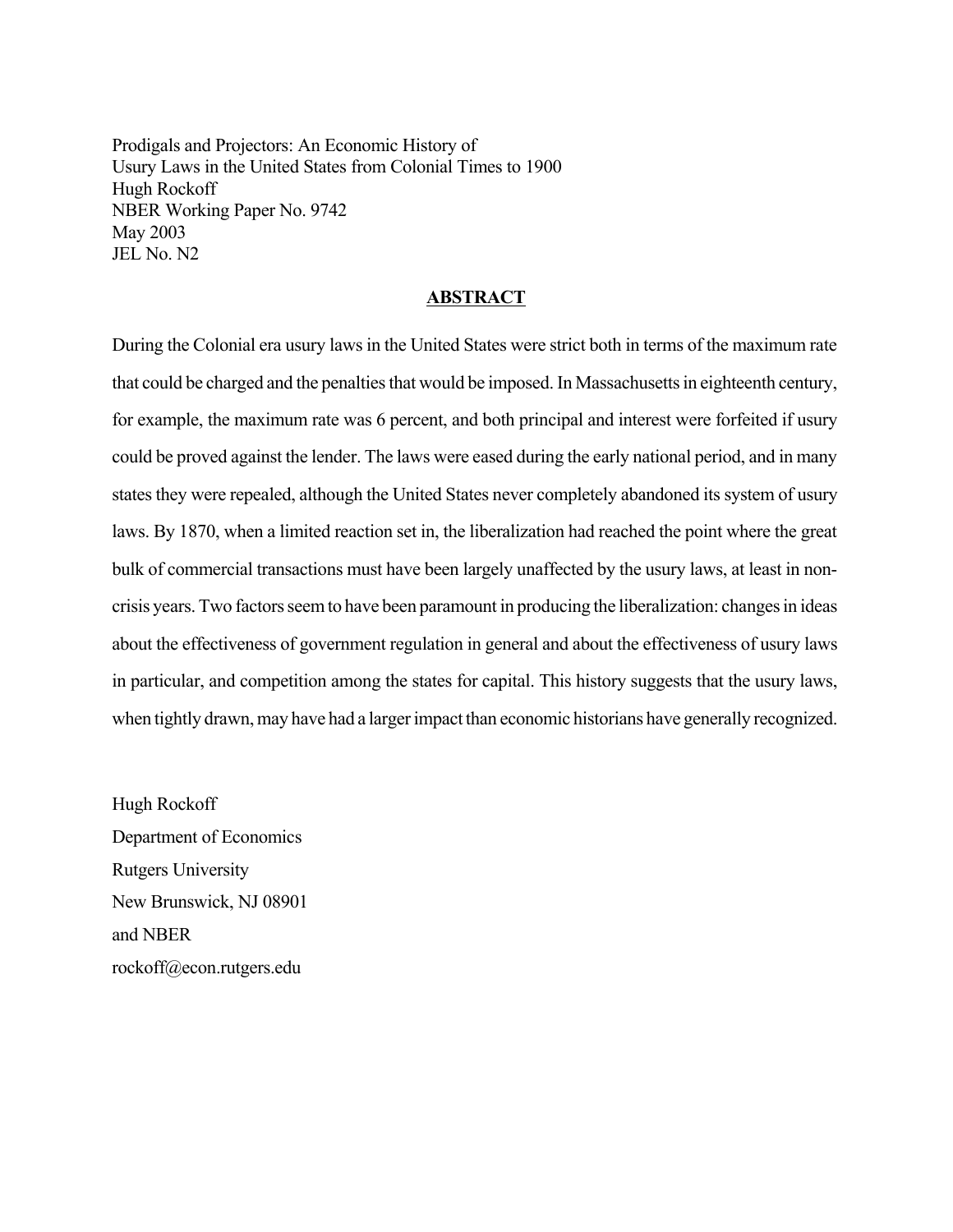### **1. Why Should Economic Historians Study Usury Laws?**<sup>1</sup>

With a few notable exceptions, such as Friedman (1963) and Glaeser and Scheinkman (1998), usury laws have been ignored by historians and economists writing about the financial history of the United States. Many of the classic financial histories of the United States do not even mention them. Yet there are a number of good reasons for studying usury laws. For one thing usury laws are, arguably, the most ubiquitous forms of economic regulation. They are mentioned in the Bible and the Koran. There were usury laws in ancient Rome, although not in classical Athens (Finley 1953). And, the medieval canonists developed a detailed theory of usury. Usury laws have not been confined to countries influenced by European cultural traditions. In India, during the Buddhist period, it was recommended that interest be limited to 15 percent per year on secured loans and to 60 percent per year on unsecured loans. Seth (1955, 6). In traditional China the maximum rate was 3 percent per month, and the penalty for charging more was 40 to 100 blows with the light cane. (Alabaster 1899, 550-51). Usury laws, moreover, have been the subject of classic works of literature, such as "The Merchant of Venice." The usury laws in England were repealed in 1854 (although legislation protecting borrowers was reinstated at the turn of the century), but in the United States they were continued in many states down to the present day.

Usury laws, unlike most other forms of economic regulation, are relatively easy to quantify. During the period of concern here they usually took the form of a maximum rate, a round number: 0, 6, 10, etc. The penalties for evading the usury laws, moreover, although often neglected in discussions of the law, were also easily quantified. The penalty was typically forfeiture of interest and principal, forfeiture of interest alone, or something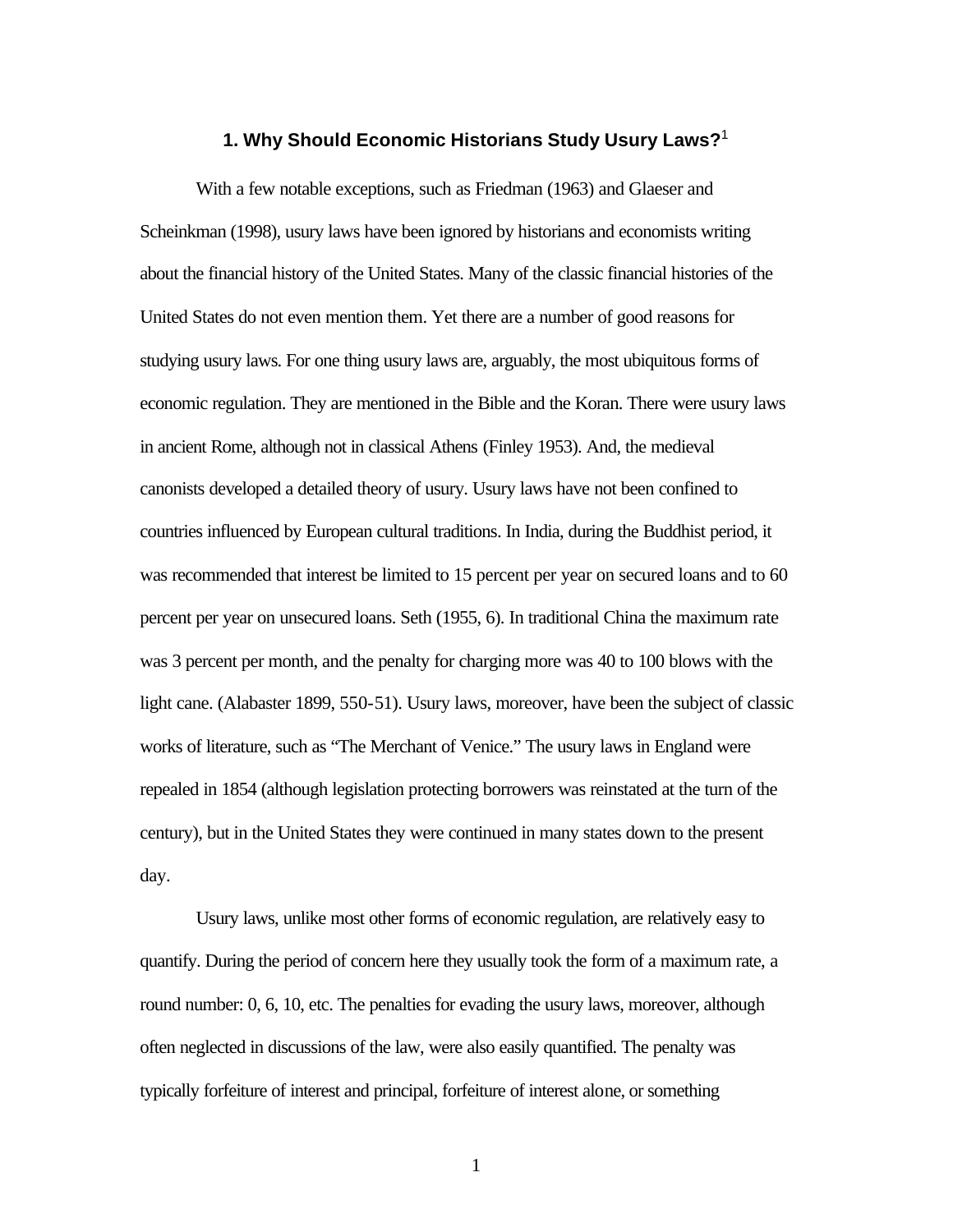similar. By taking a standard loan contract we can reduce these disparate penalties to a common denominator. To be sure, usury laws sometimes included provisions that are not easily quantified. The maximum legal rate, for example, might differ among lenders or by type of loan, and criminal penalties might be imposed. But for the most part, the usury laws can be quantified, allowing us to draw a long-run picture of the history of usury laws, and to make generalizations about the determinants of the history of usury laws that may carryover to less easily quantified forms of regulation.

The level of the rate of usury, moreover, may give us some insight into the common rate of interest for times and places when market quotations are scarce. Indeed, in some cases the rate of usury may be a more accurate reflection of the common rate, than the quotations normally relied upon, which are often the rates on government bonds, or other atypical instruments. The usefulness of the rate of usury as a proxy for the common rate of interest would depend on how usury rates were determined in relation to the bulk of credit transactions. So an understanding of the political economy of maximum rates can contribute to their usefulness as a record of rates.

The main reason economic historians neglect usury laws is the conviction that they are easily evaded and therefore have no effect. Suppose a borrower and lender want to contract a loan at 30 percent interest when the legal maximum is 10 percent. What is to stop the borrower from signing a bond that says that 10 percent is to be paid on \$100 (a legal contract), while in fact receiving only \$85 in cash, or perhaps paying a "fee" of \$15 for the services of arranging the loan?<sup>2</sup> The answer is nothing. The suggestion then, is that the legal maximum has no effect.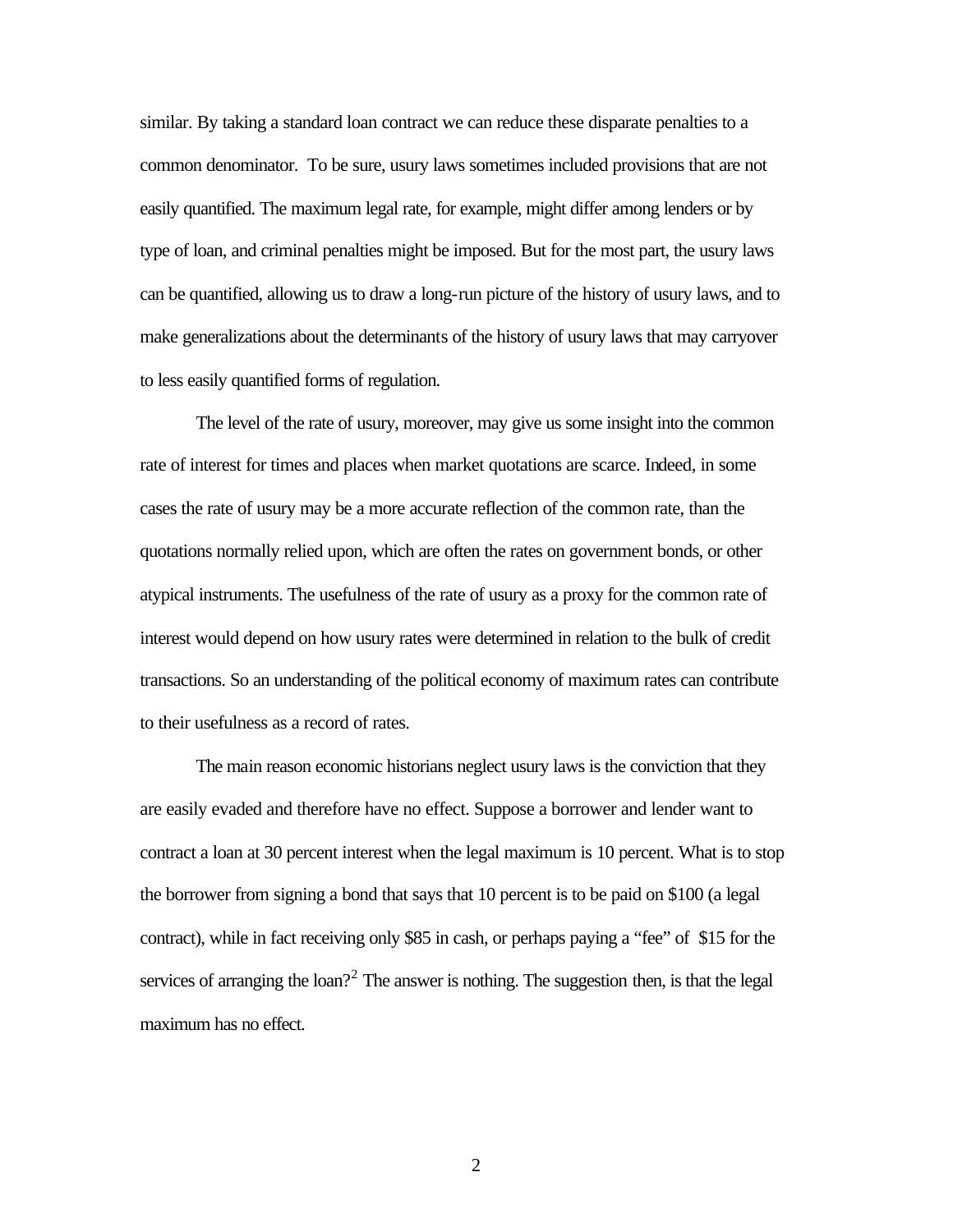Alternative means of evading the laws, moreover, are legion. Perhaps one of the most frequently used ways of evading usury laws is by hiding a usurious payment as charge for late payment. One of the earliest stories I have seen about this form of evasion in the United States is said to have occurred in Virginia in 1760. The legal maximum was 5 percent. But interest at 10 percent could be charged on a bill of exchange that was refused. A "gentlemen of some means," it is said, agreed to draw a bill on a firm in London that he did not know so that his banker could charge 10 percent. Unfortunately, the firm on which the bill was drawn recognized the name of the drawer, assumed that he intended to open a relationship, and so accepted the bill. The banker complained that he had been tricked by being given a good bill instead of a bad one! (Kirkland 1865, vol. 1, 217.)<sup>3</sup>

Although these ways of evading the law, and many similar devices, provide a good deal of protection to the lender – courts are generally unwilling to set aside a signed contract, unless they have a strong motive for doing so – evasive devices do not reduce a lender's risk from the law to zero. True the lender has, as Shylock says, his bond. But should a borrower refuse to pay, and offer usury as a defense, a judge is always in a position to believe the testimony of the borrower and whatever evidences the borrower can offer, as Shylock found when he finally had his day in court. The risk that the borrower will escape paying, a risk that cannot be reduced to zero as long as the law is on the books, is bound to have some effect on the behavior of borrowers and lenders.

I now believe that when maximum rates were low, and penalties high, usury laws had a substantial impact on the structure of lending. The effects of usury laws on capital formation or the distribution of income, however, will not be our initial focus. Instead, the narrative will focus on uncovering the determinants of changes of usury rates and penalties.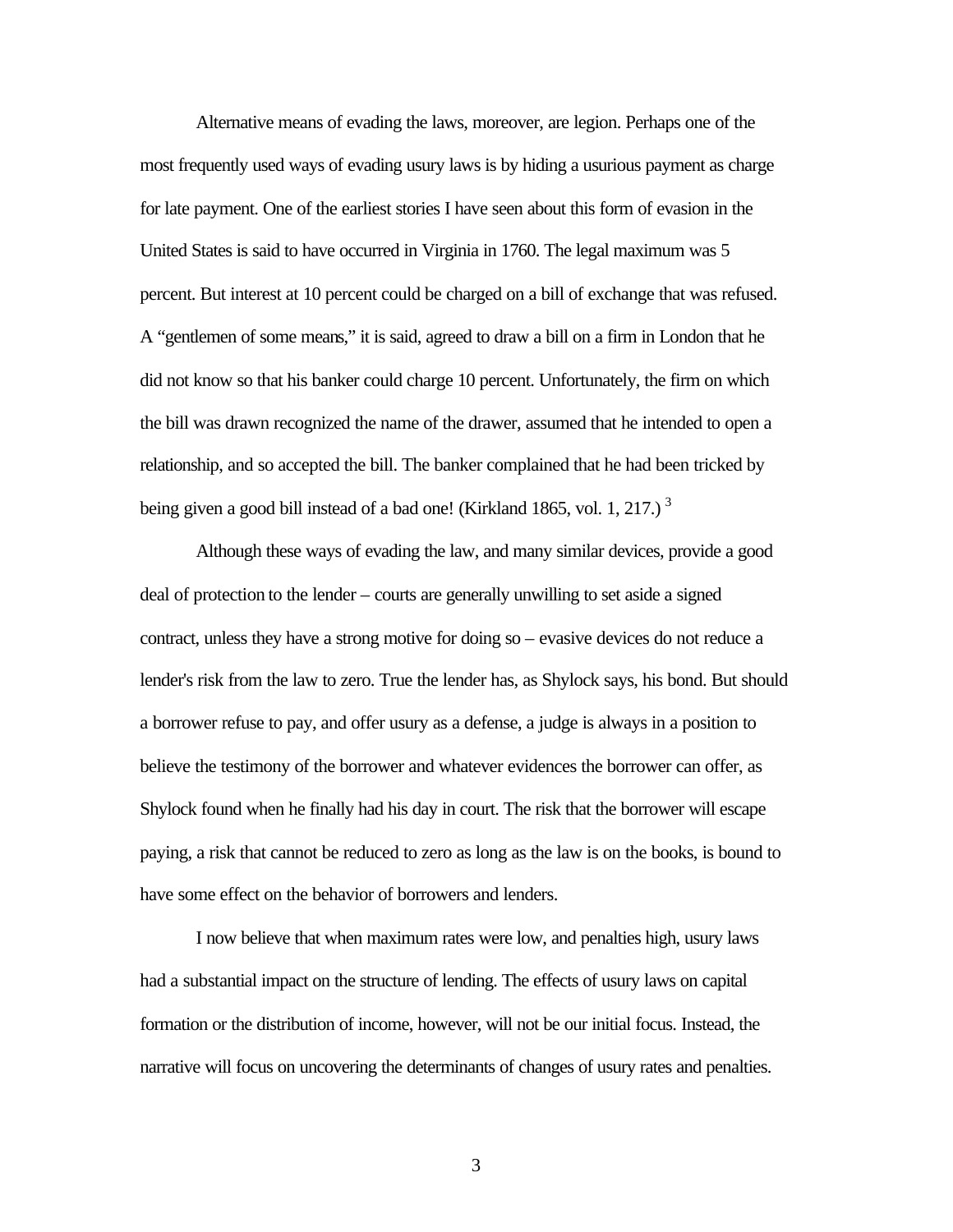Nevertheless, as is often the case in economic research, a light focused on one target illuminates others.

Today, usury laws are still important, but mainly as consumer protection laws. The laws at issue in the current controversy over the extremely high rates charged for "payday loans" -- small loans typically due at the next payday and secured by a postdated check or by an agreement that permits a bank to deduct principal and interest from a paycheck -- have their roots in nineteenth century usury laws discussed below.<sup>4</sup>

The remainder of the paper is structured as follows. Section 2 discusses the history of thought about usury laws through the period of liberalization in the nineteenth century. Section 3 discusses the repeal of the British laws, an important precedent for the United States. Section 4 discusses the changes in U.S. usury laws in the nineteenth century from a quantitative perspective. Section 5 discusses the debate over the usury provision of the National Banking Act, which throws a good deal of light on the relationships among ideas, the western advance, and other factors that influenced the liberalization of the usury laws. Section 6 discusses some of the evidence that suggests that the economic historian's working assumption that the usury laws had no effect needs rethinking. Section 7 draws some conclusions. The narrative is written as if two factors -- changing ideas about the efficacy of usury laws, and competition among states for capital -- explain the changing structure of the usury laws. But the evidence for correlation, it must be admitted, is much stronger than the evidence for causation. Perhaps what follows is best regarded as a listing of the candidate hypotheses.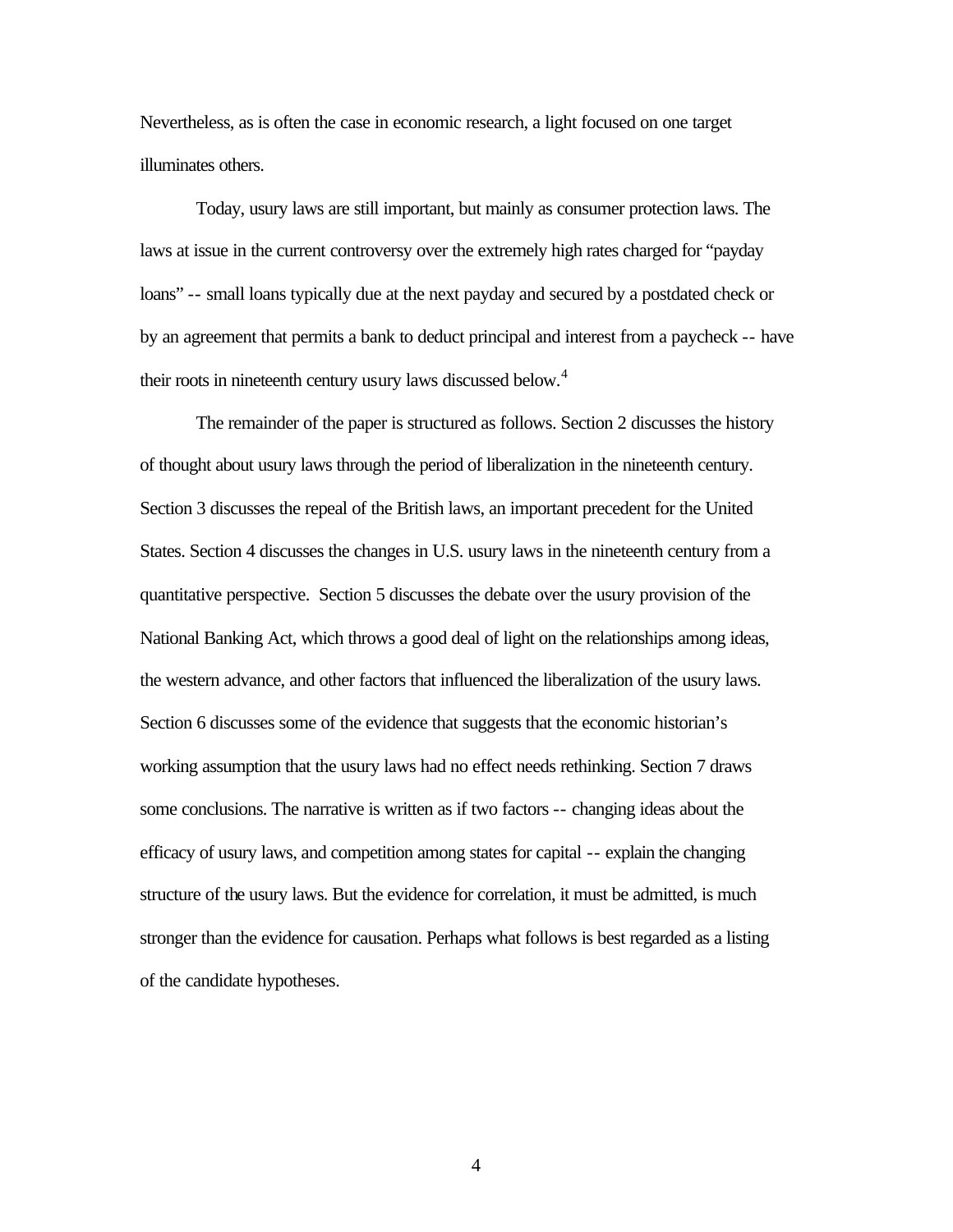#### **2. The Changing Intellectual Climate**

The evolution of usury laws paralleled, and I believe to some extent was produced by, changes in ideas about usury. A brief sketch of history of the "high theory" of usury laws will therefore be a useful way of setting the stage for the history U.S. usury laws that follows, and of describing one of the explanatory factors. Broadly speaking we can distinguish two strands of support for usury laws: moral arguments that can be traced to the Bible and to the ancient Greek philosophers, and economic arguments that can be traced to the mercantilists and (of all people) to Adam Smith. The erosion of these supports for usury laws coincided with liberalizations of the law.

The evolution of religious and philosophical ideas about usury could fill many volumes.<sup>5</sup> Here I will simply summarize some of the ideas that seem to have survived to influence American lawmakers. The Old Testament, as is well known, prohibits interest taking among the Jews, although not between Jews and non-Jews. There are three passages. In two, the prohibition on taking interest follows admonitions to be charitable toward the poor, and so seems connected mainly with charity toward the poor. But the most famous passage, Deuteronomy 23:19, appears to be more general: "You shall not lend upon interest to your brother, interest on money, interest on victuals, interest on anything that is lent for interest. To a foreigner you may lend upon interest…" This passage became the basis for the belief of the early Christians and the medieval church that the prohibition on usury should be extended to all Christians. And it left the way open for the Jews living among Christians to become moneylenders. The New Testament also contains passages that seem to tell against lending at interest, particularly Luke 6:35: "Lend freely, hoping nothing thereby." It has been suggested by Taeusch (1942, 313) that the survival of usury restrictions in the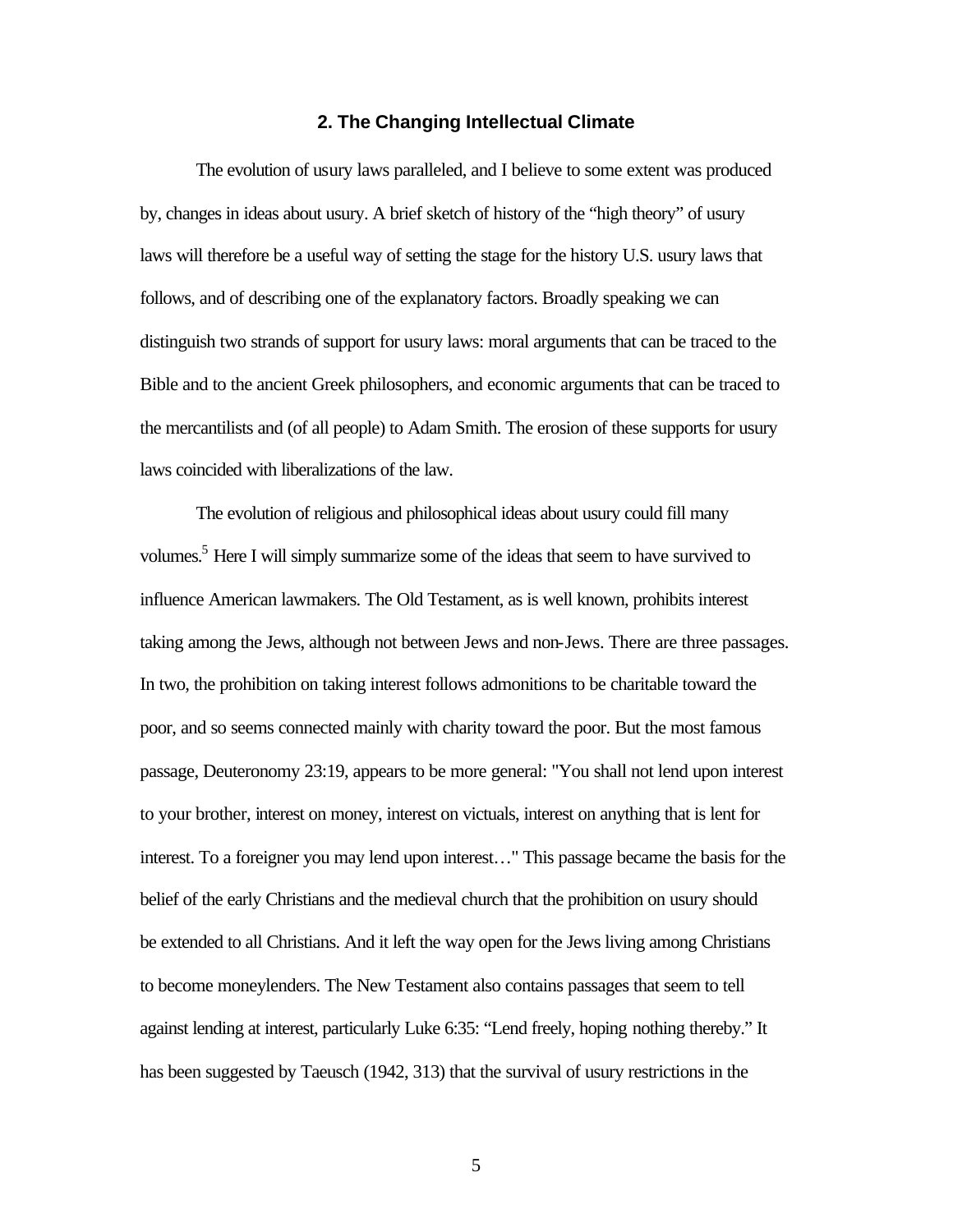United States, although as we will see in a greatly attenuated form, as opposed to their repeal in Britain can be traced to the greater influence of old-testament fundamentalism in the United States.

The tension between the stark religious doctrine that the lending of money among brothers was immoral and the needs of a commercial economy for credit produced the development of a complex usury doctrine that legitimized interest under a number of names.<sup>6</sup> Thomas Aquinas thought that compensation for actual loss (*damnum emergens*) was permissible, and he discussed although with hesitation compensation for cessation of gain (*lucrum cessans*). Other exceptions included compensation for damage caused by the failure to return payment at the agreed time (*poena conventionalis*). According to Cunningham (1905, vol. 1, 258) this exception, an obvious way of evading the usury prohibition, took a prominent place in medieval transactions.

The struggle over the morality of interest taking changed abruptly with the Protestant Reformation. Benjamin Nelson (1969) describes the revolution. Although some of the preaching of the reformers was opposed to taking interest, the reformers ultimately abandoned the idea of creating a "New Jerusalem" – with the implication that Christians would be forced to follow the ancient prohibition against lending at interest. Nelson sees Calvin as the key figure because he clearly stated that the rules about taking interest that bound the ancient Israelites, although perhaps right for their time and place, were not binding in a modern society. Religious thought had progressed, in the apt subtitle of Nelson's book, *From Tribal Brotherhood to Universal Otherhood*. 7

The other tradition that left a residual in nineteenth-century thinking was that of the ancient Greek philosophers. Aristotle and Plato believed that money was barren. With other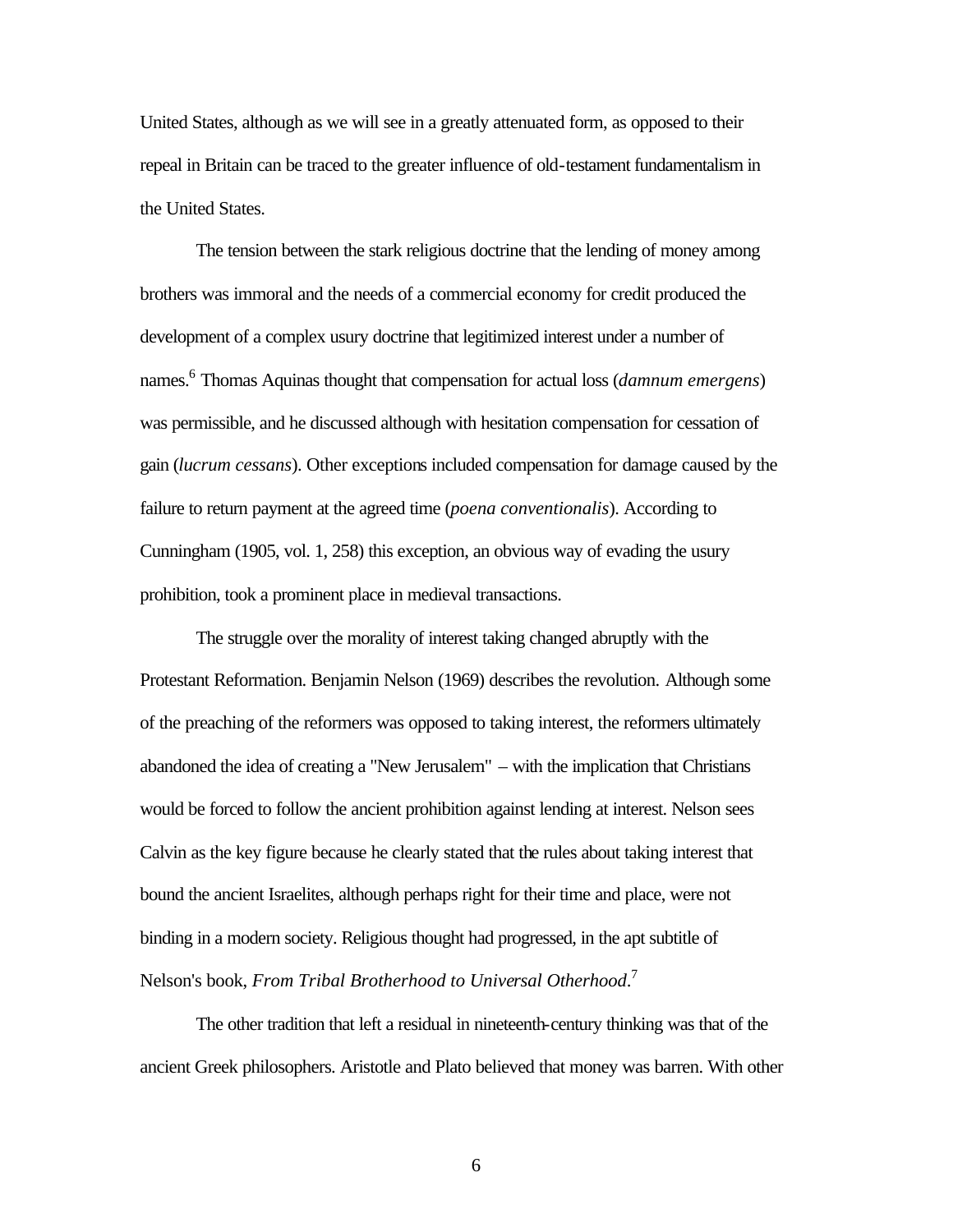forms of capital, cattle for example, we can see the natural multiplication, but not with money. The taking of interest, therefore, was unnatural, and to be prohibited. Centuries later Alfred Marshall was still devoting space in his *Principles of Economics* to refuting this argument. Marshall explains at length why lending a horse (clearly a form of capital that is naturally productive) is no different than lending money.

Secular thinking about usury laws (in the English speaking world) can be traced in a trajectory of key contributions reaching from mercantilist writers, in particular Sir Josiah Child, who strongly endorsed usury laws to John Stuart Mill, who denounced them as a religious superstition. To mercantilist writers such as Child (1668) it made good sense for the state to control the rate of interest. Child believed that low interest rates were the soul of trade. He noted that interest rates were low in Holland, which was clearly a prosperous nation. And he argued that much good had come from the official lowering of the rate of interest in England from 10 to 8 per cent in 1623, and from 8 to 6 per cent in 1660. (See table 1 for the English rates.) The argument was that lowering interest rates prevented the "dissipating class," usually men of property who could borrow on the security of their land, from competing with the merchant class. The King, Child noted, would have to pay a higher rate than the merchant class, because the lending to the King was risky, but lowering rates for the merchant class would lower rates for the King as well.

Child's analysis was not universally accepted. (Ryan 1924, 46-7). Sir William Petty wrote a tract opposed to Child's stand on usury laws. And John Locke attacked Child's position as well. Locke pointed out that there were no usury laws in Holland and that low interest rates there were the result rather than the cause of prosperity. Locke did note, however, that usury laws might be useful in preventing the indolent from dissipating their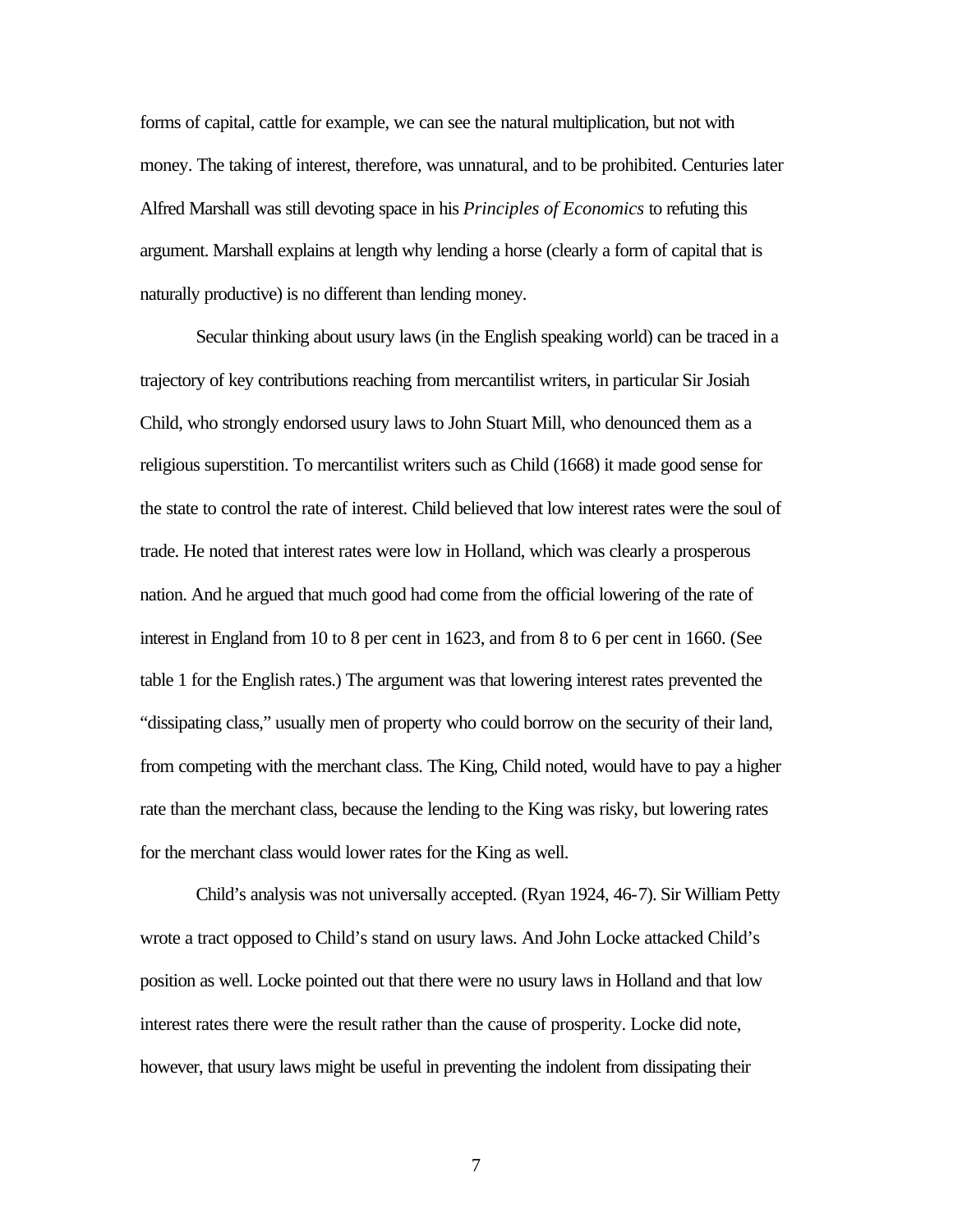fortunes, a point taken up by later supporters of usury laws. Nevertheless, Child's essay showed that there was a mercantilist as well as moral case to be made for usury laws, and Child's essay appears to have influenced later writers.

Sir James Steuart, discussed Child's ideas in his magnum opus, *Inquiry into the Principles of Political Oeconomy* published in 1767. Steuart agreed with Child that regulating the rate of interest and thereby channeling funds to the merchant class was a good idea. But he objected to a sudden and violent pulling down of the official rate, of the sort that had happened in 1623 and 1660. All sorts of problems would be created if this were tried again, especially if the rate was forced below the rate in rival countries, notably the Netherlands. Instead, Steuart recommended a rate sufficiently above the conventional commercial rate "so as to leave a reasonable latitude for gentle fluctuations above it."

Adam Smith, although critical of much in Steuart, famously took a similar position on the rate of interest.<sup>8</sup> Too restrictive an interest ceiling would be a mistake; but a ceiling that was above, but not too much above, the market rate would prove beneficial. For the underlying reasoning, we can do no better than to quote Smith (1979 [1776], 357).

The legal rate, it is to be observed, though it ought to be above, ought not to be much above the lowest market rate. If the legal rate of interest in Great Britain, for example, was fixed so high as eight or ten per cent, the greater part of the money which was to be lent, would be lent to prodigals and projectors, who alone would be willing to give this high interest. Sober people, who will give for the use of money no more than part of what they are likely to make by the use of it, would not venture into the competition. A great part of the capital of the country would thus be kept out of the hands which were most likely to make a profitable and advantageous use of it, and thrown into those which were most likely to waste and destroy it. Where the legal rate of interest, on the contrary, is fixed but a very little above the lowest market rate, sober people are universally preferred as borrowers, to prodigals and projectors.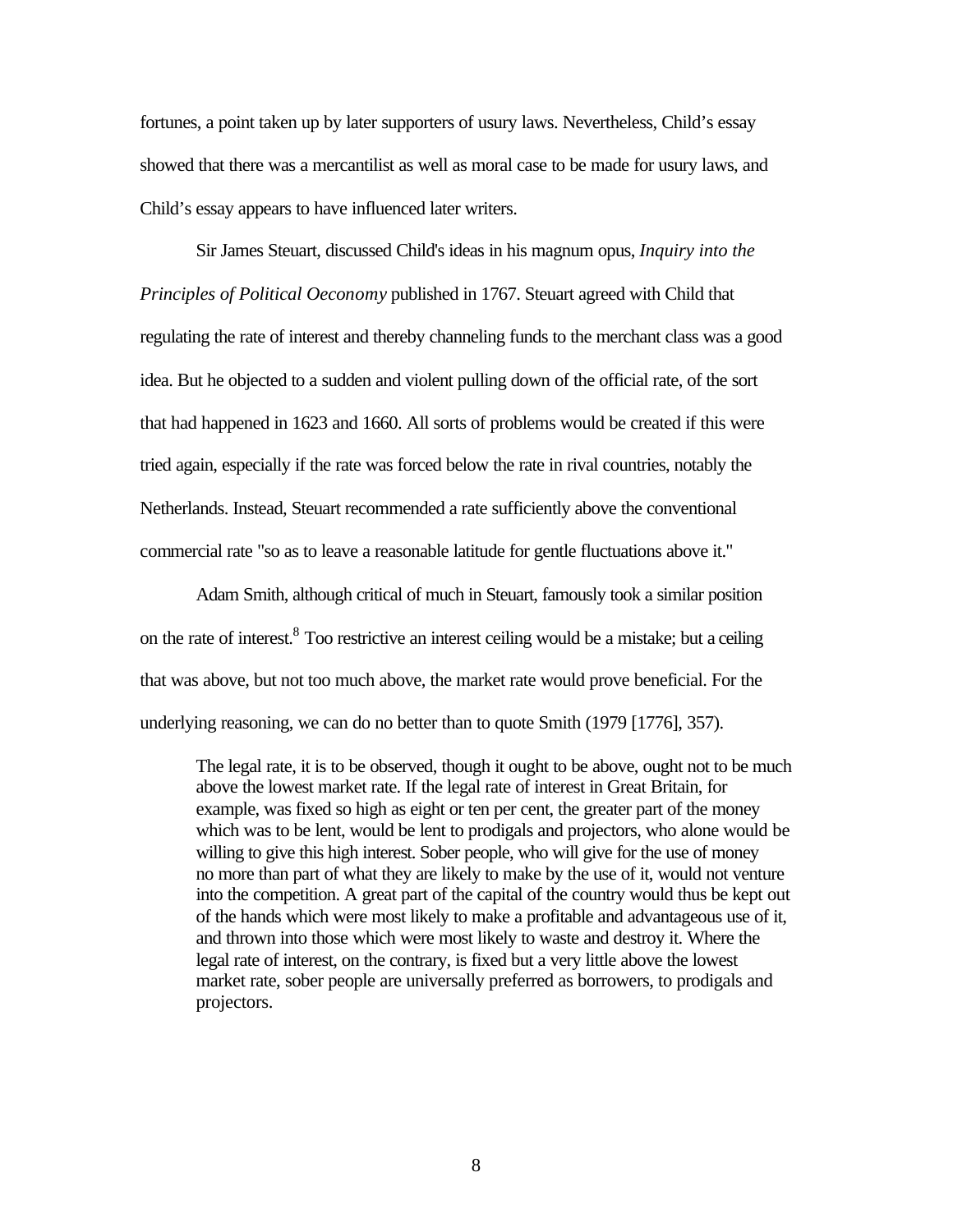By prodigals Smith meant people who had the wherewithal to borrow large sums of money for consumption purposes, perhaps the dissipated son of a rich landlord.<sup>9</sup> And by projectors, in this context, he meant entrepreneurs raising money for wild and improbable schemes. Smith does not say what examples he has in mind when he speaks of projectors. Steuart mentioned the Mississippi and South Sea bubbles in this context, and presumably Smith would have included them in a list of foolish schemes touted by projectors, although it would have been typical of Smith to have more current examples in mind as well.<sup>10</sup>

The point in time that economic opinion swung decisively against usury laws can be dated with accuracy: the publication of Jeremy Bentham's *Defense of Usury*. Cast as a series of letters, the first was postmarked *Crichoff*, *in White Russia, January 1787*. It was a tour de force – passionate, detailed, logical, and filled with rhetorical flourishes. Bentham covered most of the points that would be covered in a modern textbook: (1) Usury laws prevent mutually beneficial trades among informed adults, (2) usury laws force desperate borrowers into the hands of unscrupulous lenders where the borrowers pay higher rates than they would in an unfettered market, rates that insure against the risk of nonpayment occasioned by the usury laws themselves, (3) the usury laws are often evaded in ways that add to the costs of doing business, and so on.

Bentham recognized that no argument against usury laws could succeed that did not take on Adam Smith, and so the last of his letters was addressed to Smith. Bentham thought it unlikely that prodigals would be affected by the lifting of usury laws. As long as a prodigal still had property to offer as collateral he could borrow on the same terms as others. Once his capital was exhausted, he could only rely on friends and on the delivery of goods by tradesmen; borrowing money would be nearly impossible at any rate of interest. It was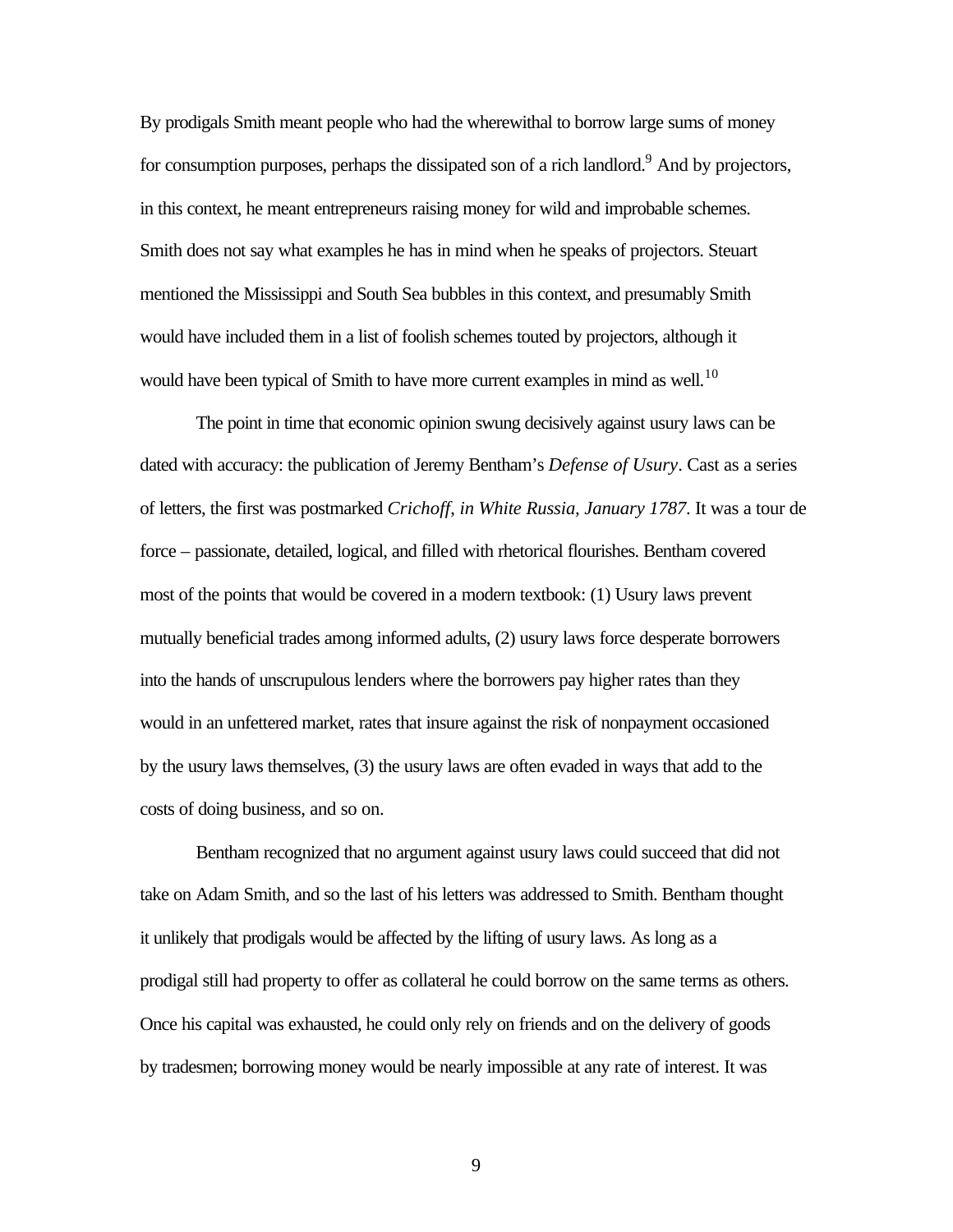on the issue of projectors that Bentham worked the hardest. Smith favored usury laws because they kept money out of the hands of foolish projectors. Progress, Bentham asserted, had been the result smart projectors. Where would we be, Bentham asks, what would our living standards be today, if it had not been for the projectors in the past?

On the latter issue, Bentham attempted to quote Smith against himself. In the *Wealth of Nations* (1979 [1776], 131) Smith argued that wages would be higher in industries in which new firms were established frequently because in those industries *projectors* would have to entice workers away from existing firms by offering higher wages, and there would be some inertia of wages paid at the existing firms. To illustrate his point Smith contrasted Birmingham, which specialized in industries where demand arose from fashion and fancy, and where wages were high, with Sheffield, which specialized in industries where demand arose from necessity, and wages were low. To Bentham this meant that Smith had labeled Birmingham a "projecting" town and Sheffield an "unprojecting" town. Bentham then argued that projecting must be a good thing because Birmingham was more prosperous and growing faster than Sheffield, and therefore on his own evidence Smith should concede that laws designed to reduce projecting were a mistake. Smith might well have replied that since Birmingham's industries had developed under the existing usury law, Birmingham's affluence was evidence that moderate usury laws did not discourage sound projectors.

John Stuart Mill, in his *Principles of Political Economy* (1920 [1871,1848], 926- 930, 1004), describes the laws as having "originated in a religious prejudice against receiving interest on money" and notes, that "this restriction though approved by Adam Smith, has been condemned by all enlightened persons since the triumphant onslaught made upon it by Bentham in his *Letters on Usury*." Thus between Adam Smith and John Stuart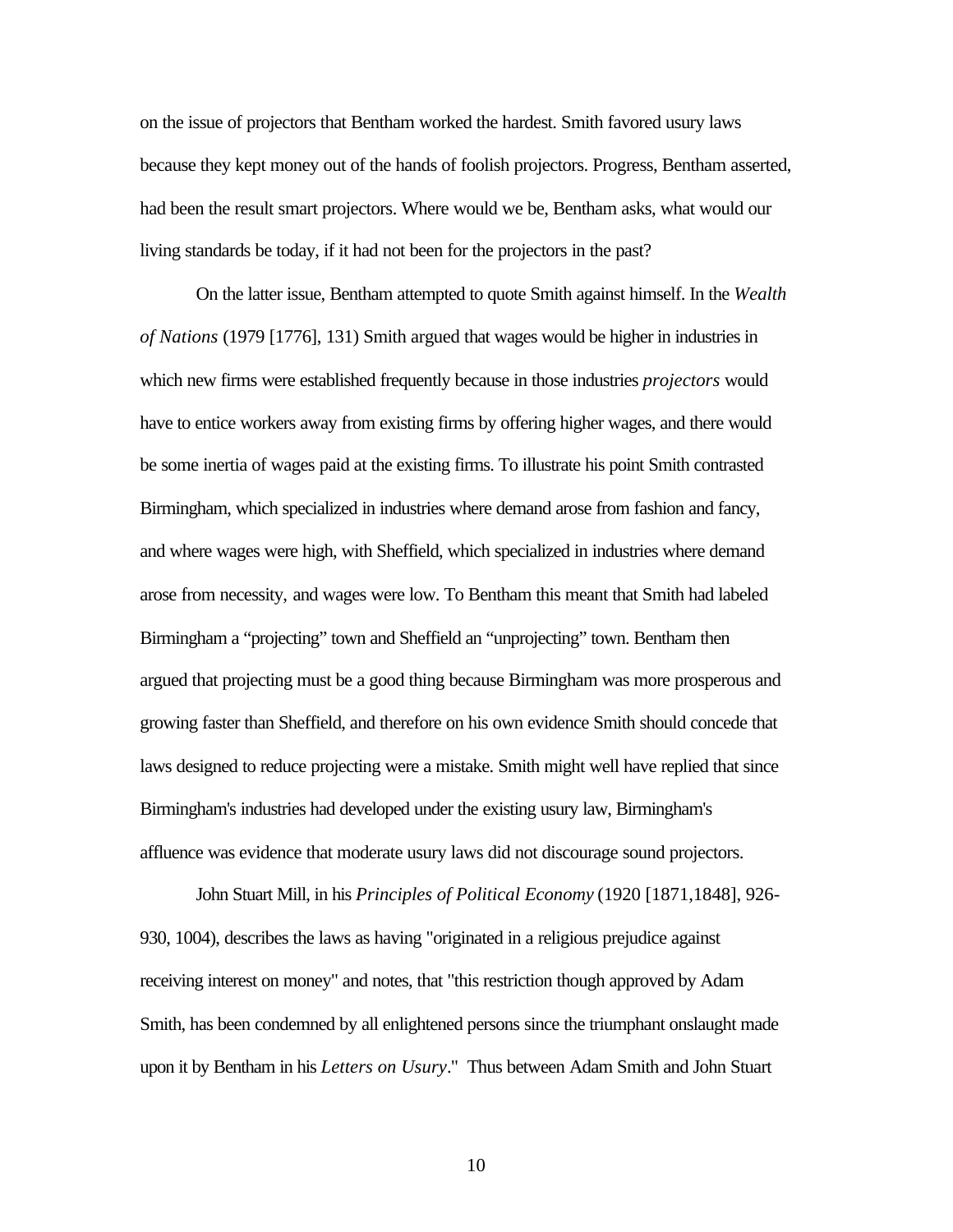Mill, "weighty" opinion had turned 180 degrees against usury laws. This period, as we will see in the next section, also witnessed the abolition of usury laws in Britain, and the liberalization of usury laws in the United States.

Mill was the last of the great British economists of the nineteenth century to devote considerable space in his textbook to the discussion of usury laws. In part of course this was because the repeal of the usury laws in 1854 made discussion of them a moot point. Marshall's *Principles*, as we noted above, deals with the notion that there is something different about lending a horse than lending money, but does not deal with Smith's arguments. Arthur Cecil Pigou's *The Economics of Welfare* does not even mention usury laws.

What lay behind the change in opinion about usury laws? To some extent, of course, the change in thinking about usury laws was simply a part of a much broader intellectual revolution that was reflected in economics in the rise of Laissez Faire, and in politics in increased concern for democracy and personal liberty. In other words, the fall of the usury laws in England, and their liberalization in the United States, was part of the same wave of trust in Laissez Faire that helped bring down the Corn Laws, and eliminate other restrictions such as those on the price of bread, the export of machinery, and the emigration of skilled labor.

Were there economic changes that lay behind the change in thinking? According to Keynes, *The General Theory* (1965 [1936], chapter 24, 351-353), keeping the rate of interest low was good policy prior to the nineteenth century because, in Keynes's terminology, the "marginal efficiency of investment" was low. The industrial revolution raised the marginal efficiency of investment and changed the balance of costs and benefits of usury laws. More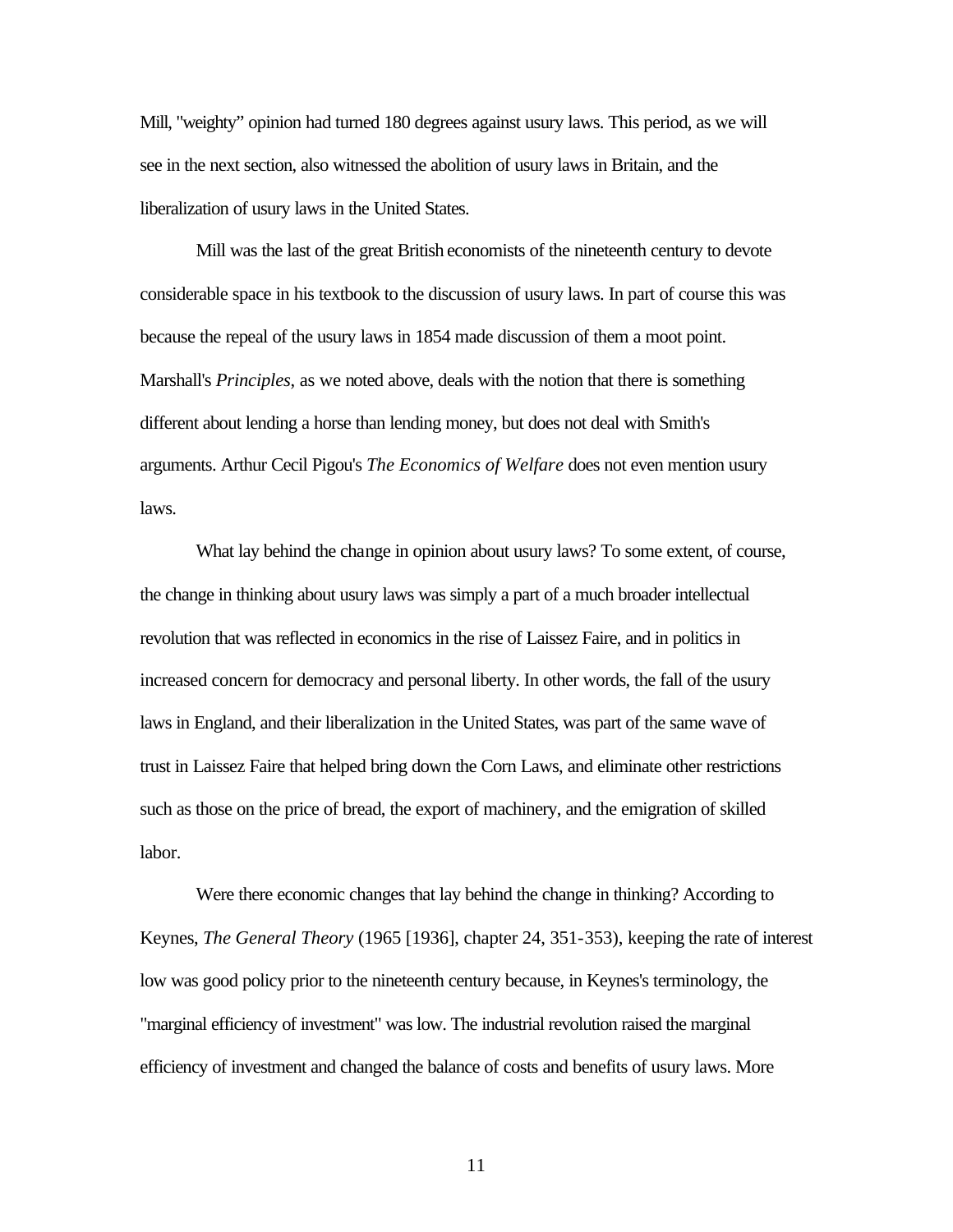worthwhile investment opportunities existed. One can see this in the examples used to support or oppose usury laws. Sir James Steuart reached back to the South Sea and Mississippi bubbles to show how dangerous projectors could be, and why it would be a good idea to keep money out of their hands. John Stuart Mill (1920 [1871,1848], 930) pointed to George Stephenson, the railway entrepreneur, who could not have brought his plans to completion, Mill claims, without the ability to borrow at high interest rates. In Keynes's phrase, when we read Bentham's letter to Smith we may be "hearing the voice of the nineteenth century speaking to the eighteenth century."

Today, we casually accept the idea that the government should regulate the rate of interest indirectly through the operations of a central bank. Yet the idea that the government should regulate interest rates directly through usury laws seems foreign. Prior to the nineteenth century, however, monies were as much international as national, and the ability of government banks, such as the bank of England, to influence interest rates was extremely limited. In such a world the main national instrument for regulating the rate of interest was the rate of usury. The rise of national currencies controlled by national banks created an alternative mechanism for controlling interest rates. It was now possible to eliminate usury laws without giving up all governmental control over interest. And the new institutions would have maximum influence, if their efforts to raise interest rates were not inhibited by usury rates. In the United States, as we will see below, the decisive pressure to liberalize the usury laws did not come so much from the eastern projectors of new industrial firms, as from the western projectors of new agricultural settlements.

*Defense of Usury* was an immediate and long lasting hit.<sup>11</sup> In England it received favorable reviews and was endorsed by important political figures. Potentially the most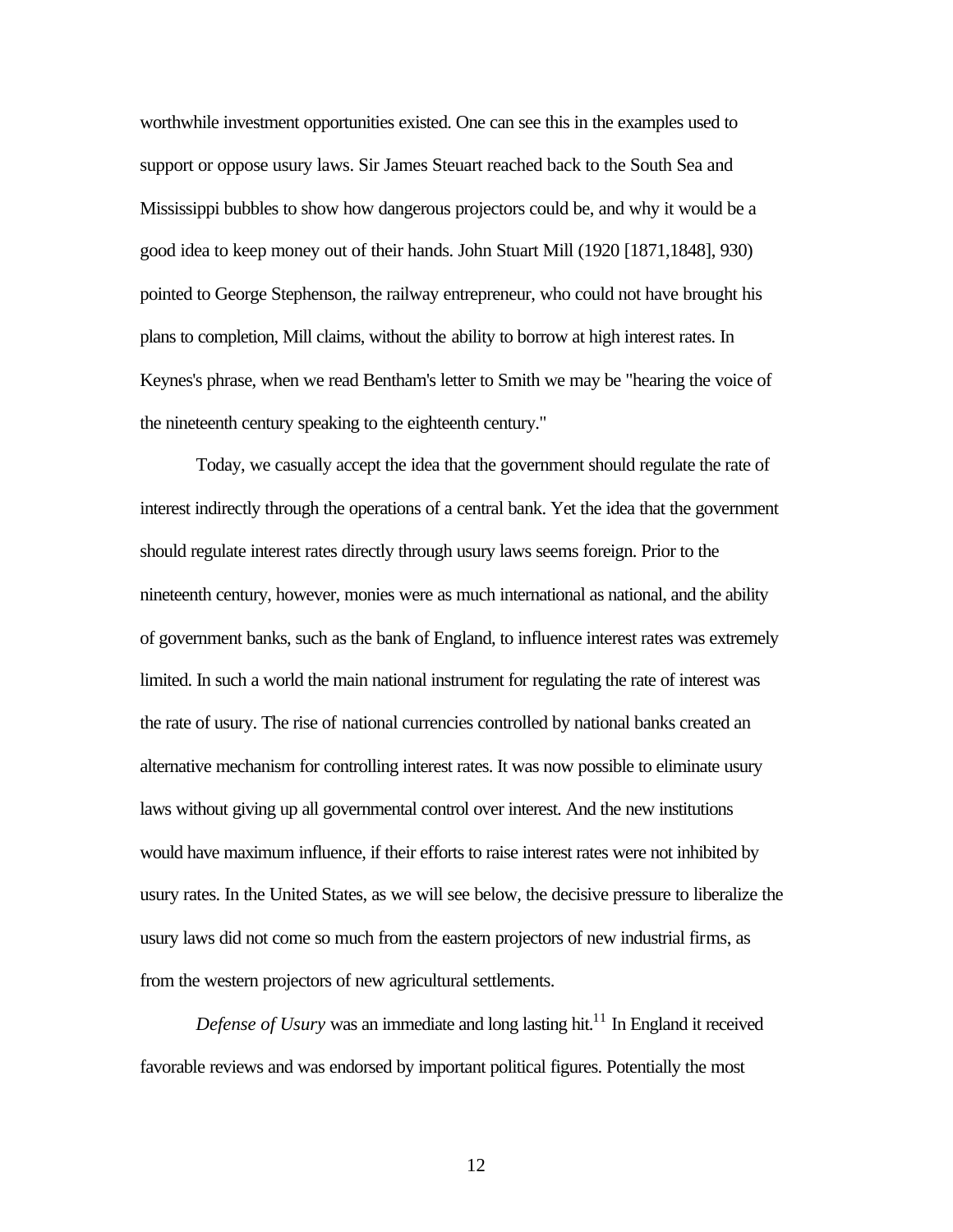important, of course, was Adam Smith, and here hangs a tale. It was reported to Bentham that Smith had told a friend that "*Defense of Usury* was the work of a very superior man" and that Smith had *seemed* to admit that Bentham was right. Bentham wrote to Smith trying to draw a formal concession. But Smith, who by then was very ill, did no more than send Bentham a copy of the *Wealth of Nations*. Smith's recantation never became a reality.

We cannot know for certain whether if Smith had been in better health, he would have changed his mind on usury laws, or what the effect would have been. Bentham himself (1952-54 [1787], 189), in his letter to Smith thought that a declaration by Smith against usury laws, especially considering Smith's earlier support of them, would be worth many votes. "We should have the Irish Chancellor of the Exchequer abjuring his annual motion [to reduce the rate of interest in Ireland] in the face of the House, and L [or]d Hawkesbury who, it has been said, is Mr. Pitt's tutor in this wise business, quietly and silently putting his papers and calculations into the fire." A similar conjecture is not out of place, it seems to me, for the United States. Banking and interest regulation were debated repeatedly in the United States over the coming century. As influential as Bentham's arguments were, the weight of Adam Smith remained on the side of those who would maintain controls on interest rates. Liberalization of the usury laws might have moved further and faster if the name of Adam Smith could have been enlisted in the cause.

The positive reception of *Defense of Usury* was international. In France, the *Defense* was translated by someone in Mirabeau's circle, and may have influenced the debate over French usury laws then in progress (Stark 1952, 28-29), although the French economists had already made known their opposition to usury laws. In Ireland Bentham's tract seems to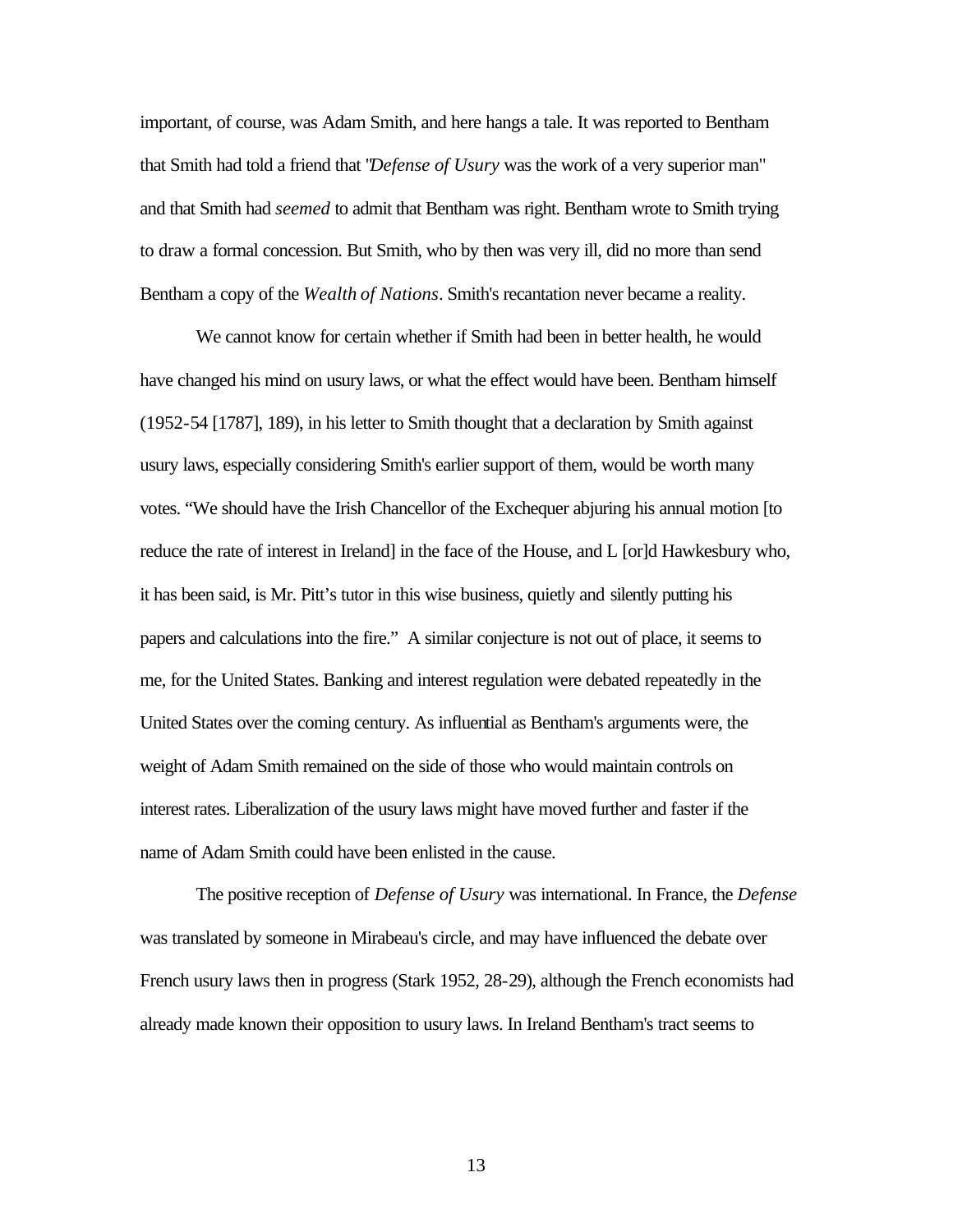have been widely read in Dublin in 1788 when a reduction in the rate of usury from 6 percent to 5 percent was under debate.

Bentham was also influential in the United States, although the extent of his influence is, inevitably, difficult to measure. Bentham received a letter (Stark 1952, 30-31), which reported that "The influence of your writings has already been extensively felt in the United States." The letter went on to catalog attempts to repeal the usury laws in Mississippi, Alabama, Virginia, and New Hampshire as evidence of the triumph of Bentham's principles.<sup>12</sup>

Morton J. Horwitz (1977, 237-245) investigated the legal literature of the period 1780-1850. He found that the attacks on usury laws that were written during this period reflected Bentham's ideas, and often mention Bentham explicitly. Horwitz (1977, 242) observes, for example, that Thomas Cooper's notes to his 1837 edition of the *Statutes of South Carolina*, comment that "The public notions on the subject of usury have been totally changed by Jeremy Bentham's brief treatise on the subject…." The defenses of usury laws that Horwitz examined, on the other hand, appear to have gone back to moral, just-price considerations, rather than the mercantilist defense. As we will see below, however, hints of the mercantilist doctrine can be seen in the Civil War debate over the usury provision of the National Banking Act.

Most of the economic writers covered in Joseph Dorfman's (1946) classic survey of the antebellum era appear to have been disciples of the British economists, and were opposed to usury laws. The Reverend John McVickar, who published his *Outlines of Political Economy*, a commentary on J.R. McCulloch, in 1825 was strongly opposed to usury laws. Langton Byllesby, who Dorfman (1946, 640) identifies as a Ricardian Socialist,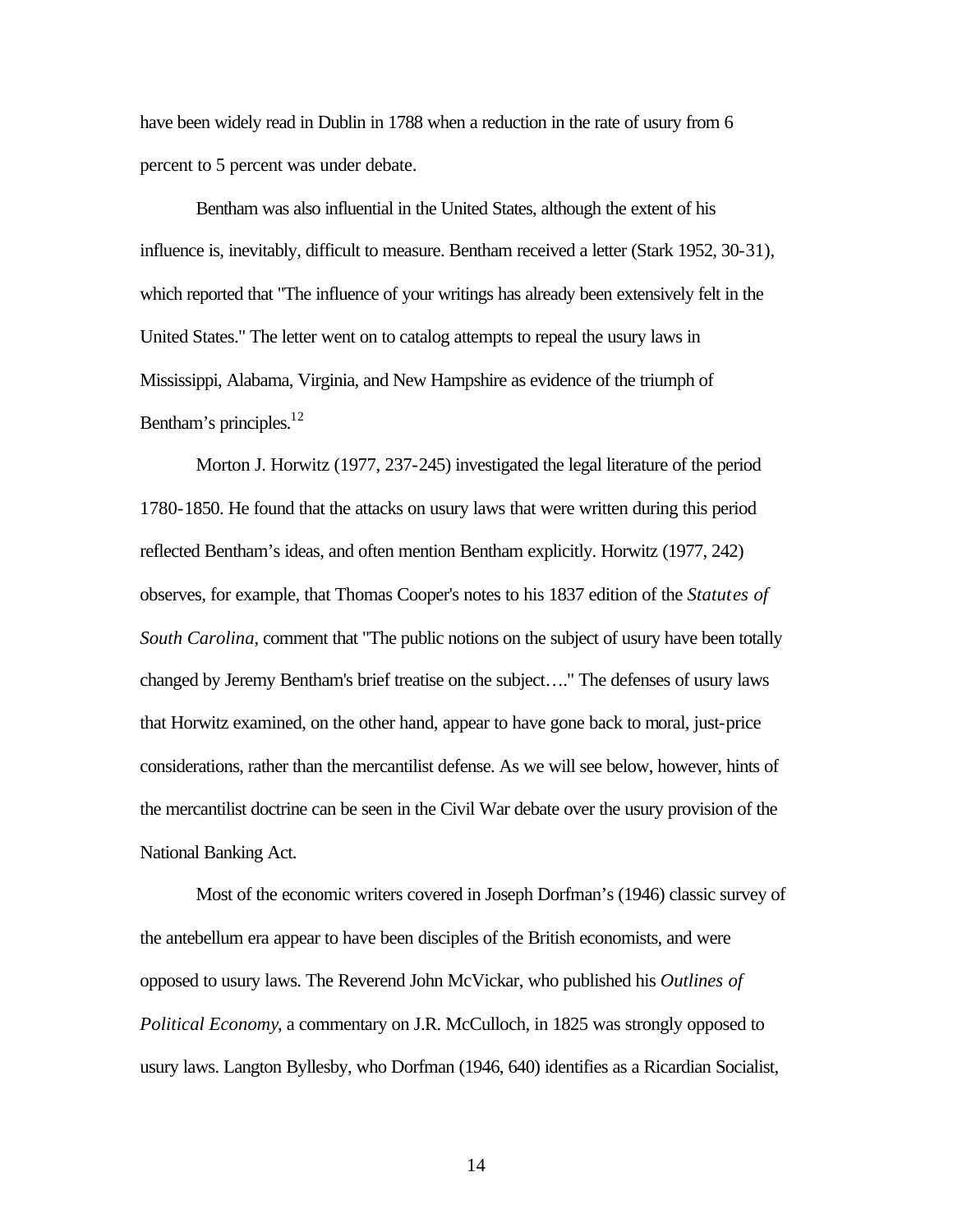published his *Observations on the Sources and Effects of Unequal Wealth*, which includes a statement condemning usury laws, in 1826. Stephen Simpson published his *Working Man's Manual: A New Theory of Political Economy* in 1831, which argued that "usury laws are reprehensible." The Reverend Francis Wayland, President of Brown, published perhaps the first free trade textbook in the United States in 1837, and included a condemnation of usury laws. Dorfman (1946, 760). Jacob Newton Cardozo, editor of the *Southern Patriot*, who Dorfman (1946, 857) called the South's ablest economic thinker, opposed usury laws and called for "freedom of banking." George Opdyke's *Treatise on Political Economy* was published in 1851. Opdyke was an enthusiastic follower of John Stuart Mill, and followed Mill in denouncing usury laws. (Dorfman 1946, 755-58). In 1864 Arthur Latham Perry, a follower of Bastiat, wrote a series of articles on political economy for the *Springfield* [Massachusetts] *Republican*, which Dorfman (1946, 981) identified as an influential paper. Perry thought usury laws were a mistake, and he was especially critical of the attempt then under consideration to limit National Banks to 7 percent, an episode that will be considered in more detail below. Perry's articles, moreover, came a short time before Massachusetts repealed its usury laws.

Indeed, all the antebellum American authors discussed by Dorfman, with the exception of Alexander Bryan Johnson who thought that low interest rates brought about by usury laws would be good for labor, were strongly opposed to usury laws. It is not surprising, perhaps, to find the usury laws being liberalized during a period in which weighty opinion was so opposed. Of course, weighty opinion by itself is often insufficient to change the law. Economists have often united in their opposition to high tariffs or other restrictions on international trade to little effect. Below we will turn to another force at work,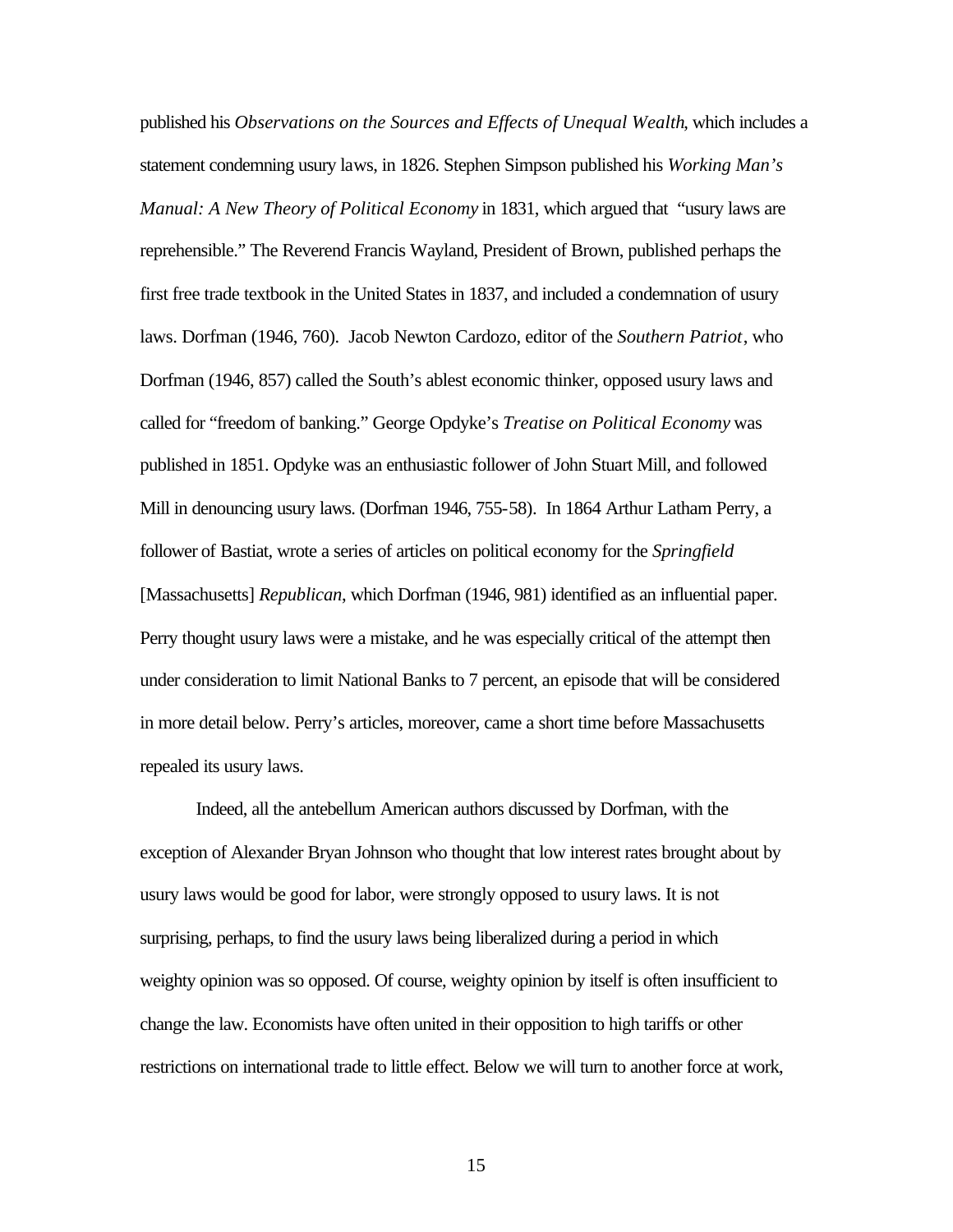the effort by western states to attract capital. But first we will look at the similar liberalization that was taking place in Britain.

#### **3. The Liberalization of the British Usury Laws**

It is important to note that British laws underwent a similar liberalization at about the same time, and that the liberalization in Britain has been attributed partly to ideological and intellectual developments. Table 1, which I have compiled from various sources, summarizes the history of British usury laws. The modern history of British usury laws began in 1545 when a maximum rate of 10 percent was set. Although the law was couched in terms of the old exceptions to the church's prohibition of interest taking, it seemed to recognize a new economic reality: Cunningham (1905, 152). Interest was again prohibited in 1551, a law that Adam Smith (1979 [1776], 106] attributed to "religious zeal." But this prohibition was soon reversed, and in 1571 the maximum rate of 10 percent was restored.

As suggested by the reversals in the law, there was considerable debate in England during the sixteenth century about the morality of interest taking, (Tawney 1925). Shakespeare's exploration of the economics and morality of usury, *The Merchant of Venice*, was written in 1596.<sup>13</sup> Although disagreements about the morality of interest taking were intense during the sixteenth century, Cunningham (1905-7, 159) concludes that by 1604 "the revolution in public opinion was complete, and that the practice of lending money for moderate interest was at last regarded as entirely reputable."

As shown in table 1 the maximum rate was lowered to 8 percent in 1624, to 6 percent in 1660, and to 5 percent in 1713. Adam Smith (1979 [1776], 106) thought that these reductions had been made "with great propriety," and that the changes seem to "have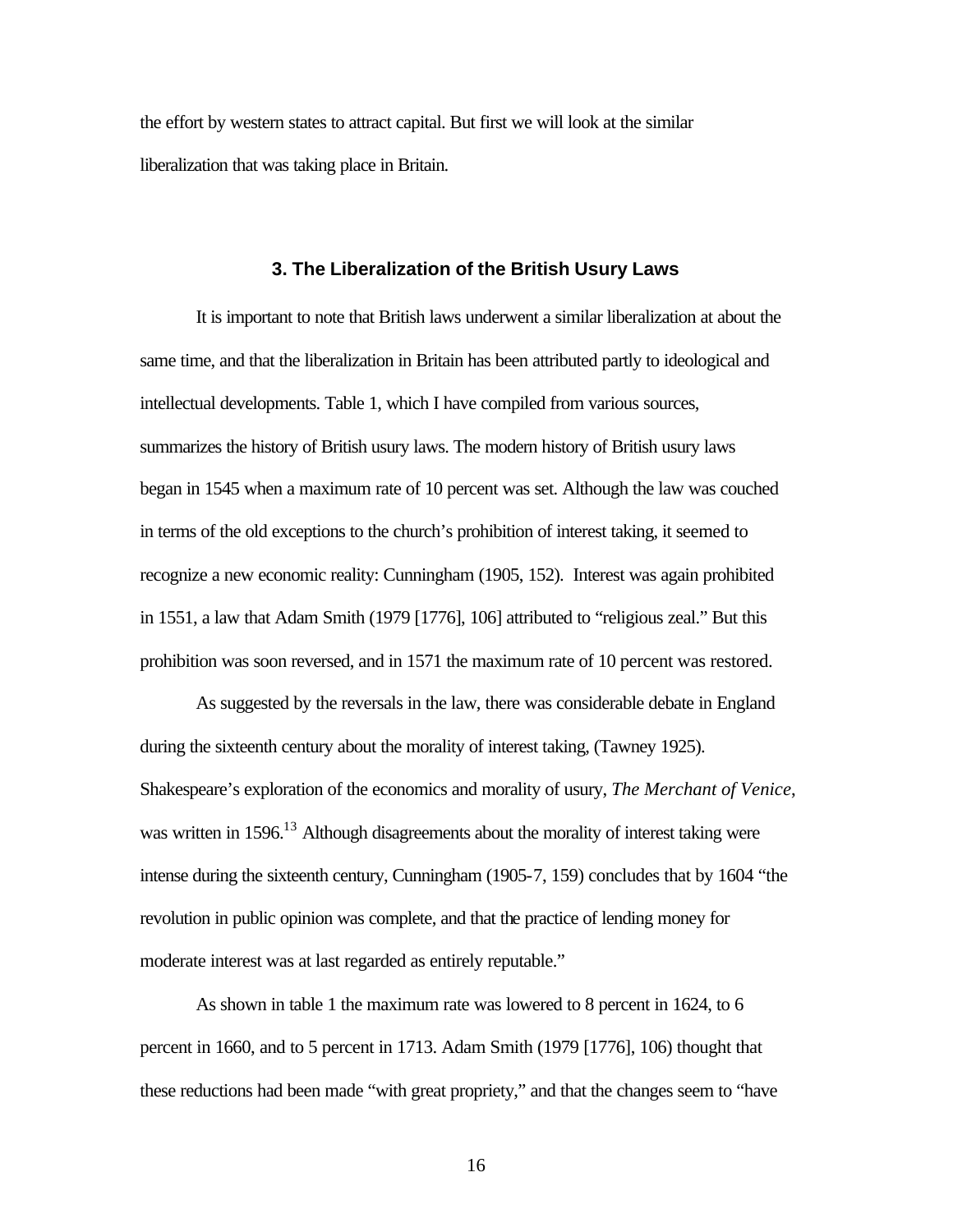followed and not to have gone before the market rate of interest." This is where things stood when Bentham wrote his case against the usury laws: a maximum rate of 5 percent and a penalty of three times the principal and interest.

The next major change appears to have occurred in 1833 when usury limits were eliminated on bills of exchange with less than three months to run. This break may have been due to the problems created by the 5 percent rule for bill brokers during the crisis of 1825. The usury laws were finally repealed in 1854. The need for the Bank of England to raise its discount rate in times of crisis, a need that became increasingly clear as the Bank's operating procedures took their classic nineteenth century form, may have played a role in the repeal. The development of the joint stock company – limited liability was introduced in 1855 – may also have been a factor. Bond issues would have been more difficult if companies were legally barred from paying more than 5 percent. The transition from regulated credit markets to unregulated (or at least indirectly regulated) markets, moreover, cannot be divorced from the general movement toward Laissez Faire in England, as manifested by the famous repeal of the Corn Laws in 1848.

The English example, as Louis Robinson and Rolf Nugent (1934, 29) point out, was soon followed by the repeal of the usury laws in a number of European countries: Denmark (1855); Spain (1856); Sardinia, Holland, Norway, and Geneva (1857); and Saxony and Sweden (1864). Canada also followed in 1858. Robinson and Nugent attribute all of these repeals to the spread of Laissez Faire in general and to Benthamite ideas about usury in particular, and to the example of Britain. Perhaps the international repeal movement also owed something to the fear that a country that did not follow suit would risk losing capital to Britain and to the countries that had repealed. The repeal movement in the United States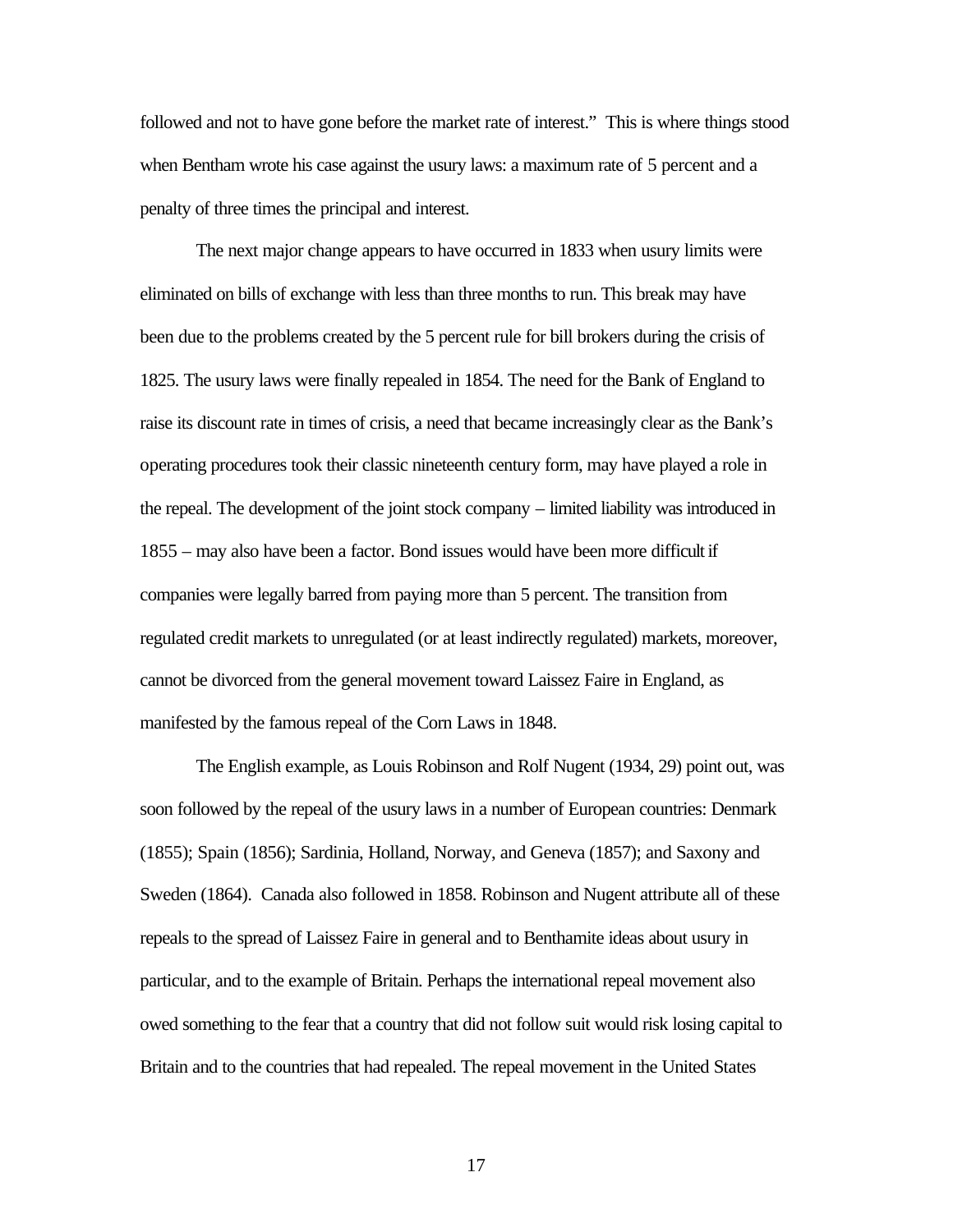occurred during a similar period, and this fear, as well as the ideological pressures cited by Robinson and Nugent, seems to have been at work.

#### **4. The Liberalization of U.S. Usury Laws**

The basic source for the usury laws to 1890 is George K. Holmes (1892), and Holmes and John S. Lord (1895), which summarize the legal history of the usury laws in the United States to that date. Where I have been able to check these account against studies of individual states, or tables presented in legal journals, Holmes and Lord appears accurate, although slight discrepancies in dating do emerge. When I found discrepancies I have followed Holmes and Lord, to provide a consistent set of estimates.

Figure 1 plots the average maximum rate of interest in the United States as a whole, and in the thirteen original colonies, from 1750 to 1890. The averages are simple unweighted means: Massachusetts and Rhode Island count as equal observations. The number of states, of course, is steadily growing so that the population on which the national average is based is continually changing. Some laws distinguished between the maximum rate permitted when no rate was specified in the contract, and the maximum rate when the rate was stated explicitly. The data plotted here reflect the latter. A complication, of course, is that some states, such as California, permitted any rate so long as the rate was specified in the contract, and some states repealed their laws altogether. My convention was to use 13.01 percent as the rate for these states when computing the national average. Twelve percent was the highest maximum among most states, although rates as high as 20 percent were permitted under certain laws, so this convention assigns a rate 1 percent above a relatively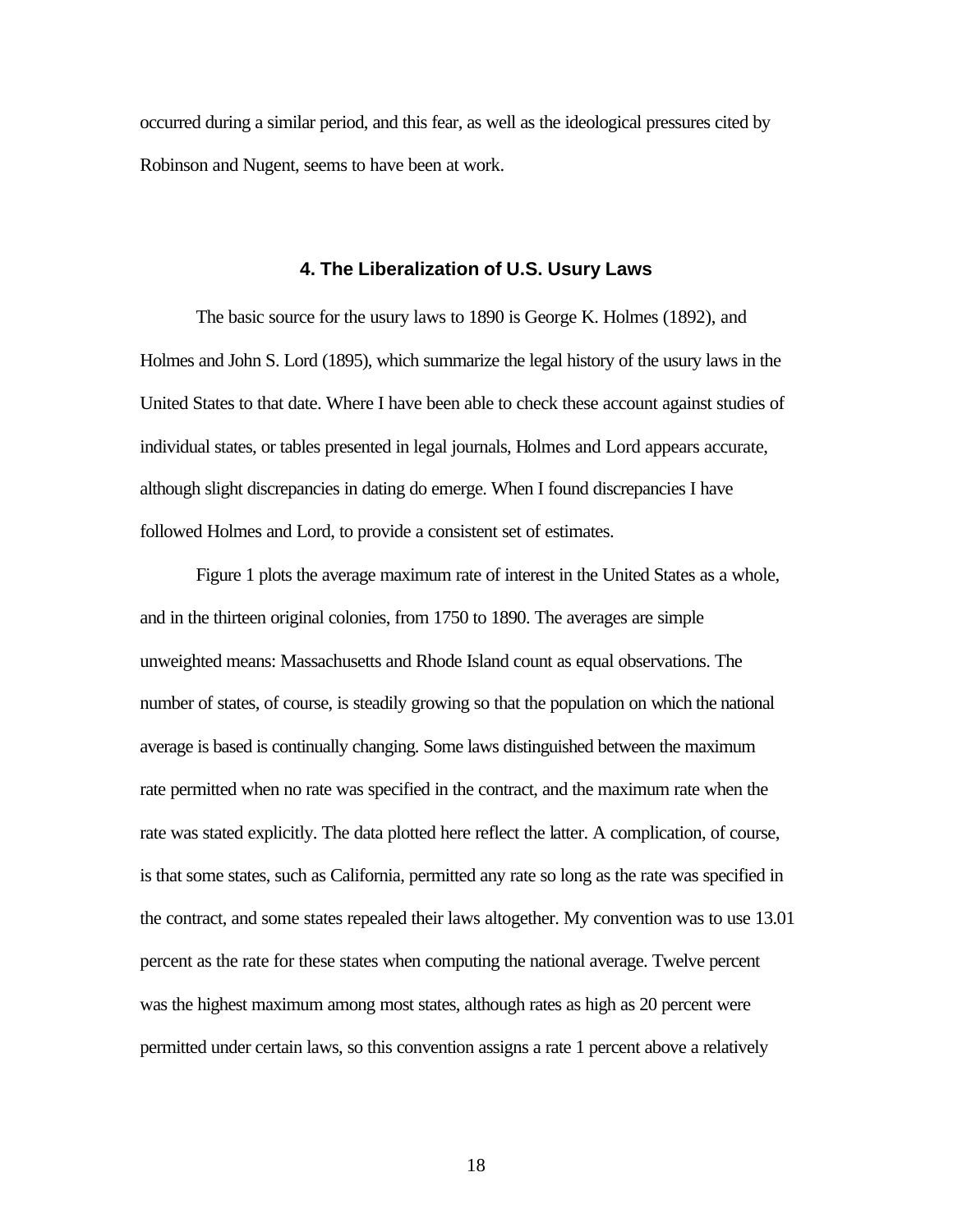high rate to those states that repealed their usury laws. Figure 1 also shows the average excluding states that repealed.

Evidently, there is a good deal of inertia in these rates. Massachusetts, to take an extreme example, established a rate of 8 percent in 1641. This was lowered to 6 percent in 1693 where it remained until the usury laws were repealed in 1867, a period of 174 years!<sup>14</sup> Nevertheless, there is a clear picture of change when we take the long view and look at the national average. Maximum rates began to trend upward after the Revolution, peaked in the 1870s, and then trended downward toward the end of the century. There was, in other words, a considerable relaxation of the usury laws, measured by maximum rates, between the Revolution and the 1870s.

Market interest rates began trending downward in the 1870s, so this may have been a factor leading to the cutback in usury rates.<sup>15</sup> But the explanatory factors I have been stressing also began to change. The ideological tide in the United States began to turn against Laissez Faire. The precursors of the Populists and the leftwing of the labor movement were making themselves felt. And as the frontier disappeared, the desperate need of new communities for mortgage money no longer overrode all other considerations in the determination of policies toward financial markets.

Figure 2 plots the average penalty. My convention was to assume a loan of \$100 and excess interest of 10 percent, and then to measure what the lender lost if found guilty of usury. For example, if the maximum rate was 6 percent, and the penalty was forfeiture of principal plus interest, then the total penalty would be \$116: \$100 of principal, \$6 of legal interest, and \$10 of usury. On the other hand, if the penalty were simply forfeiture of usurious interest, the figure plotted would be \$10.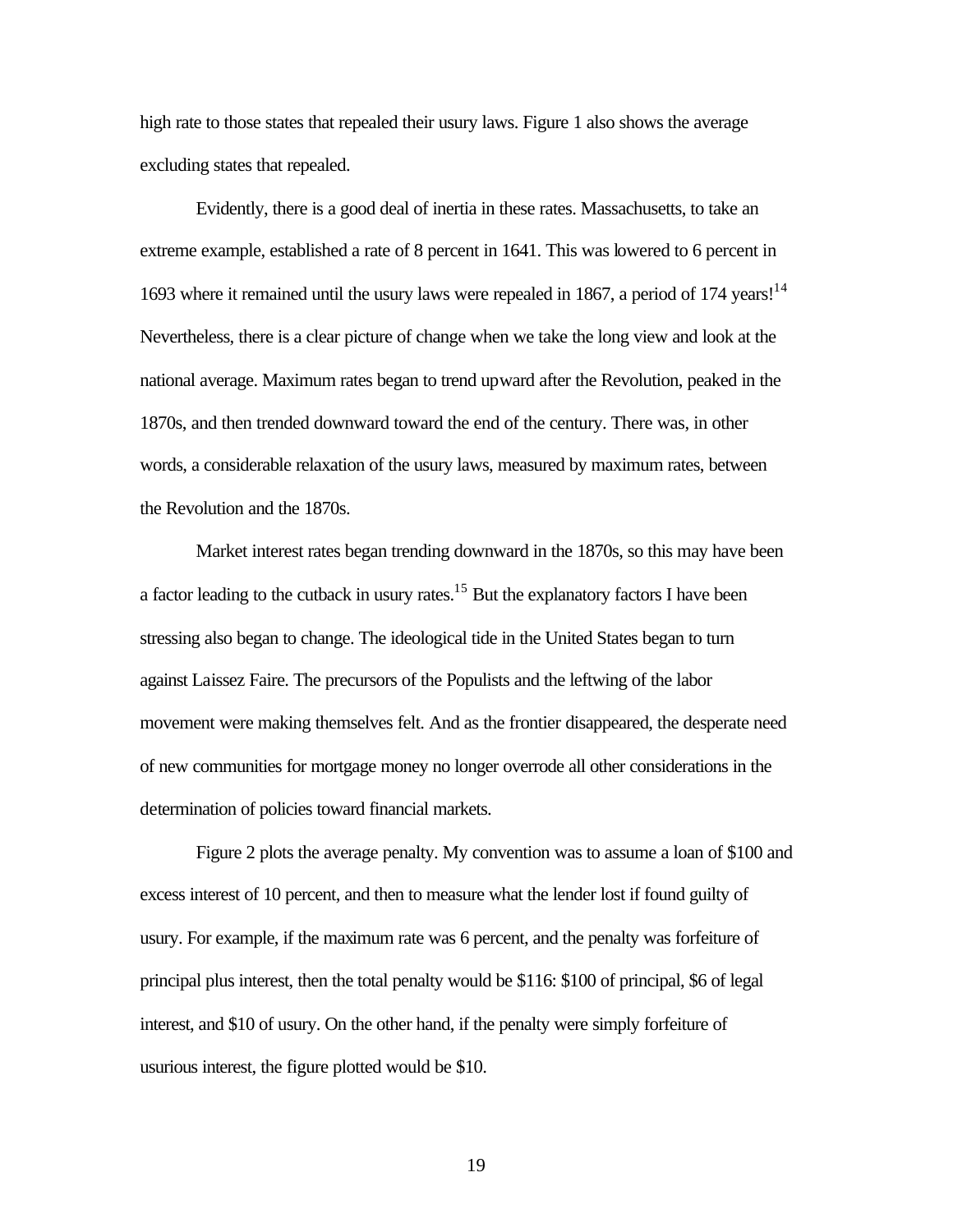The penalty is probably a more sensitive indicator of the pressures at work in the legislature than the maximum rate. As indicated above, maximum rates tended to be sticky, perhaps because an attempt to raise the maximum rate would be a red flag that would provoke a public outcry. A lessening of the penalties, on the other hand, may have been welcomed by the business community, but neglected by the general public. Massachusetts, again, is a good example. The penalty set in 1693 was forfeiture of principal and interest (\$116 for the standard contract.) This was lowered to three times the interest (\$48 for the standard contract) in 1826, and to three times the excess interest (\$30 for the standard contract) in 1846: liberalization of the penalty but not the rate, which remained at 6 percent.

Changes in the penalties of this magnitude would have had a significant effect on the incentives facing lenders, even at relatively low levels of default risk. Consider the following example. The rate of usury is 6 percent. Two potential loans are available to the lender. One can be made at the rate of usury and the return will be sufficient to cover the risk of default. The alternative can be made at a higher rate but has the added risk of five percent that the borrower will default and win on the defense of usury. What rate on the second loan will provide the same expected value as the first loan, which could be made at the legal maximum? If the penalty were forfeiture of three times the principal and interest, a traditional eighteenth century penalty, the required rate would be  $24.71$  percent.<sup>16</sup> If the penalty were simply forfeiture of principal and interest, the required rate would be about 11.58 percent. If the penalty were three times the interest, the required rate would be only 7.06 percent.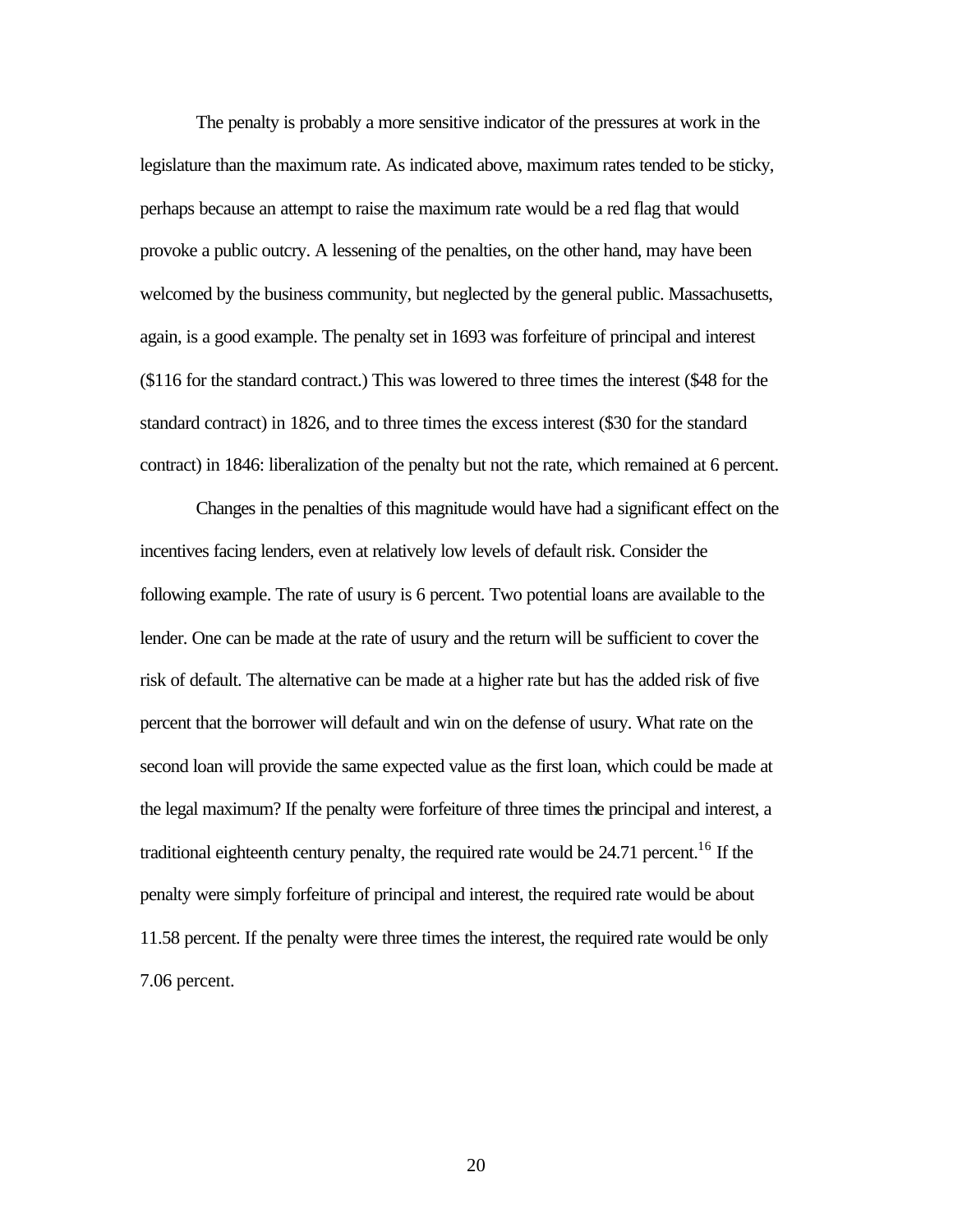It is evident from figure 2 that there was a general downward trend in the average penalty beginning after the Revolution and continuing into the 1870s. This Figure, perhaps even more than Figure 1, provides evidence for a general liberalization of the usury laws.

It is sometimes thought that the first repeal of the usury laws was in Massachusetts in 1867. Massachusetts, it is true, was the first of the Eastern states with a large financial center to deregulate. So this was a signal event. But as shown in Table 2 repeal was a nationwide phenomenon that began in regions of recent settlement, where interest rates were high and the desire to attract additional investment from the East was strong. The first repeal was in Alabama in 1818, followed by Illinois in 1819, and Florida in 1822. The first repeal that lasted more than a short time was California in 1850. The Massachusetts repeal has been attributed to the stirring speech against the usury law in the Massachusetts legislature by Richard Henry Dana Jr.<sup>17</sup> (Ryan 1924, 60-62). One may be skeptical  $-$  it is a good working hypothesis that legislation is determined by interests and not by speeches -- but it was a superb speech.

Dana recounted all of the economic arguments against usury laws, making them vivid to his audience by appealing to experiences with which they would have been familiar. Dana also appealed to the academic opponents of usury laws: Bentham, John Stuart Mill, Wayland, Smith (based on the alleged capitulation to Bentham), and others. And Dana (1881 [1867], 51-52) discussed the danger that capital would move to areas with higher or no maximums. In this context he mentions the high midwestern rates and the gap between New York (7 percent) and Massachusetts (6 percent). The latter gap, he assured his fellow legislators, while too small to interest investors with small sums to lend, would be more than enough to interest investors with large sums to lend.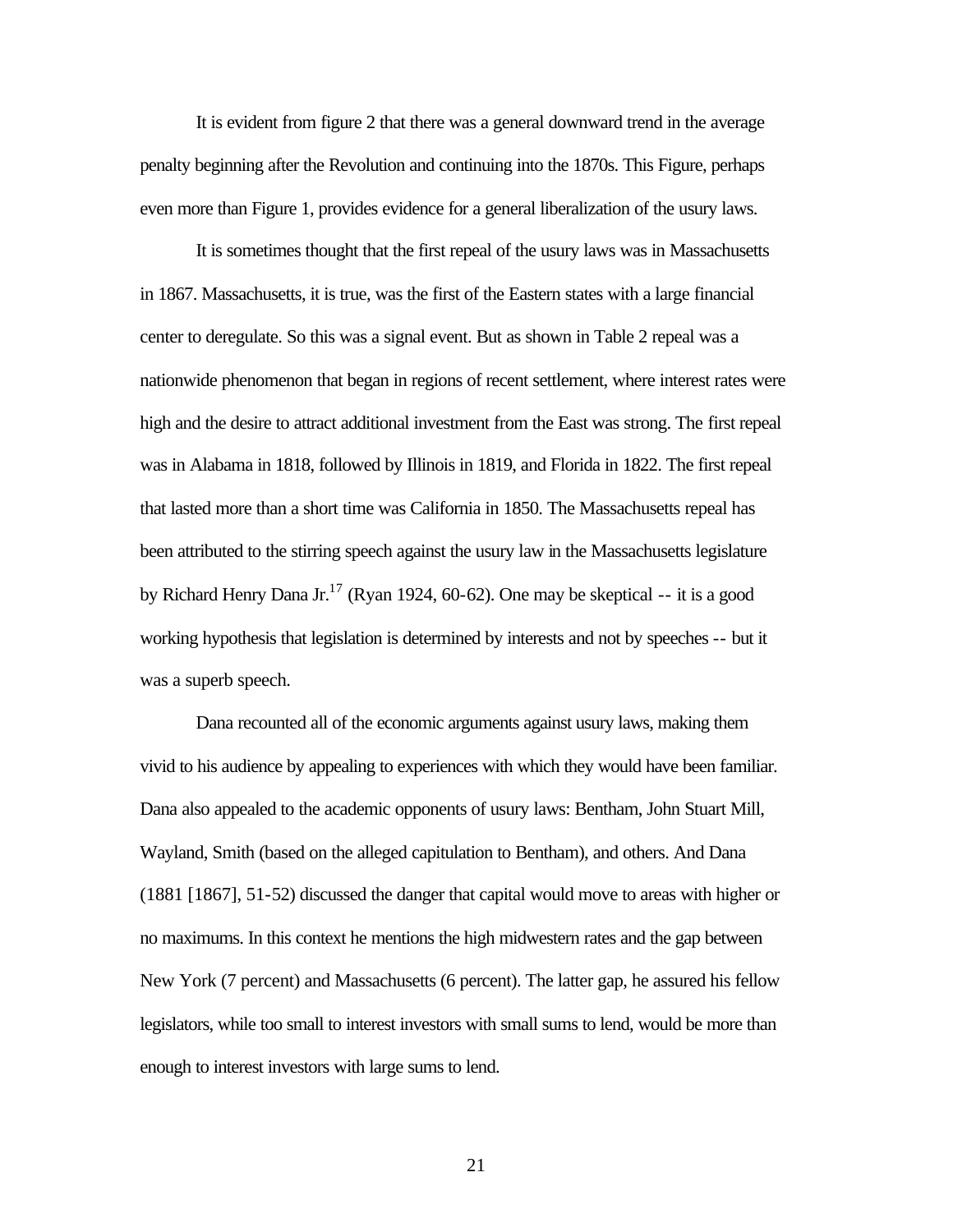Under the 1850 California law, as under a number of similar statutes, as noted above, no limit was imposed on contracts in which the rate of interest was explicitly stated. If no rate was specified in the contract, however, the maximum interest allowed was 10 percent. The penalty in the latter case, if more than 10 percent was charged, was relatively light. The borrower could, however, refuse to pay more than 10 percent, and the lender could not sue to recover the excess. Once the interest was paid, however, the borrower could not sue to recover the amount in excess of 10 percent. This law retained some measure of protection for the unwary while generally freeing commercial transactions from restrictions. Indeed, by specifically sanctioning any rate that the parties agreed to, the law preempted an attempt by a borrower to invoke a common-law anti-usury tradition, and so provided lenders with more protection than if no law was in place.

Although the trend toward deregulation shown in Charts 1 and 2 is clear, individual states sometimes, as shown in Table 2, reversed course, depending on current economic circumstances. Lawrence Friedman's (1963) study of Wisconsin tells a story that was probably typical, at least for the areas of recent settlement. During the territorial period Michigan's maximum of 7 percent applied. The land boom of the late 1830s led to dissatisfaction with this rate. Potential farmers were anxious to acquire land even if it meant borrowing at rates above 7 percent. The result was an increase in the legal rate to 12 percent if the rate was explicitly stated in the contract. The rate was still 7 percent if no rate was stated explicitly. In 1849 the usury law was repealed. Any rate was legal so long as it was stated explicitly. A land boom, and hence the need for mortgage money, once more was the driving force. Repeal, however lasted only two years. Low wheat prices and the drain of labor to California resulting from the Gold Rush put farmers in a bad mood. In 1851 the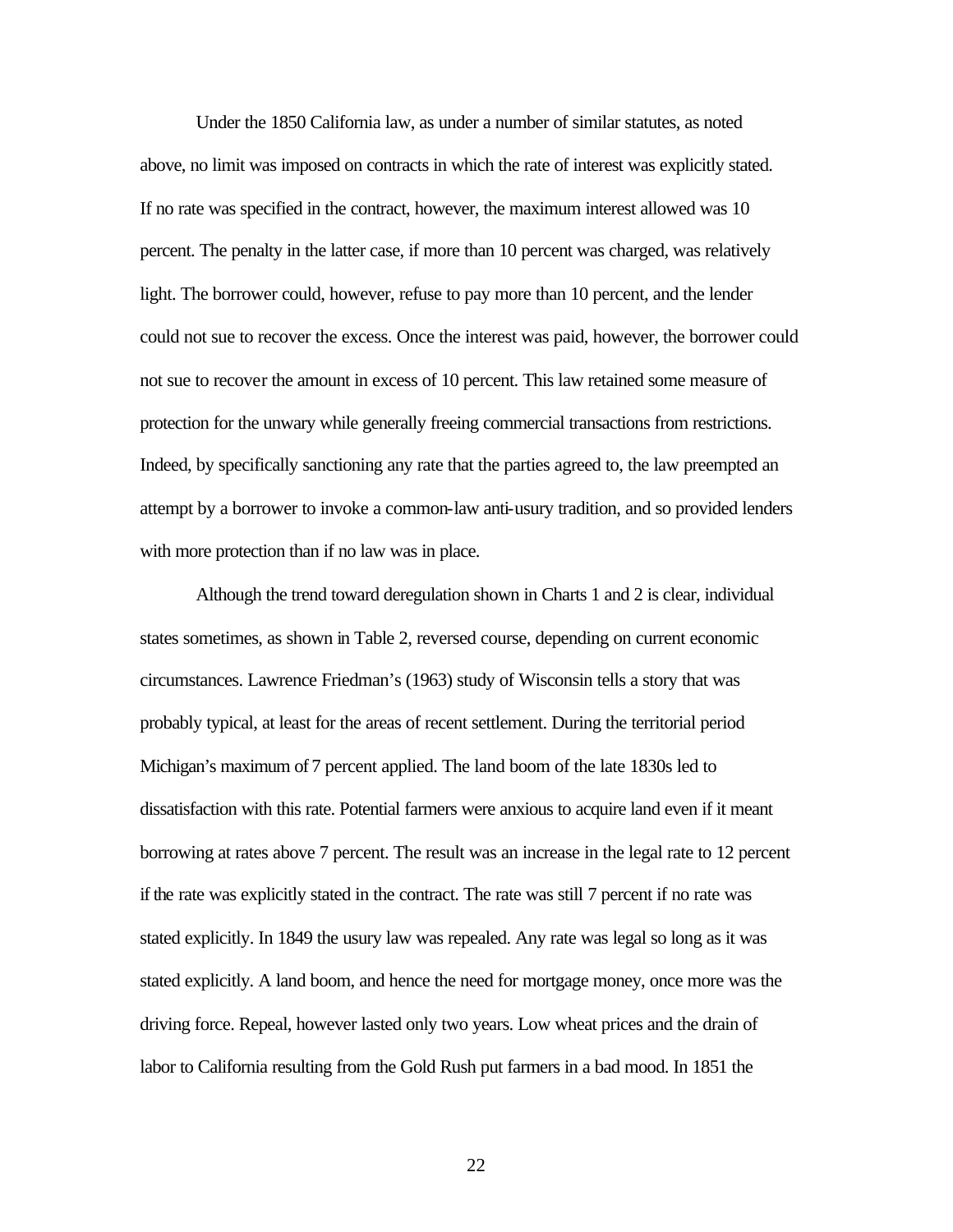legislature, looking for a way to respond to widespread discontent, reinstated the 12 percent maximum, and imposed a stiff penalty. Usurious contracts were void and the lender had to return 3 times the excess interest. In 1856, in the midst of a long economic expansion, the penalties were reduced. Now only the excess interest was voided, and the borrower had to make a tender of the principal before the usury defense could be invoked. In 1862 hard times occasioned by the outbreak of the Civil War, and the resultant closing of the Mississippi, led to a reduction of the maximum rate to 7 percent. In 1866 a postwar land boom led the legislature to increase the rate to 10 percent where it remained for the rest of the century.

Samuel Rezneck (1950, 505) noticed a similar phenomenon in the east. A financial panic, such as the panic of 1857, hardened attitudes. When market rate pushed through interest ceilings merchants and bankers were persuaded that usury laws were disruptive and demanded repeal. But opponents of high interest rates also mobilized, and in some cases were successful in defeating attempts to repeal the usury laws.

What had undone the usury laws? One factor I believe, as I argued above, was the spread of confidence in Laissez faire in general, and Bentham's critique of usury laws in particular. It was hard to argue for usury laws when all the best economic authorities starting with Bentham and Mill opposed them, and when Britain, the most advanced nation, was eliminating them.

In addition, there was the competition among the states for capital. One piece of evidence for the role of interstate competition is shown in Figures 1 and 2. The 13 original states clearly lagged behind newer regions in the process of liberalization both in terms of raising rates and in terms of reducing penalties. Figure 3, which shows maximum rates by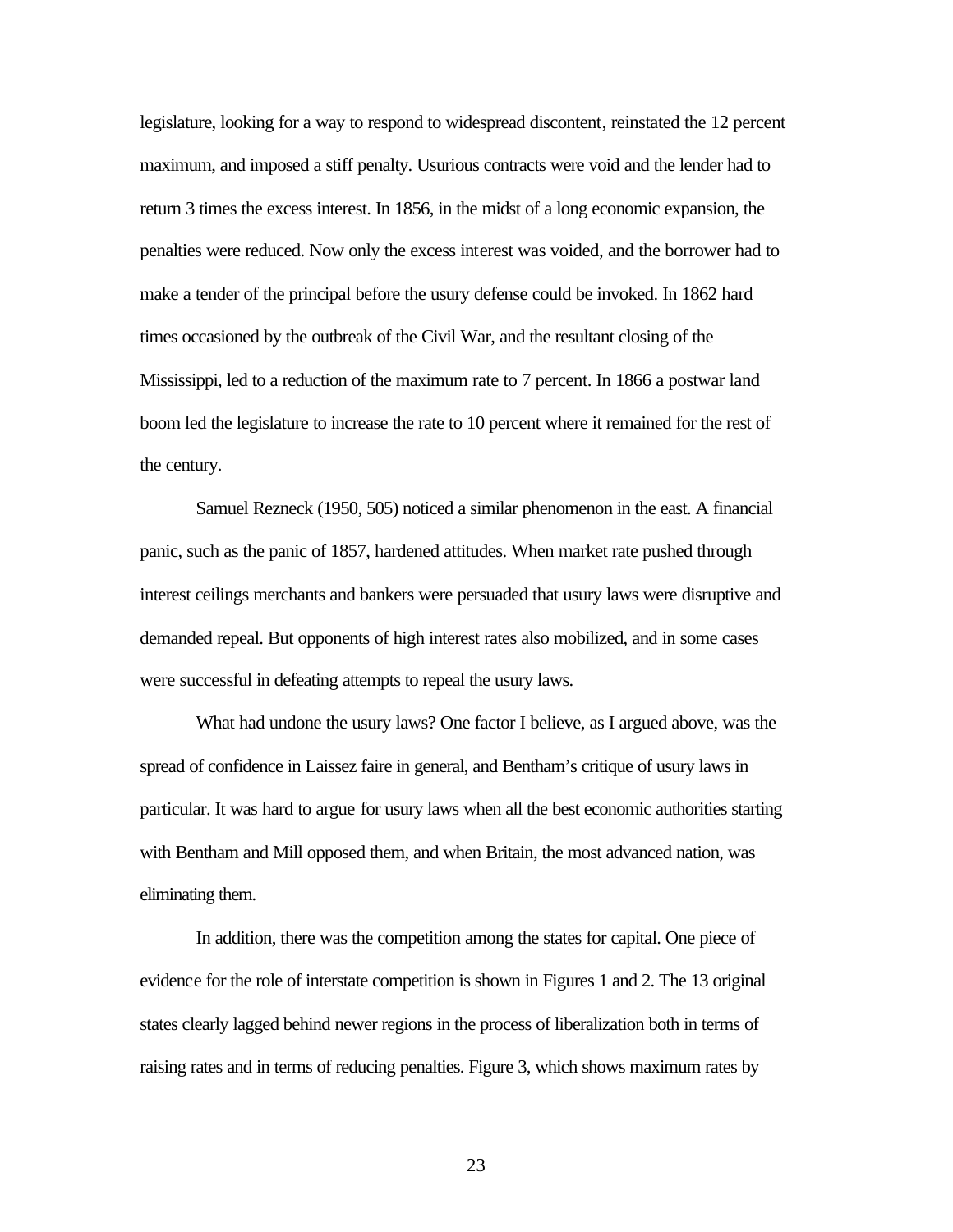regions, illustrates the point in another way. Liberalization began in the South and Midwest. New England eventually liberalized after the Civil War. But the Middle Atlantic States held to their tough usury maximums. $18$ 

The liberalization did not end with the repeal of the usury laws. Instead, the pattern was, typically, one of relatively light penalties and usury ceilings that reflected conditions in local markets. The pattern of usury ceilings for the postbellum period, thus ended up similar to the pattern of regional rates made famous in Davis (1965), at least in terms of the ordering of the regions.<sup>19</sup>

Friedman (1963, 517) documents a number of cases in which the fear of a capital drain to states with more liberal usury laws was brought up in legislative debates. For example a legislative committee in Connecticut in 1871 "painted a picture of money fleeing to Massachusetts," where the usury law had been repealed in 1867. The following year Connecticut repealed its usury law, although repeal proved to be short lived. The desire to promote expansion of the capital market will also show up when we look at the debate over the usury provision of the National Banking Act in section 5.

It would be natural to conjecture, along the lines of Keynes's discussion of Bentham, that the liberalization of the usury laws in the United States was a response to industrialization and deepening financial development. Financiers would be strongly opposed to usury laws and their influence would increasingly win out against the interests of debtors. The influence of finance can be seen at various points in our story. But if this were a major factor, we would observe the liberalization occurring first in the Eastern financial centers. New York would be leading the way. But this was not the case. The political economy of the New York usury law has been traced by Mary Ann Romano (1989, 163-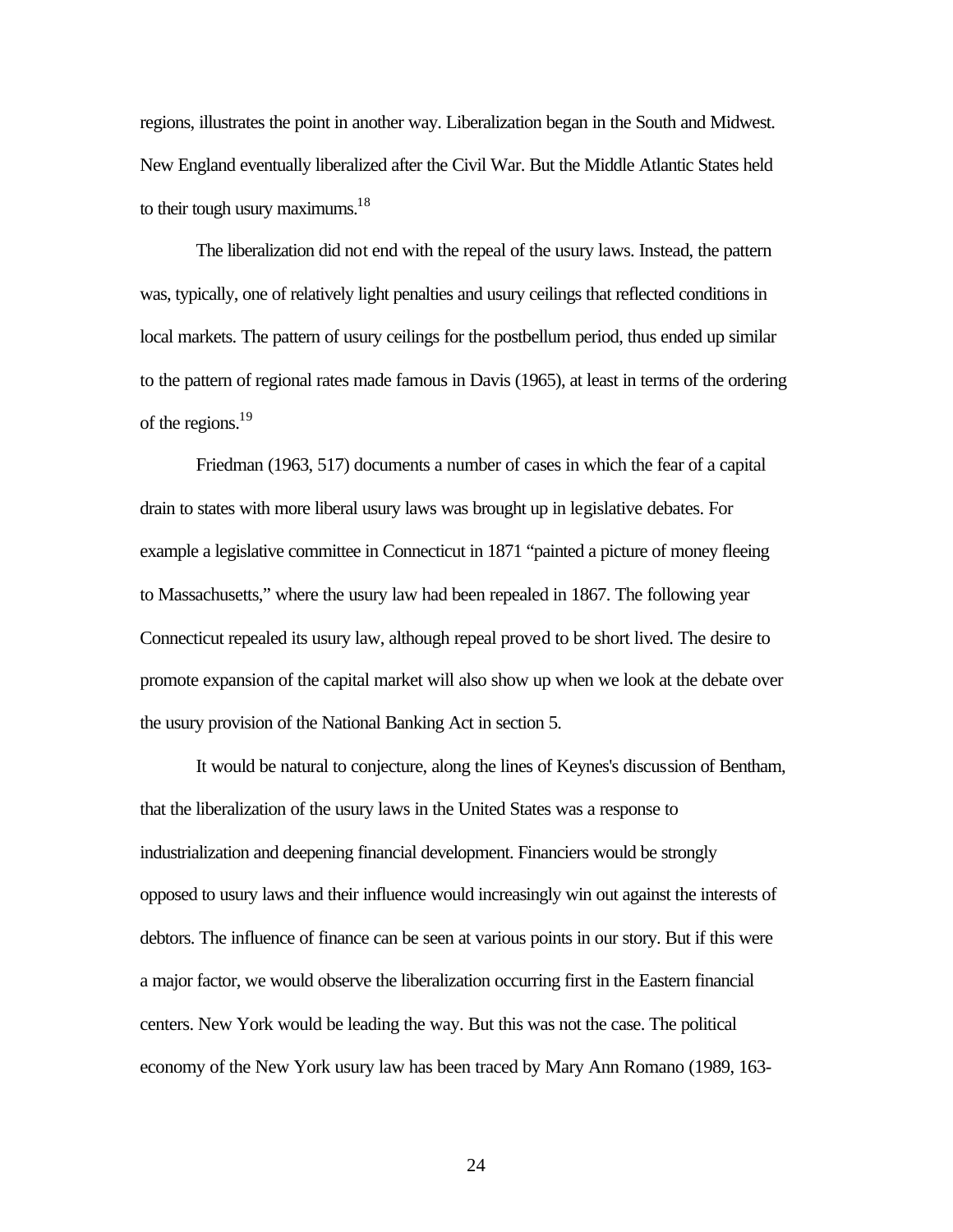210). In 1837 New York had passed a fairly stiff law that included possible criminal penalties (a fine and imprisonment) as well as the civil penalties (loss of principal and interest) that were typical and on which I have been focusing. In subsequent years the business community steadily pushed for a repeal or at least a liberalization of the law. But it was not until the 1880s that they had any real success.  $^{20}$  The opposition came from rural areas of the state that believed that funds would move toward New York if it were not for the leveling effect of the usury law. There is a clear contrast here between the interests of the settled agricultural regions of New York, which could offer collateral with well established values and could therefore benefit from usury laws, and the interests of the newly settled agricultural regions that could compete for capital only by offering to pay high rates. Liberalization of the usury laws in short, was mainly the result of western boosterism, a way of attracting capital to the frontier, rather than a response to the growing needs of the business or industrial communities.

 At the end of the nineteenth century, enthusiasm for further liberalization waned, and a new concern arose: the small household loan. Robinson and Nugent (1934, 40-42) locate the growth of this market as an urban and postbellum phenomenon by looking for advertisements for small loans in newspaper advertisements, although pawn broking, of course, was an ancient phenomenon.<sup>21</sup> These were small loans taken out by the urban poor and secured by furniture or salaries. Extraordinarily high rates of interest were common. Rates of 10 percent per month were considered "reasonable." Usury laws, if applicable, were ignored. The loan sharks, as they were known, drew the attention of reformers. Newspapers ran stories detailing the evils of the small loan market. Philanthropic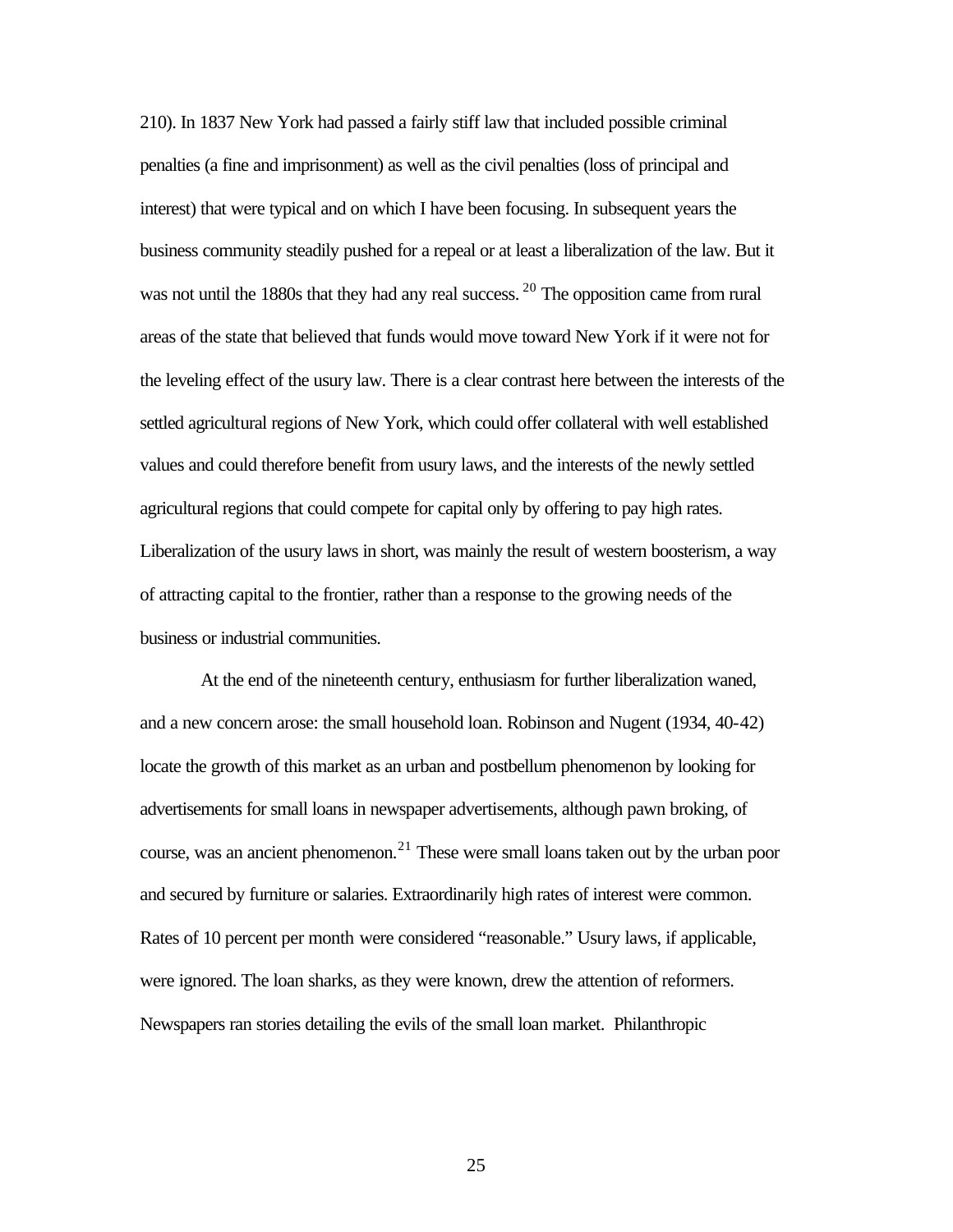organizations were set up to address the problem by making low interest loans and by becoming involved in cases where lenders were pressing borrowers for repayment.

It was obvious to the reformers that traditional usury laws that limited rates on all loans would be inappropriate to deal with the small loan problem. The solution, it was felt, was a law that licensed firms making small loans and limited them to rates that assured reasonable profits. An 1895 statute in New York was regarded as a model. Only chartered lenders could make small (less than \$200) loans. On these loans lenders were limited to 3 percent per month for the first two months, and 2 percent per month thereafter. Violation of the law was made a criminal act. After all, the lender was not an ordinary businessman, but rather a "loan shark." Under the New York law a reward of \$250 could be paid for evidence of a violation. By 1911 twenty-two states had passed small loan legislation, although the Russell Sage Foundation, which had been active in promoting reform, doubted how effective these laws really were. The small loan laws reflected the moral justification for usury laws, and conceded the broad range of interest rates to the market. Although we have not tested the maximum rates in the small loan laws, it seems likely that they would reflect the pattern described by Glaeser and Scheinkman (1998): a more unequal distribution of income would imply a more restrictive usury law.

#### **5. The Usury Provision of the National Banking Act**

In general the usury laws, then as now, were state laws. The question of rate restriction did come up, however, when the Federal government chartered the First and Second Banks of the United States, and when it established the national banking system. Alexander Hamilton recommended a maximum rate of six percent for the First Bank of the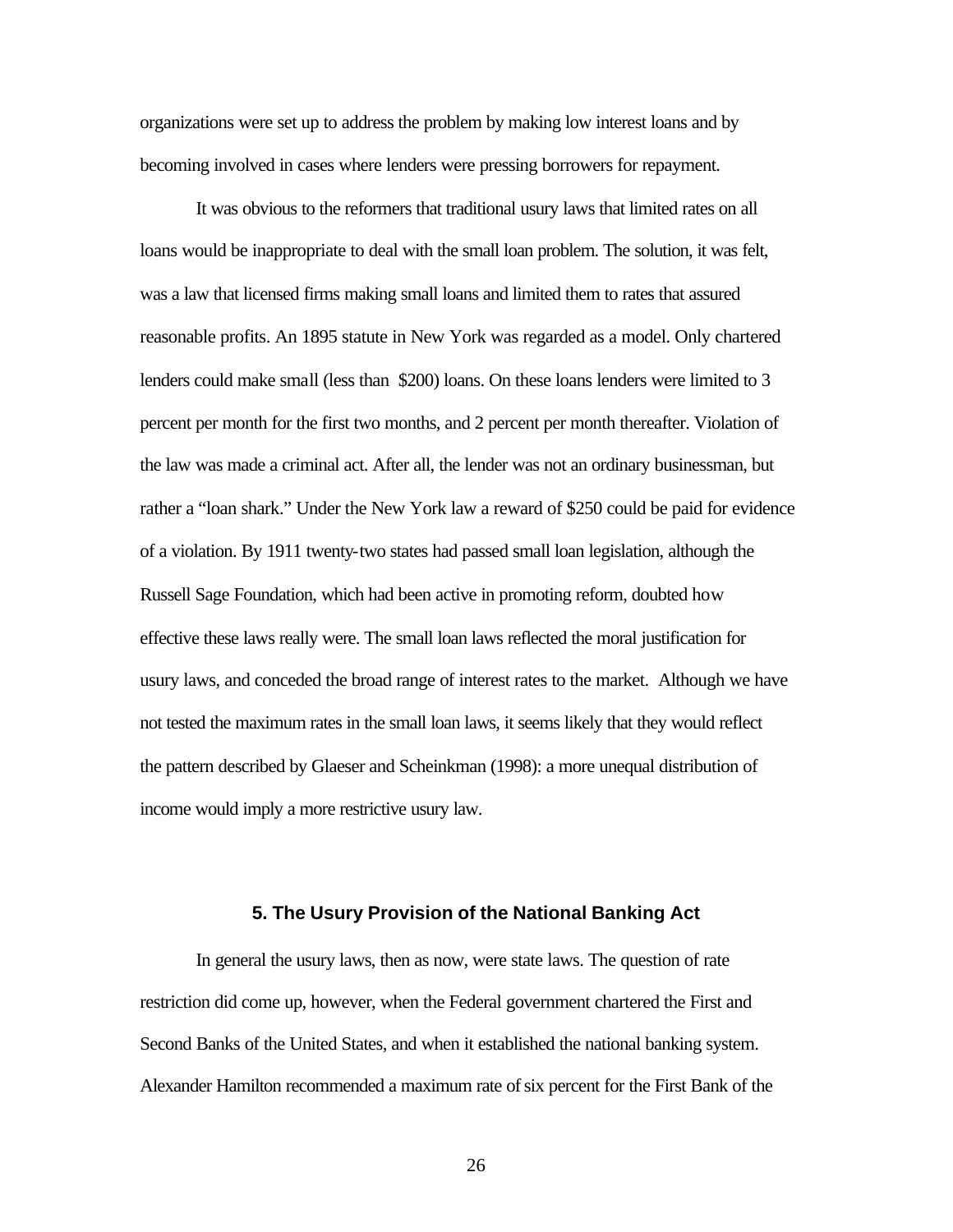United States, and this limit was included in the charter. His argument was mercantilist: Low rates were good. A violent reduction of rates would do more harm than good, but a gentle nudging of rates downward couldn't hurt. (Miller 1924, 319). The Second Bank also was limited to 6 percent. (Krooss 1969, pp. 311, 469).<sup>22</sup> The Bank of England, at that time was limited by the British usury laws to 5 percent, and the authority of the British model may have influenced the Americans.<sup>23</sup>

The issue of usury laws at the Federal level came up again during the Civil War when the United States set up the National Banking system. The debate that ensued over usury restrictions for the National Banks opens a window on to the mix of ideas and interests that were shaping usury laws.

At the outbreak of the Civil War the Federal Government created the famous greenback dollar. It proved to be surprisingly popular with the general public because it provided a uniform currency (a bill that had the same value no matter where it was spent) and with the government because it provided revenue. The commercial banking system that had produced the paper money before the war, moreover, was in disarray in the Western states because banks there had circulated notes backed with bonds issued by southern states, and these were now of doubtful value. The problem before the Congress then, was how to create a currency that would have the benefits of the greenback -- uniformity, safety, and seignorage for the government -- that would at the same time be the basis after the war for a private currency backed by gold. The answer was the National Currency Act of 1863, creating the National Banking system.

In creating the National system Congress had to face the question of what, if any, usury restrictions would be placed on the banks. One might assume that since the Republican Party was a pro-business, pro-creditor Party it would have opposed lending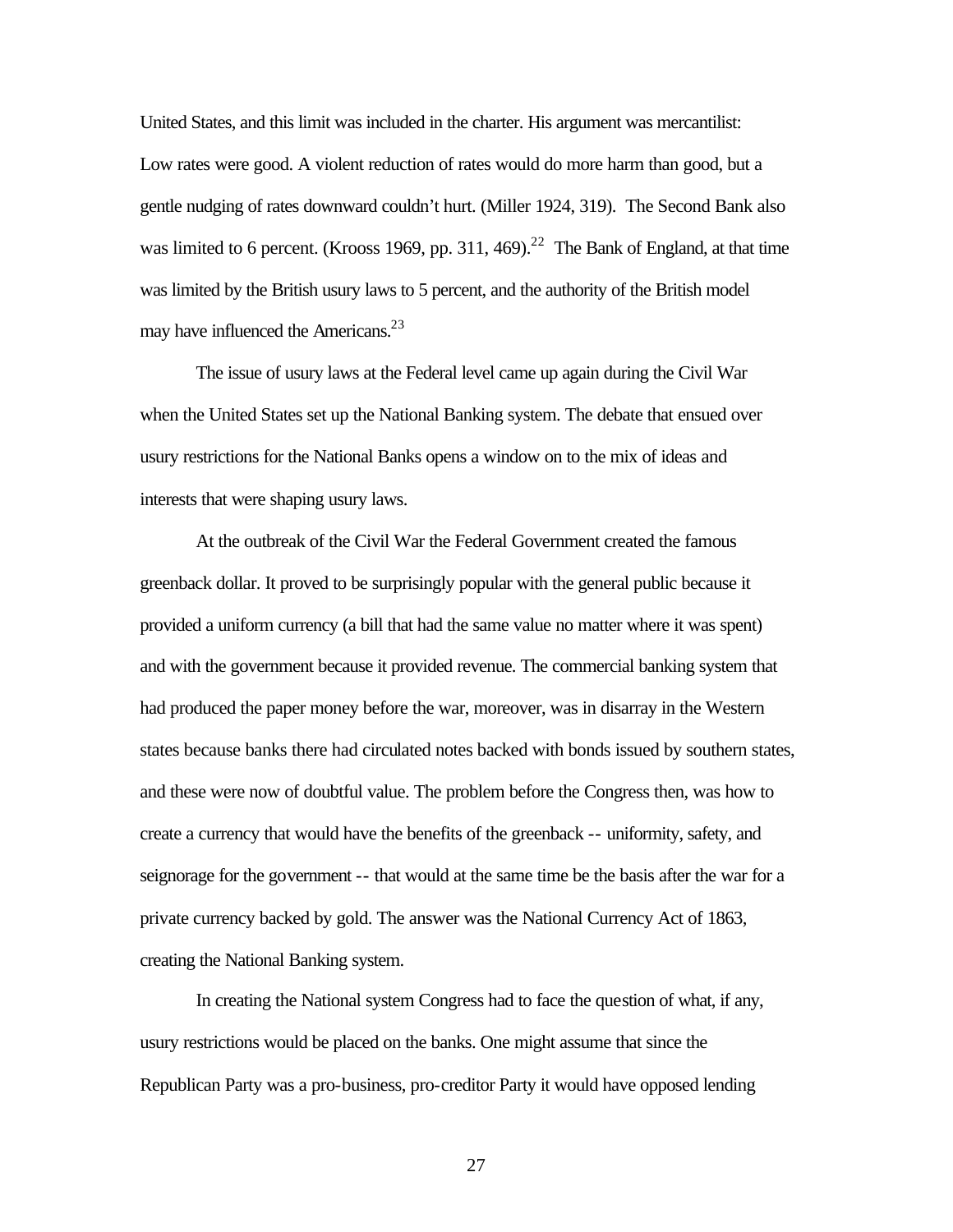restrictions. After all, in the postbellum era the Republican Party would be the defender of gold standard orthodoxy. The National Currency Act, however, contained a tough usury provision. The law of 1863 provided that the maximum rate that could be charged by a National Bank would be "such rate of interest or discount as is at the time the established rate of interest for delay in the payment of money, in the absence of contract between the parties, by the laws of the several states in which the banks are located." The penalty was "forfeiture of the debt."

This was a strict usury provision on two counts. First, many usury laws in the western states set a lower rate when no rate was specified in the contract than when the rate was named explicitly, presumably to protect the unwary borrower. In Illinois the maximum was 6 percent when no rate was specified; 10 percent when the rate was specified. Iowa was the same as Illinois. In Michigan the maximum was 7 percent when no rate was specified; 10 percent when the rate was specified. California called for 10 percent when no rate was specified but permitted any rate so long as it was named in the contract. Forfeiture of the whole debt was also strict. Many western states had much lower penalties. In Illinois the penalty was forfeiture of the whole interest, but not the principal. In Indiana the penalty was simply the return of the "usury," the interest over the maximum. In Iowa the interest over 6 percent went to the School Fund.

How did this provision get into law? The National Banking System as a whole was the brainchild of Salmon P. Chase, the first Secretary of the Treasury under Lincoln. Chase recommended the system in very general terms in the *Treasury Report* issued in December 1861. He argued for the new system partly on practical grounds, it would give additional support to the market for federal bonds and additional flexibility in arranging federal payments, and also on idealistic grounds, that it was a permanent reform that would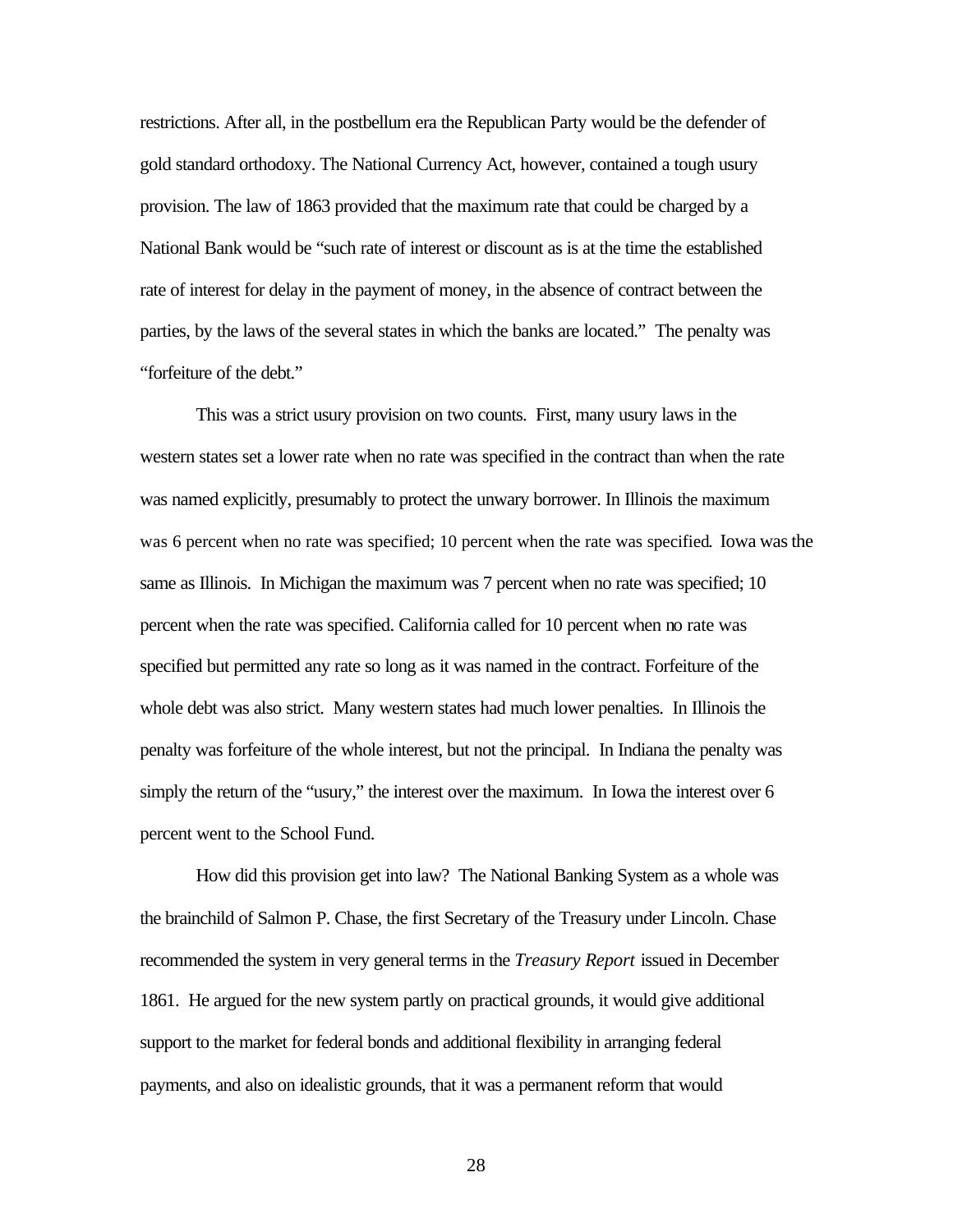establish a uniform currency without the danger of inflation from a paper currency. Indeed, Andrew McFarland Davis in his classic account of the National Banking Act concludes that the establishment of a permanent uniform national currency was Chase's primary motive. $24$ He had expressed his desire for such a reform as early as his inaugural address as governor of Ohio 1856. Chase's report was forwarded to the House of Ways and Means Committee where several hands, in particular Congressmen E.G. Spaulding of New York and Samuel Hooper of Massachusetts seem to have been worked on turning Chase's suggestion into  $law.<sup>25</sup>$ 

Exactly which of these men wrote the tough and complex usury section is not known. But the evidence seems to point to Hooper. Hooper was a banking theorist as well as banker and Congressmen. He had written articles comparing banking legislation in different states, and would have been aware of the inclusion of separate interest maximums for contracts in which no explicit mention of a rate was made, and of different types of penalties. Hooper also favored strict usury laws. Fritz Redlich in his classic *Molding of American Banking* also attributes the usury provision to Hooper, probably for the same psychological reason that I do: Hooper was the theorist. Redlich, however, fails to distinguish between the hybrid 1863 usury provision, and the provision calling for a uniform 7 percent which Hooper (as we shall see) incorporated in his amended 1864 bill. This mistake led Redlich to deduce that the usury provision had simply been copied from New York's free banking law, which was not the case.

The Spaulding-Hooper bill was not introduced in the House, however, because of the opposition of Thadeus Stevens who preferred the greenback as a way of establishing a uniform currency. The bill eventually became law after being introduced in the Senate by John Sherman. The debate over the bill was intense, but the usury provision, per se, was not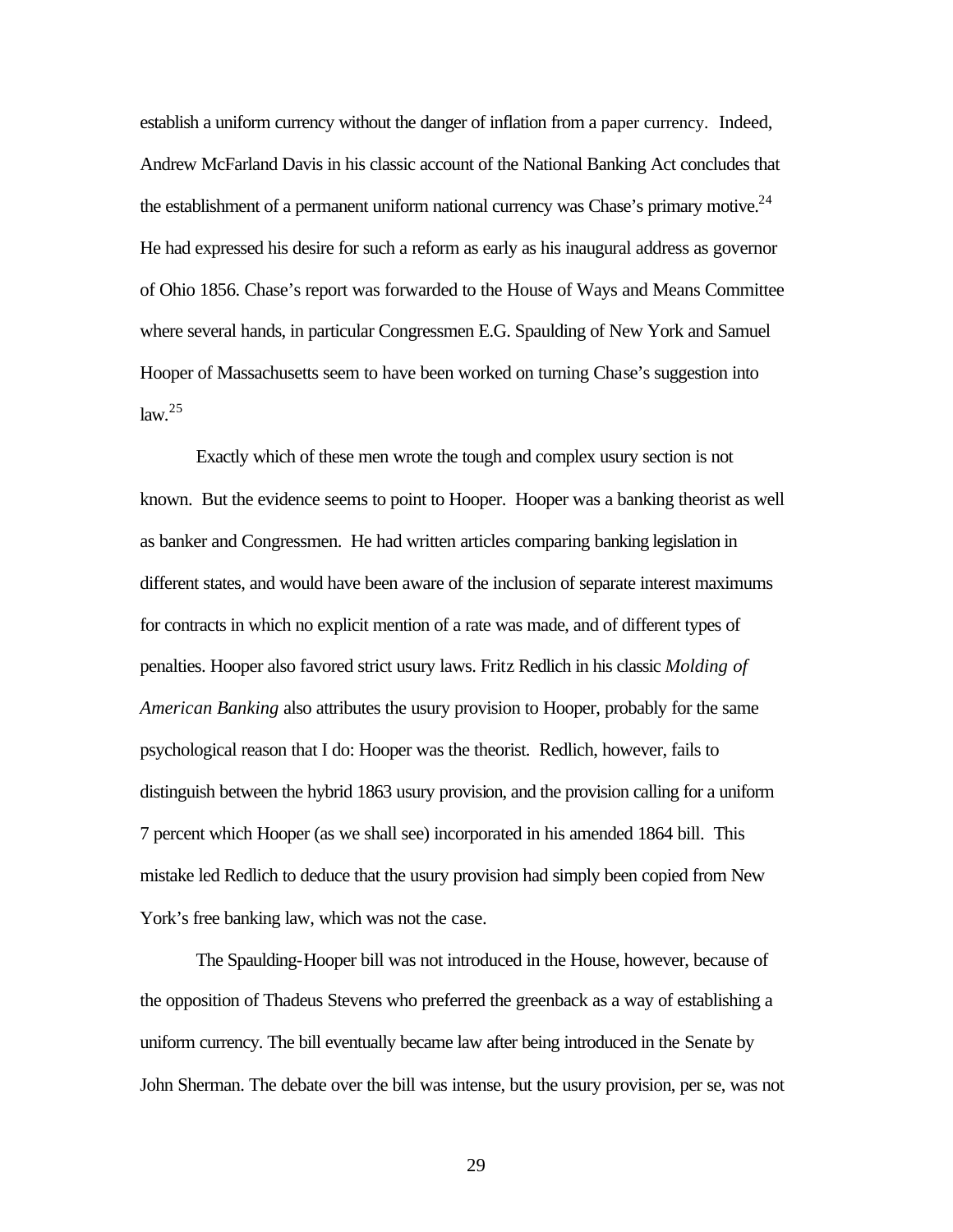discussed. This is hardly surprising. At issue, or so it seemed, was the future monetary system of the United States. In this context the usury provision was a secondary issue. But once the National Currency Act became law in June 1863 the shortcomings of the usury provision were felt.

The usury provision of the National Currency Act of 1863 was criticized along two conflicting lines. (1) The law was inequitable across national banks in different states. It permitted a national bank in a state with a high usury ceiling such as California to charge a higher rate than a national bank in a state with a lower ceiling such as Maine. Critics who stressed this point generally favored a uniform rate of six or seven percent that would apply to National Banks in all states. (2) The law was inequitable across state and national banks within a state. A state bank in say, Illinois could charge as much as 10 percent (if the rate was stipulated in the contract) and the penalty if they charged more was merely forfeiture of the interest. A national bank in the same state was restricted to 6 percent, the rate in Illinois when no rate was specified in the contract, and the national bank was subject to the loss of both principal and interest if the law was violated. Critics of the law of 1863 who stressed this point generally preferred making the national banks subject to state rules on usury.

Hugh McCulloch, the widely respected former president of the State Bank of Indiana, became the first Comptroller of the Currency -- head of the National Banking System.<sup>26</sup> He stressed the first criticism of the usury provision in his First *Annual Report*. Instead of the current provision he suggested a maximum rate of 7 percent for all national banks, and a penalty of forfeiture of the interest.<sup>27</sup> McCulloch also acknowledged the second criticism, that a uniform rate across national banks would work to the disadvantage of national banks in the high interest rate regions of the West. But he took the view that high rates often encouraged reckless banking. McCulloch, believed that the success of the State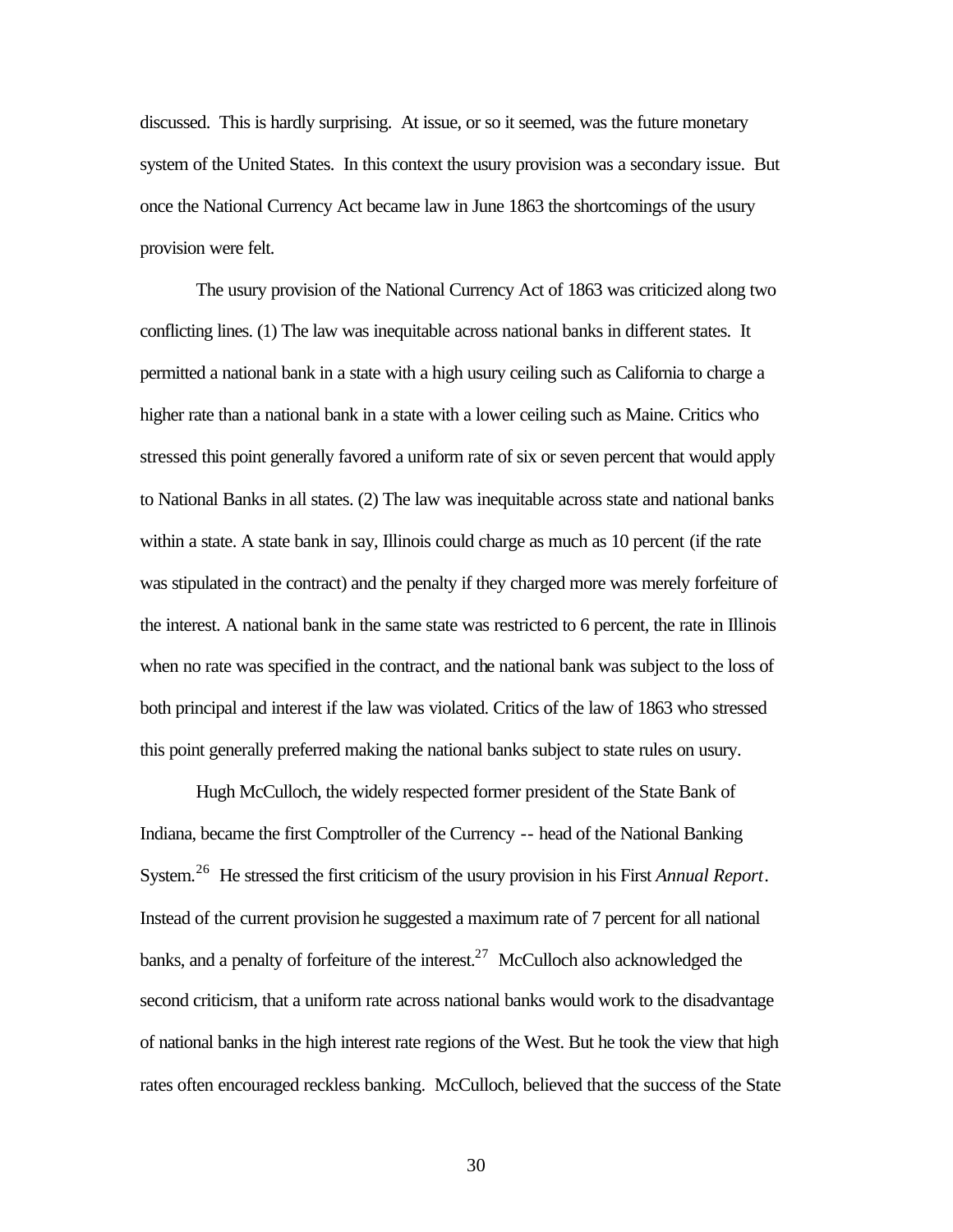Bank of Indiana, where he had risen to prominence, was the result, partly, of its charter, which included a limit of 6 percent on the interest the bank could charge. (Harding 1895, 118). McCulloch noted, moreover, the peculiar property of the usury provision of 1863 that it left the setting of the usury rate in the hands of the state, but left the penalty in the hands of the federal statute. He recommended as a second best solution that if the state was allowed to fix the rate of interest, it also be allowed to fix the penalty.<sup>28</sup>

McCulloch's reason for supporting usury laws is evidently the same as Adam Smith's: Usury laws keep the money away from prodigals and projectors. The similarity of their views, of course, does not necessarily mean that McCulloch was influenced directly by Smith. Smith's views probably reflected a working tradition among bankers to which McCulloch was also an heir. Nevertheless, McCulloch's position suggests that the mercantilist case for usury laws was still far from dead, even at mid-century.

What seems to have done in the strict usury provision in the 1863 Act, and the milder, but still tough alternatives proposed by McCulloch, wasn't Bentham's arguments, but rather a more practical problem: Getting banks to convert from state to national status. The problem was pointed out in the lead article in *Bankers Magazine* (Ketchum 1863) published a few months before Congress began debating a revised version of the Banking Act. The author, Hiram Ketchum, stressed an important practical consequence of the different treatment afforded state and national banks under the usury provision in the 1863 act: State banks, particularly in the West, were reluctant to join the national system, because they could charge higher rates as state banks. Ketchum's recommendation was that national banks be permitted to charge the highest rate allowed in any state, or be free of all controls.

An important piece of evidence supporting Ketchum's claim that western state banks would not convert until they could compete on the same basis as state banks that didn't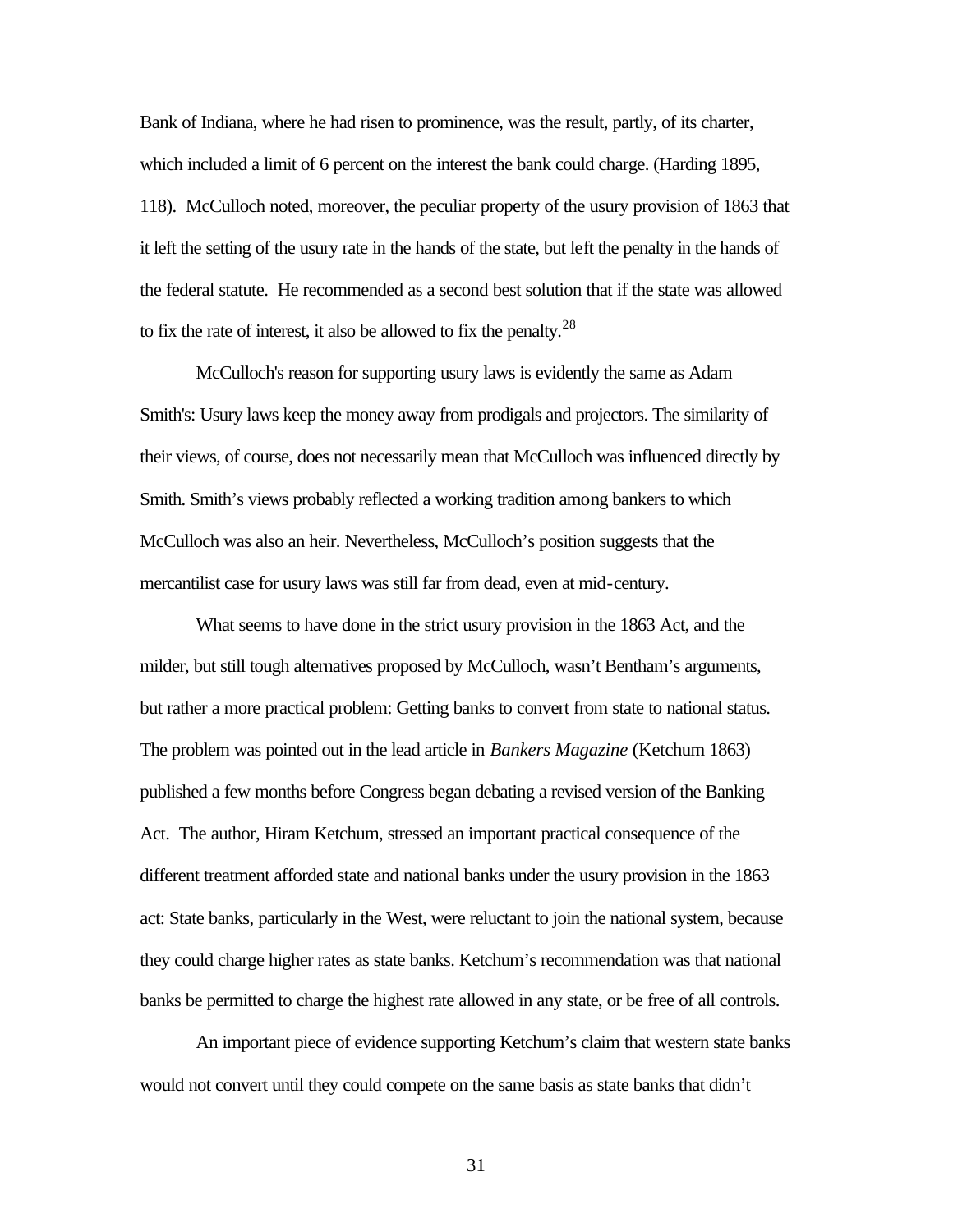convert, or other intermediaries, comes from a report made by one of Jay Cooke's bond salesmen. Cooke was the Treasury Department's chief agent in the sale of government bonds during the Civil War. In November 1863 he received a letter from his agent in Michigan outlining the reasons for the slow sale of government bonds to potential national banks. In part the agent wrote the problem was:

> The low rate of interest permitted – seven per cent only in Michigan, whereas state law permits 10 per cent. (by contract) and throughout the greater portion of the state the actual rate is  $1\frac{1}{2}$  to 2 per cent. a month. ...Quite a large amount of 5-20's [a federal bond, 5 percent per year for 20 years] are now held by bankers and others in interior towns of Michigan and still more will be purchased for the use in banking under the Act…the hope being strong that the coming Congress will allow interest to be charged on loans in accordance with state enactments… Oberholtzer (1907, 357).

McCulloch's recommendation of a flat 7 percent for all National Banks, however, was far from dead. He was strongly supported by a committee of bankers from New York who lobbied McCulloch and the House Ways and Means Committee, probably in the first weeks of March 1864.<sup>29</sup> The interest of the New York bankers in a national 7 percent maximum is clear. New York's state usury law set a maximum of 7 percent. State banks and National banks would be on a par in New York, and conversion to the national system would be unimpeded. In the west, however, bankers would prefer the state system, and access to state usury laws. The national banks of New York would come to dominate the system. And if note issue were confined to national banks, it would be the notes of the New York national banks that would circulate throughout the country.

Although I have seen no explicit evidence, it is likely that the committee of bankers also lobbied for a clause permitting the Secretary of the Treasury, or some similar authority, to suspend the usury laws in major financial centers during a crisis, a policy that McCulloch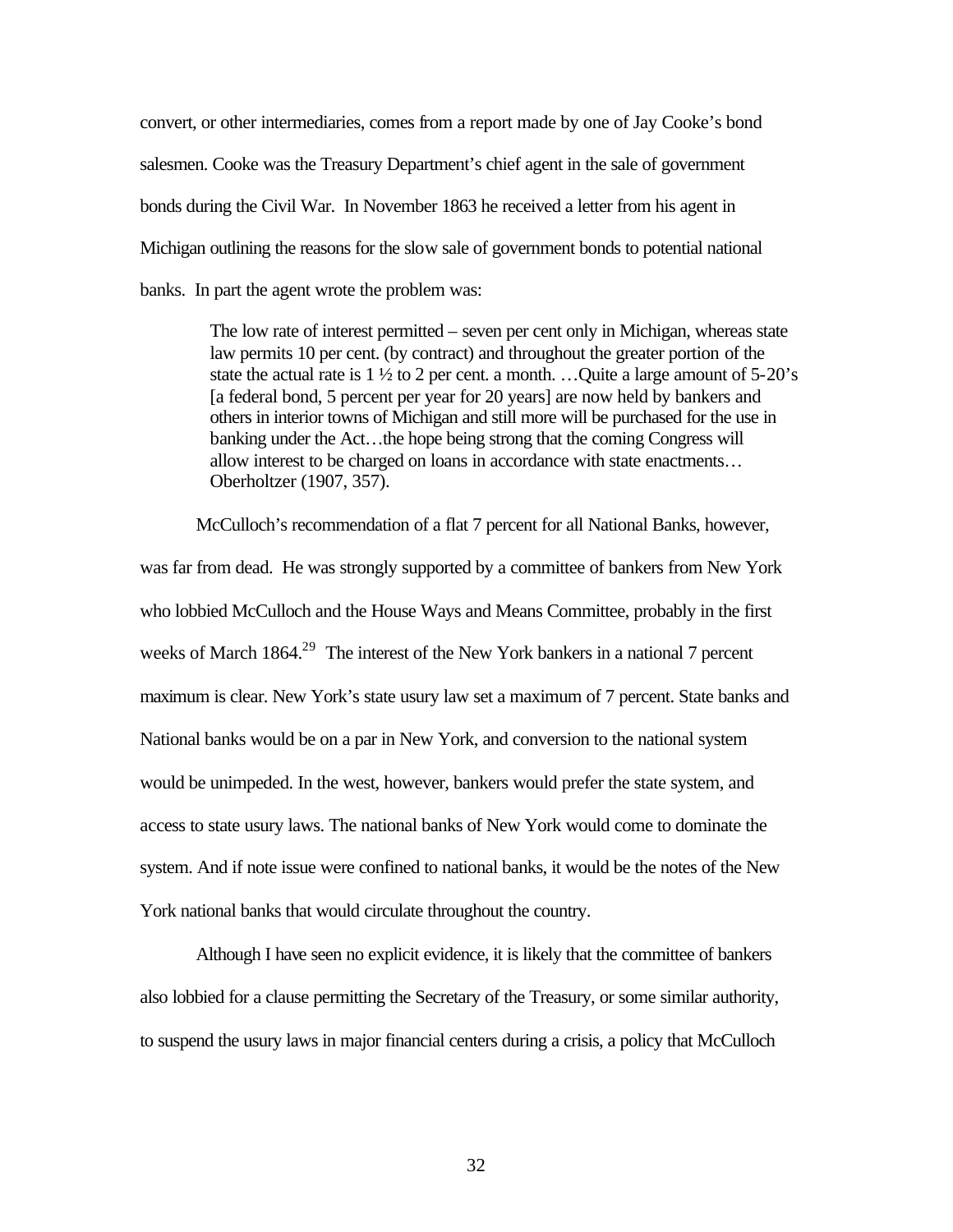supported.<sup>30</sup> Such flexibility would have been important for bankers who could still remember the levels reached by interest rates during the Panic of 1857.

In any event McCulloch's recommendation of a uniform 7 percent interest rate ceiling was incorporated in the bill introduced in the House by Samuel Hooper in April 1864. Here it was strongly criticized by Congressmen from the Western states who emphasized the inequality between state and national banks that would develop in their states if a uniform rate were adopted. Blaine (of Maine!) offered an amendment substituting the language "[the maximum rate of interest] established by law in the state where the bank is located" for the uniform rate. Blaine's purpose was actually to restrict the national banks in Maine to the state interest ceiling of 6 percent. But he was strongly seconded by Cole of California who argued that there would be a great disparity between the then current rate in California of 2 percent or more per month and the uniform 7 percent rate in the House bill. Cole finished his speech by endorsing Blaine's proposal:

Mr. Cole. …"In New England the rate of interest is six percent; but it is not so in the western states. In Iowa it is different; and there is no reason for creating this discord by establishing a rate of interest for States different from what prevails there by their own laws. Therefore I am in favor of striking out the section [providing for a uniform rate], thereby leaving the matter entirely under the control of the several States. That is the proposition of the gentleman from Maine. He proposes to leave it to the local legislation of the several States entirely."

Mr. Blaine. "Entirely."<sup>31</sup>

Other Congressman supported Cole's point that a uniform rate would discourage conversion to national status or the settling up of national banks in high interest rate states. Higby of California went so far as to claim that no national banks would be set up in his state where high rates of interest were the norm. He himself was paying two percent per month at that very moment!<sup>32</sup> Blaine's amendment was adopted, but as it turns out it did not provide the actual text of the law of 1864. In a peculiar turn of events a second amendment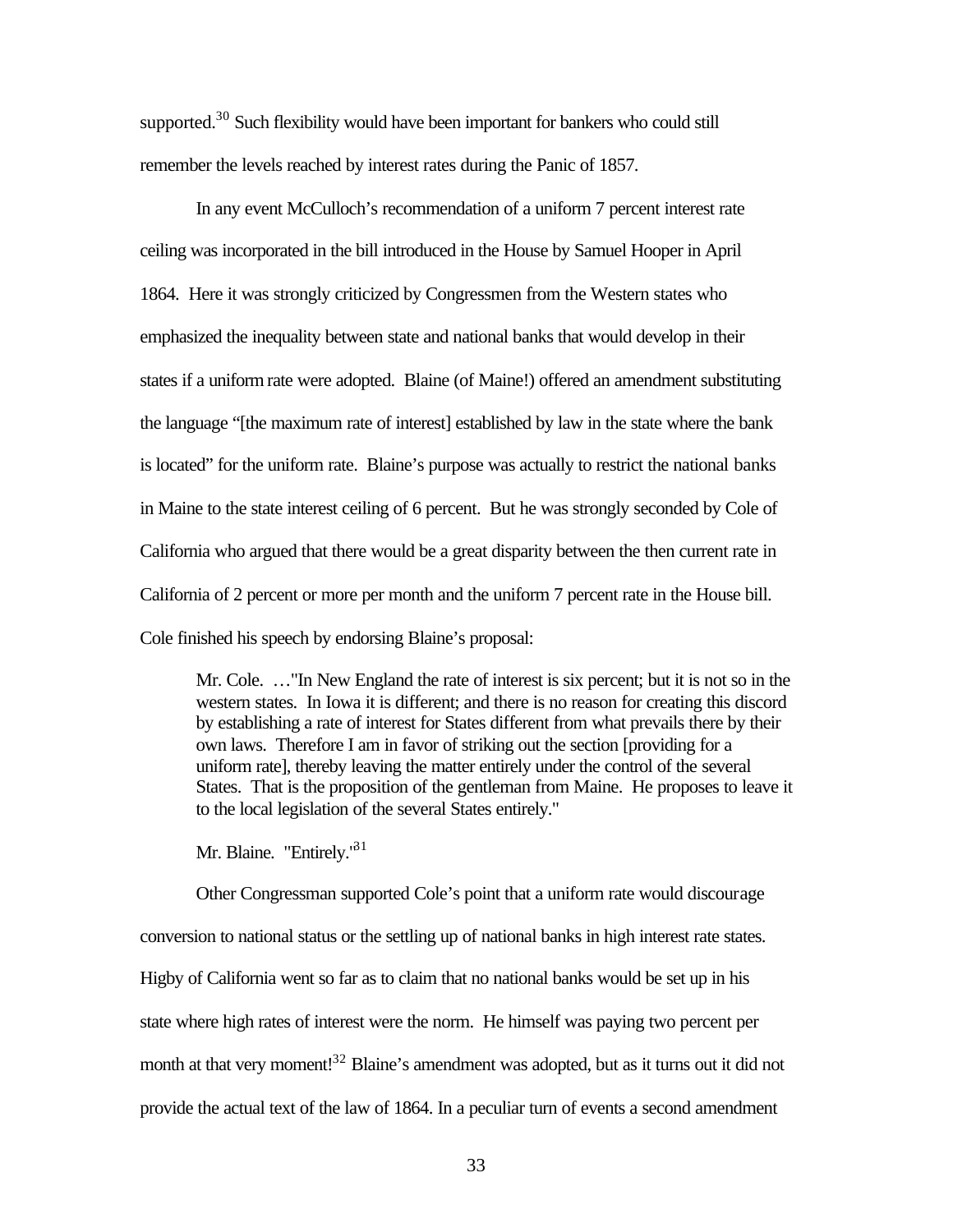limiting the rate of interest to 6 percent was adopted leaving the usury section in a confused state. This version of the Currency Act was later tabled, and a second bill, again incorporating a uniform rate, was introduced in the House.

The actual source of the usury formula in the Act of 1864 was a Senate amendment proposed by the Senate Finance Committee. I have not seen any direct references to what happened in the Finance Committee. But we do know that in January 1864 Jay Cooke dispatched his brother Henry to talk with John Sherman, the chairman of the Finance Committee, and Salmon Chase, the Secretary of the Treasury, about needed revisions in the law. And the next month Sherman's Finance Committee reported out a series of amendments to the 1863 law including the language of the 1864 usury section which allowed the national banks to follow the usury law of the state where the bank was located. It may be that the Finance Committee rejected the uniform rate in favor of a rate to be determined by state law partly as a result of Cooke's lobbying effort.<sup>33</sup>

This amendment was debated in the Senate on May 5 with the Senators going over much of the same ground as the Representatives had earlier. Grimes of Iowa complained that National Banks in one state could end up charging more than national banks in neighboring states.<sup>34</sup> But Trumbull of Illinois argued that state banks would not convert unless given equal freedom to lend under the national characters. He told the Senate that leading bankers from Chicago had made this point to him.<sup>35</sup>

Senator Henderson of Iowa then raised the point that in his state note issuing banks were under a lower interest-rate ceiling than private lenders.<sup>36</sup> Several attempts were made to amend the usury section to make the rate applying to state banks the relevant rate. But there were objections. Some states, for example, did not create banks of issue. Perhaps most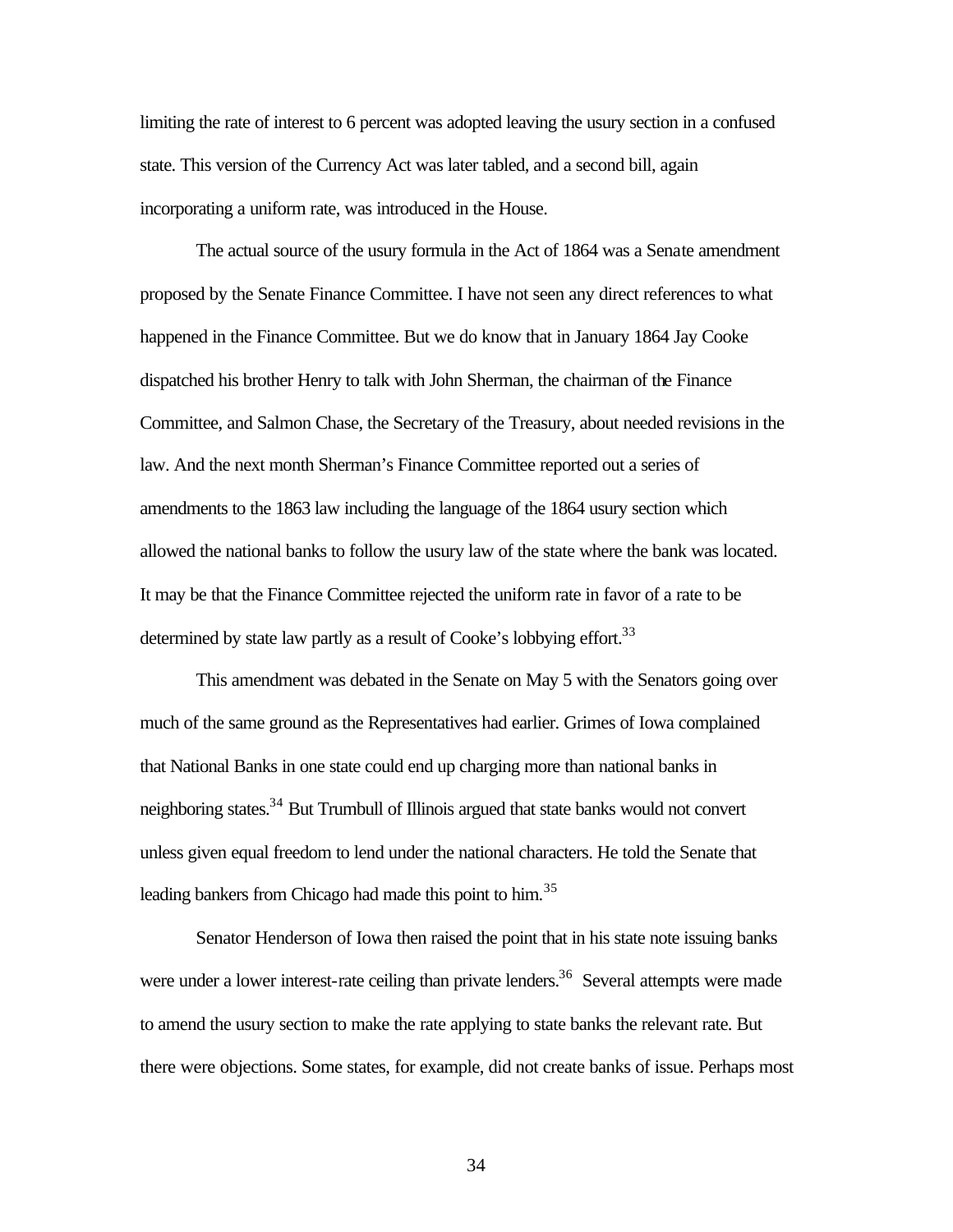telling was the brief interjection by Lane of Kansas who pointed out that in his state private bankers took advantage of the higher ceiling for private lenders and yet issued notes that circulated as money.<sup>37</sup> Evidently, limiting the national banks to the rate permitted under state law for incorporated banks of issue would discourage entrepreneurs from setting up national banks in Kansas because they could not offer investors the same return as private bankers.

It is possible that his remark rang a bell with Sherman. In 1850 Ohio (Sherman's state) had passed the so–called "ten percent interest law" that allowed private lenders 10 percent while banks of issue were limited to 6 percent. The law produced a number of unfortunate consequences. (Huntington 1915) For one thing state chartered banks largely abandoned discounting home paper and concentrated on bills of exchange payable out of state because fees for "exchange" were not easily attacked under the usury laws. More important for our purpose, the ten percent law discouraged investment in banks of issue. Investors in Ohio preferred putting their capital into private banks or banks chartered in other states. The result was that the currency in Ohio contained a large admixture of notes issued by private bankers and by banks in other states. Indeed, the ten percent law was the major cause of the lack of uniformity in Ohio's currency that Chase complained of during his inaugural address as Governor of Ohio in 1856, the position he held before becoming Secretary of the Treasury. (Huntington 1915, 450) The ten percent law was abandoned in 1859.

In the end, Fessenden of Maine, another key member of the Finance Committee, cut the debate short by offering to fix up the amendment. When Sherman reported the new wording two days later it contained the phrase, "except that where by the laws of any State a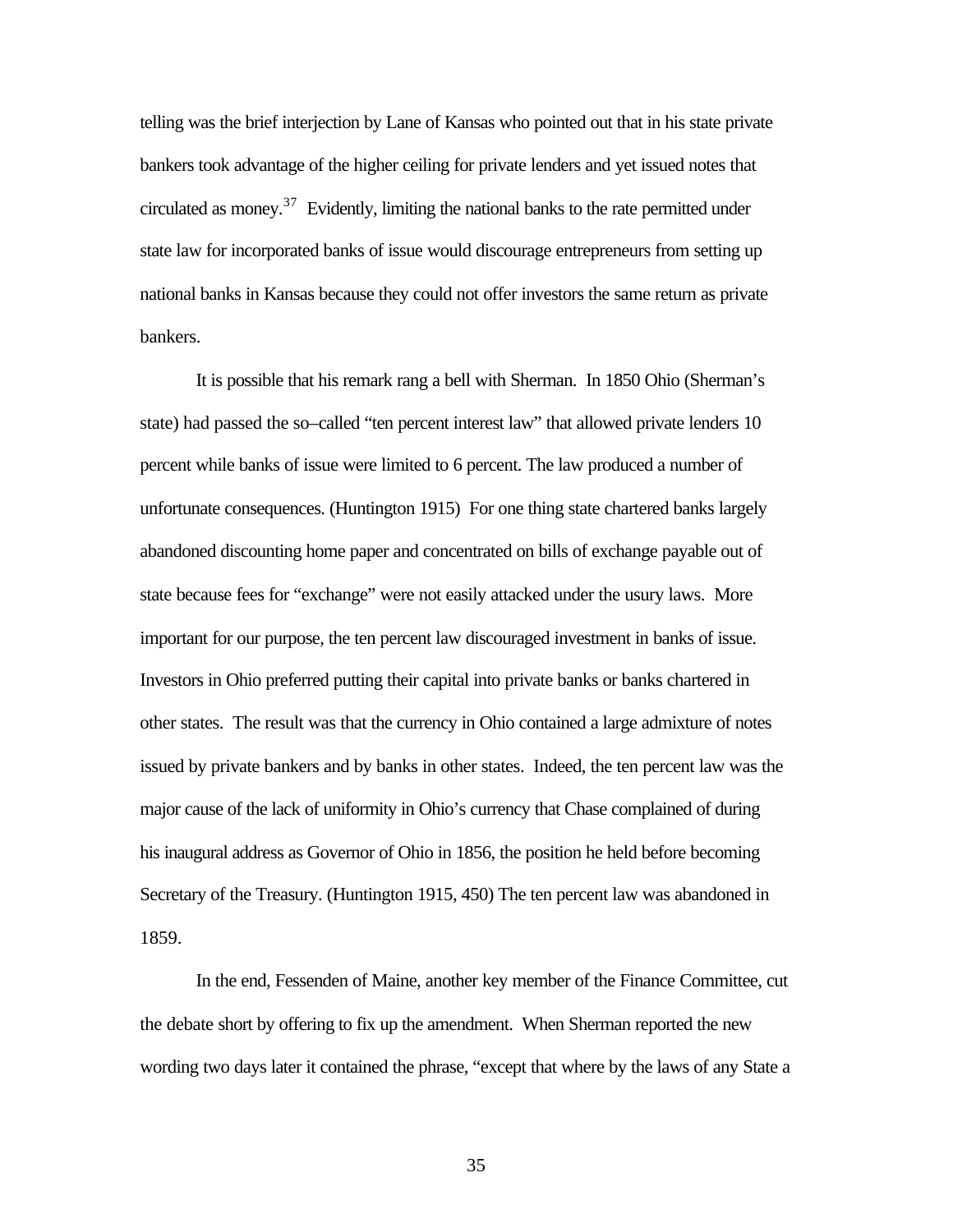different rate is limited for banks of issue organized under State laws, the rate so limited shall be allowed for associations organized in any such State under this act." The effect of Fessenden's rewording, on close reading, was to give the national banks favored status. They could take the rate permitted private investors if that rate was higher, or use the rate allowed to banks of issue if that was higher. Nothing like the disaster that had occurred under Ohio's ten percent law could now occur under the national banking act. This wording was adopted without further debate.<sup>38</sup> Evidently, the desire to get capital flowing into the National Banking system in the Western states had triumphed over any lingering regard for usury laws.

#### **6. Did Liberalizing the Usury Laws Have Any Impact?**

I have been concerned so far with the usury laws as a case study in the causes of economic regulation. It is natural to ask whether the liberalization of the usury laws had any impact on the economy. The conventional wisdom among economic historians, as noted above, seems to be that usury laws have no significant effect because they were easily evaded. The borrower and lender simply wrote a contract that hid the usury. But for a number of reasons the history of the usury laws developed above and other evidence developed by economic historians makes me skeptical of the conventional wisdom.

(1) Usury laws are inherently popular because they speak to fundamental ethical concerns. Why liberalize them if they have no economic effect? Why, to be a bit more specific, should legislators have risked the wrath of a large segment of the public who believed that usury was immoral by raising maximum rates or lowering penalties if the only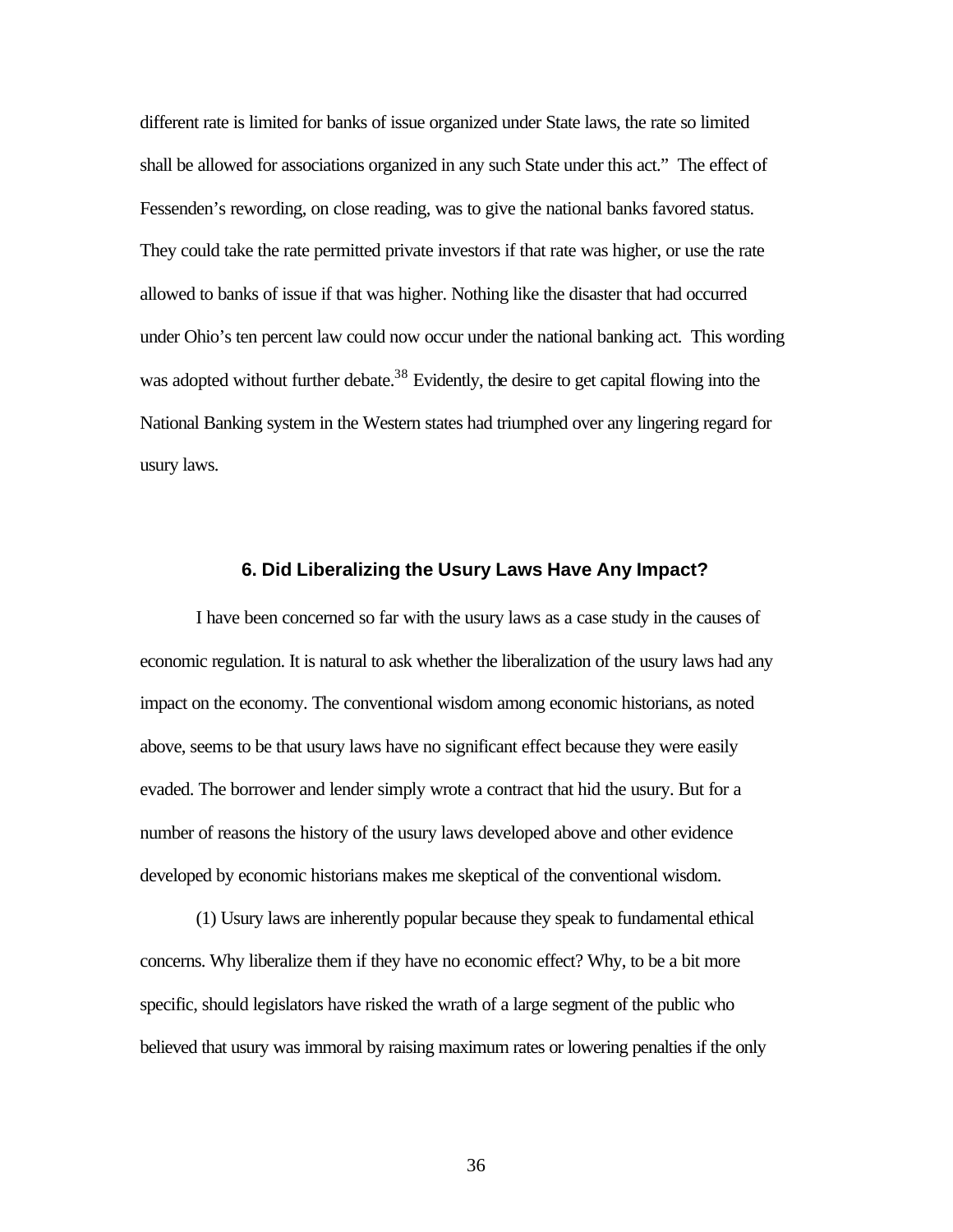savings to the business community was the ink on loan contracts? Yet as we have seen, legislators persistently did make the effort to liberalize the laws.

(2) The conventional wisdom assumes that judges can't or won't see beyond the legal document placed in front of them. Judges do, of course, put a lot of weight on signed documents. Nevertheless, there must be some risk when a usury law is on the books that a judge will be sympathetic to the borrower, and willing to believe whatever proofs of usury the borrower can muster.

(3) In most circumstances the effects of liberalizing moderate usury laws are likely to be hard to see: the reallocation of some capital from lower risk to higher risk investments. But when abrupt and far-ranging changes are made in the usury laws the results will be visible. Two examples from our narrative are the difficulties that arose from the Ohio 10 percent law and from the attempt to establish a uniform rate in the National Currency Act (1863).

(4) Leslie Pressnell's classic study, *Country Banking in the Industrial Revolution*  (1956) shows that British usury laws appear to have had (Pressnell is careful not to go beyond his evidence) an important effect on country banks in England during the eighteenth and early nineteenth centuries. (Pressnell 1956, 285-88, 316-21, and *passim*). Rather than change their lending rate when equilibrium interest rates rose above the usury rate, and thus risk writing contracts that could not be enforced, country banks responded by changing the length of loans.<sup>39</sup> Pressnell (1956, 321) concludes that: "The relaxation of the usury laws in fact introduced into the money market a flexibility much greater than is immediately visible: against higher rates of interest, bankers could discount longer bills, or allow clients to draw for shorter periods than had hitherto been possible." Clapham (1970, volume 2, 15) writng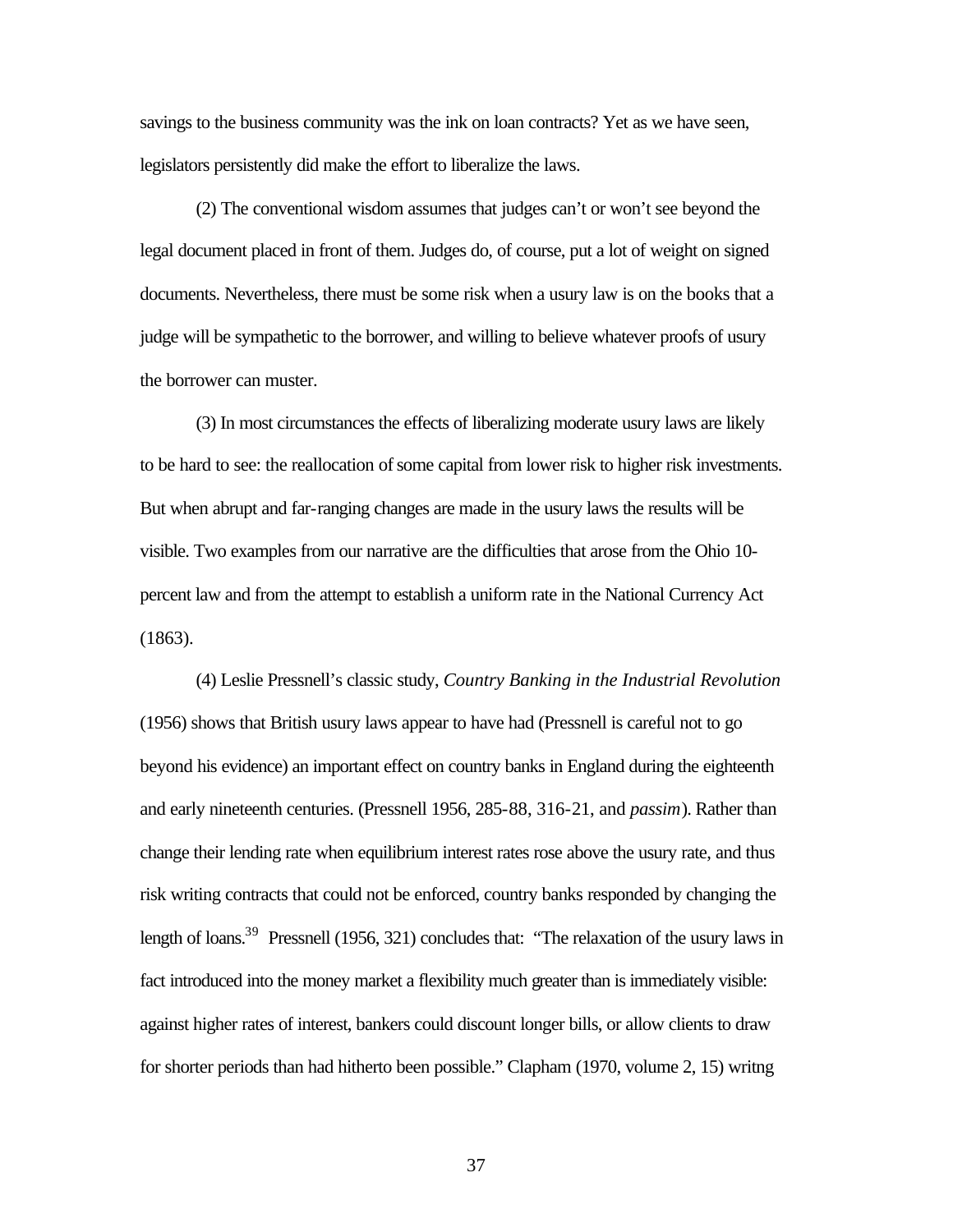about the period before 1833 says that while bill brokers might have circumvented the usury law by charging a commission, and private bankers might have done so by requiring compensating balances, "that was not for the Bank [of England]; and so it suffered."

(5) Lance Davis's classic study of the financing of the New England textile mills argued that the usury laws in Massachusetts were "fairly well observed, at least by the major institutional lenders, until the mid 1850s." (Davis 1960, 3) The tendency, that Davis observed, for the usury laws to lose their effect as mid-century approached may have been due to the reduction in the penalties in Massachusetts discussed above. Similarly, Barry Eichengreen's study of the mortgage rates at the end of the nineteenth century (1984) found some impact from usury limits, when the limits were relatively low, on mortgage rates. And Ken Snowden (1988) found additional evidence of an impact on mortgage rates in urban markets.<sup>40</sup> It seems likely that the impact of usury limits would have been larger earlier in the century when penalties were higher. $41$ 

(6) Eugene White generously gave me access to the data for his study of the California Bank of A. Levy (2001). Levy was lending money in a state that permitted any rate so long as it was stated explicitly in the contract. A rate of 10 percent applied when no rate was stated explicitly. It turns out in White's sample that if, say, 10 percent had been made the maximum rate, then 15.4 percent of Levy's loans by count and 30.7 percent by value would have been illegal. Would Levy have continued to place such a large fraction of his funds in loans that could be challenged in court, or would have reacted as Adam Smith suggested, and lent a larger proportion to lower-risk borrowers at a lower rate? Economic historians have become increasingly aware of the importance of the law when it comes to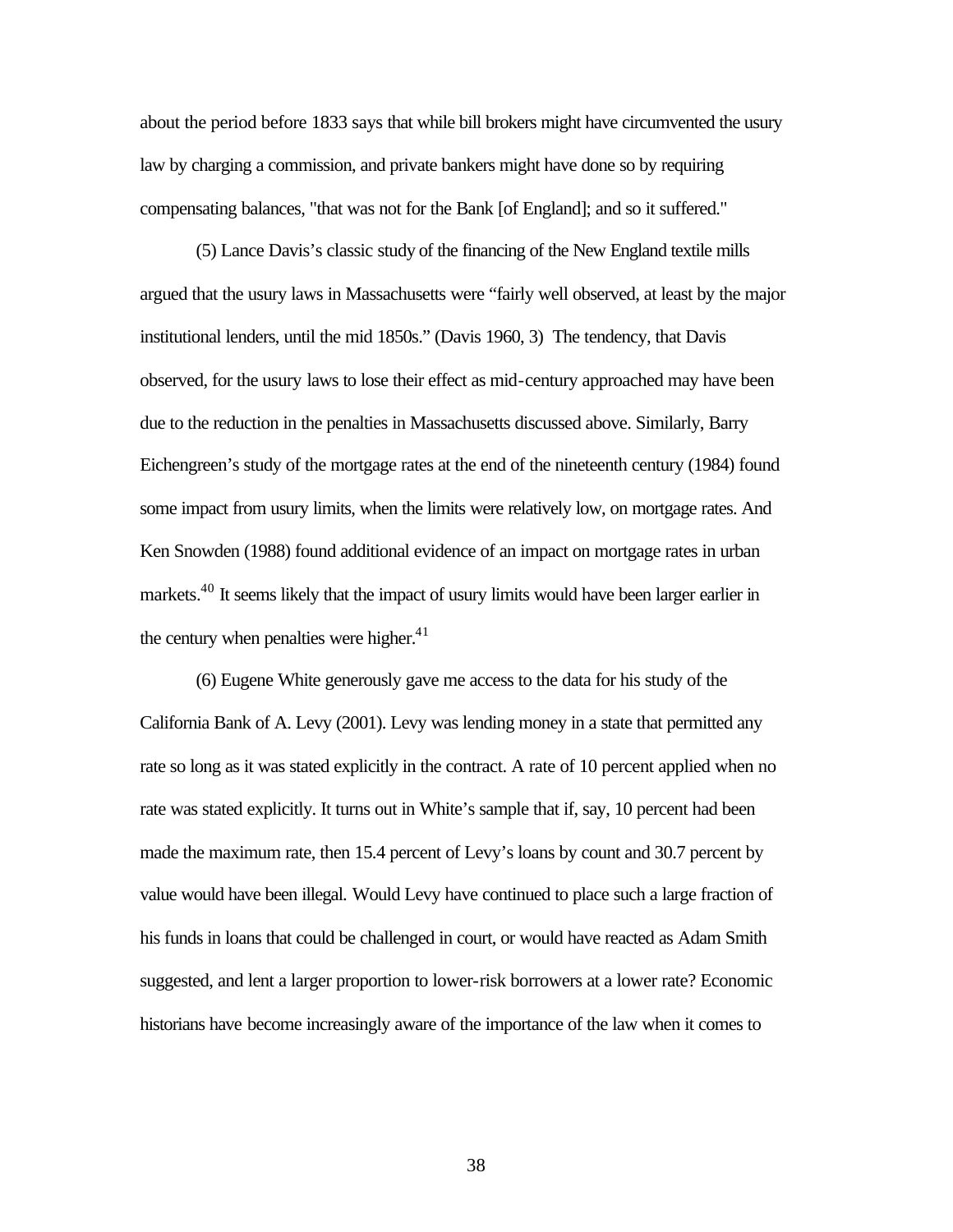other forms of property rights – bankruptcy law, the law of negotiable instruments, etc. – why should usury laws be an exception?

 (7) The most visible sign of an impact from the usury laws would be in the courts. And here one must concede the evidence is mixed. Robert Wright (2001, 29-41) undertook an exhaustive examination of colonial records and found no evidence of the usury defense. His unequivocal conclusion is that the colonial usury laws were a dead letter. On the other hand, there is evidence from the nineteenth century that the usury defense was invoked from time to time, and that the courts took the law of usury seriously.

I looked at the Supreme Court Cases involving usury in the nineteenth century. There were simply too many cases to read if one looked at lower courts, and the Supreme Court would reflect the national picture. A reading of the cases suggests that there were about 60 cases before the Supreme Court between 1800 and 1900 in which usury laws played a significant role in the case, about one every 1.6 years. (There were many additional cases in which the law of usury was cited in the course of the argument by way of analogy.) The number of cases fluctuated somewhat from period to period. The 1830s (10 cases) and the 1870s (also 10 cases) and the 1890s (14 cases) stand out. These were also, of course, periods of economic distress.

The amounts involved were substantial in today's money. Dundas v. Hitchcock (1851) began with a bond for \$620,530.96 written in 1838 (\$11, 700,000 in 2001 using a Consumer Price Index). In *the Bank of the United States v. Herbert G. Waggener, George Wagley and Alexander Miller*(1835) the case arose from a \$5,000 obligation paying 6 percent purchased by the Bank of the United States in 1822, but paid for with notes of the Bank of Kentucky which were then depreciated from 30 to 40 percent in the market.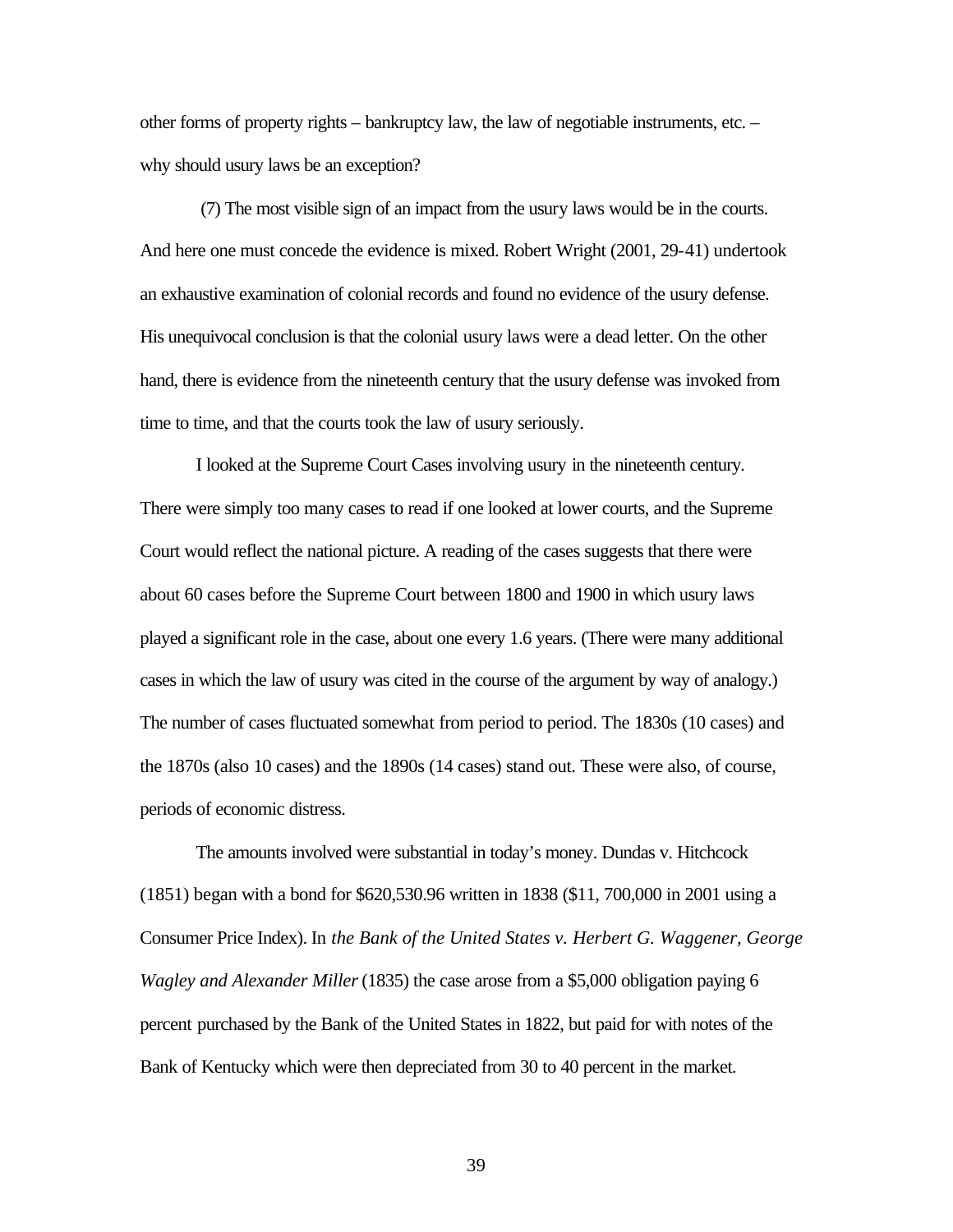(\$75,000 in 2001 using a Consumer Price Index – and ignoring the depreciation of the notes). *Levy v. Gadsby* (1805) began with a note for \$1,436.62 created in 1797 (\$20,000 in 2001 using a Consumer Price Index).

The Supreme Court, as might be imagined, was asked to settle a variety of thorny legal issues. In a few cases these were simply technical legal questions that could have arisen under other laws, for example the proper instruction of juries. Most of the cases, however, meant settling the law of usury. In a number of cases the old question of whether various devices constituted prohibited attempts to evade the usury laws played a prominent role in the case. In *the United States v. Waggener* (1835) the loan made by the Bank of the United States was legal on the face of it (6 percent as required by the bank's charter) but usurious when the depreciated market value of the Bank of Kentucky notes was taken into account. Reading between the lines, there seems to be a suggestion that the borrowers may have had the usury defense in mind when they insisted on the Bank of Kentucky notes.In *United States Mortgage Company v. Sperry* (1891) the issue was whether unpaid interest added to the principal could in some way render the original loan usurious. In Cockle et al. v. Flack et al. (1876) the case involved a meat packer in Peoria who had borrowed from a merchant in Baltimore who also charged a commission for selling the final product. The commission was charged whether or not the product was sold. The question was whether those commissions were a dodge for evading the usury law. In *Call v. Palmer* (1885) the issue was whether an agent who exacted a separate commission could render the contract between the principal and the borrower usurious. In *Wheeler v. National Bank* (1877) the case revolved around a bill of exchange on which it was alleged the bank had charged an excessive amount for exchange in order to evade the usury law.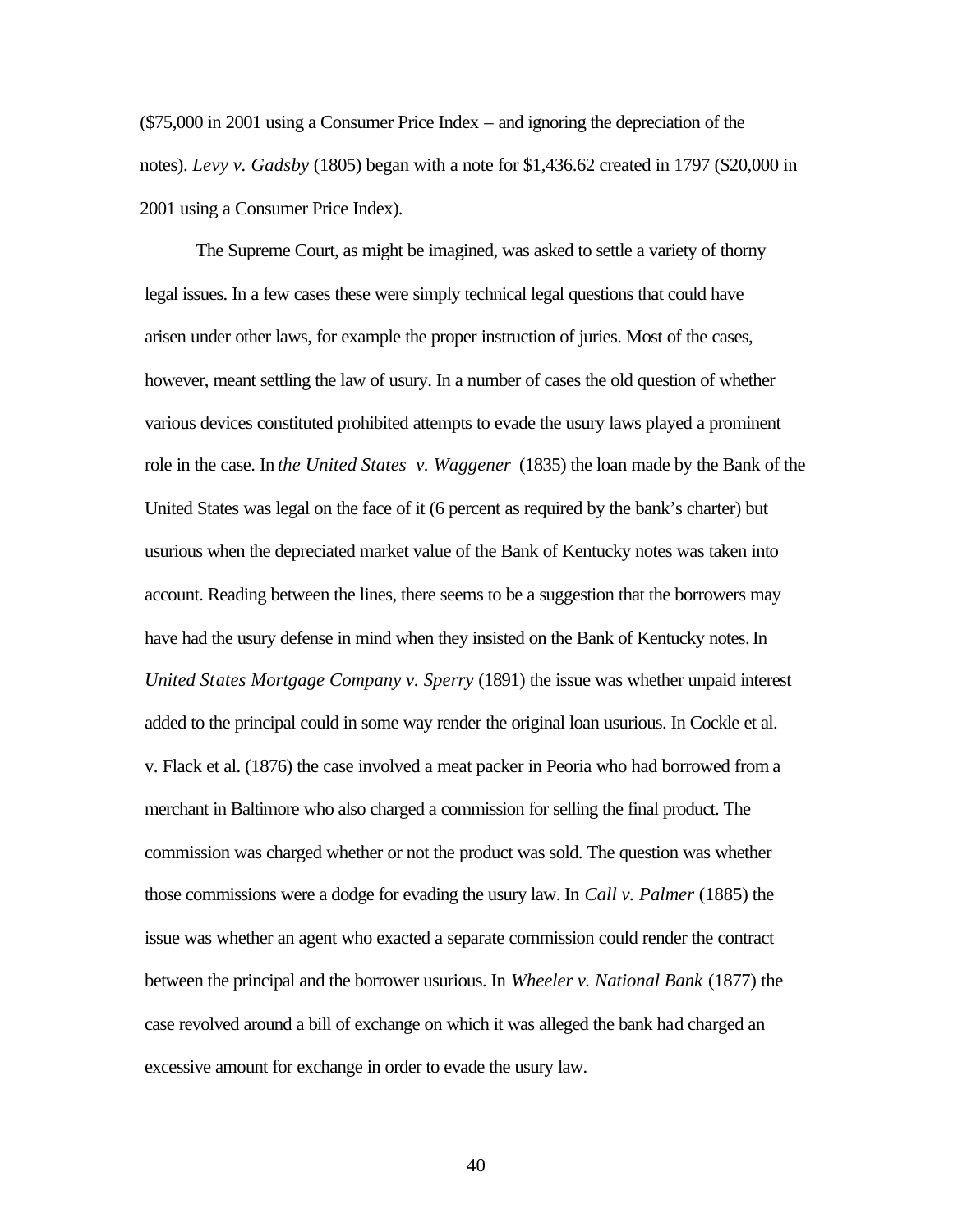As might be imagined, conflicts among usury laws in different states had to be resolved. In Tilden v. Blair (1874), for example, the case centered on a bill that was drawn in one state on the resident of another. The bill was accepted in the second state and returned to the first state where it was negotiated for a price that would have implied usurious interest in the second state but not in the first. The creation of federal institutions also created the need for Supreme Court interpretations. Fleckner v. the President, Directors, and Company of the Bank of the United States (1823) addressed the six percent usury provision of the charter of the Bank of the United States. A number of cases including *Tiffany vs. National Bank of Missouri* (1872) and *National Bank v. Johnson* (1881) were aimed at settling the interpretation of the usury provision of the National Banking Act and its amendments.<sup>42</sup> The willingness of the Supreme Court to hear these cases shows that it took the proper structuring of the usury laws seriously.

## **7. Conclusions**

Usury laws are not, at the moment, at the top of the political agenda, although there has been some concern with "payday" loans. We should not, however, ignore usury laws on that account. Economic regulation and deregulation is a hardy perennial. And usury laws provide a good case study of how economic regulation is shaped through the interaction of economic ideas and economic conditions. During the colonial era the United States, like Britain, had a strict set of usury laws. Maximum rates appear relatively low to a modern eye, and penalties for violating the laws appear tough. During the Antebellum period, however, these laws were gradually liberalized or repealed, although some states clung to their laws, and the system has never been abandoned.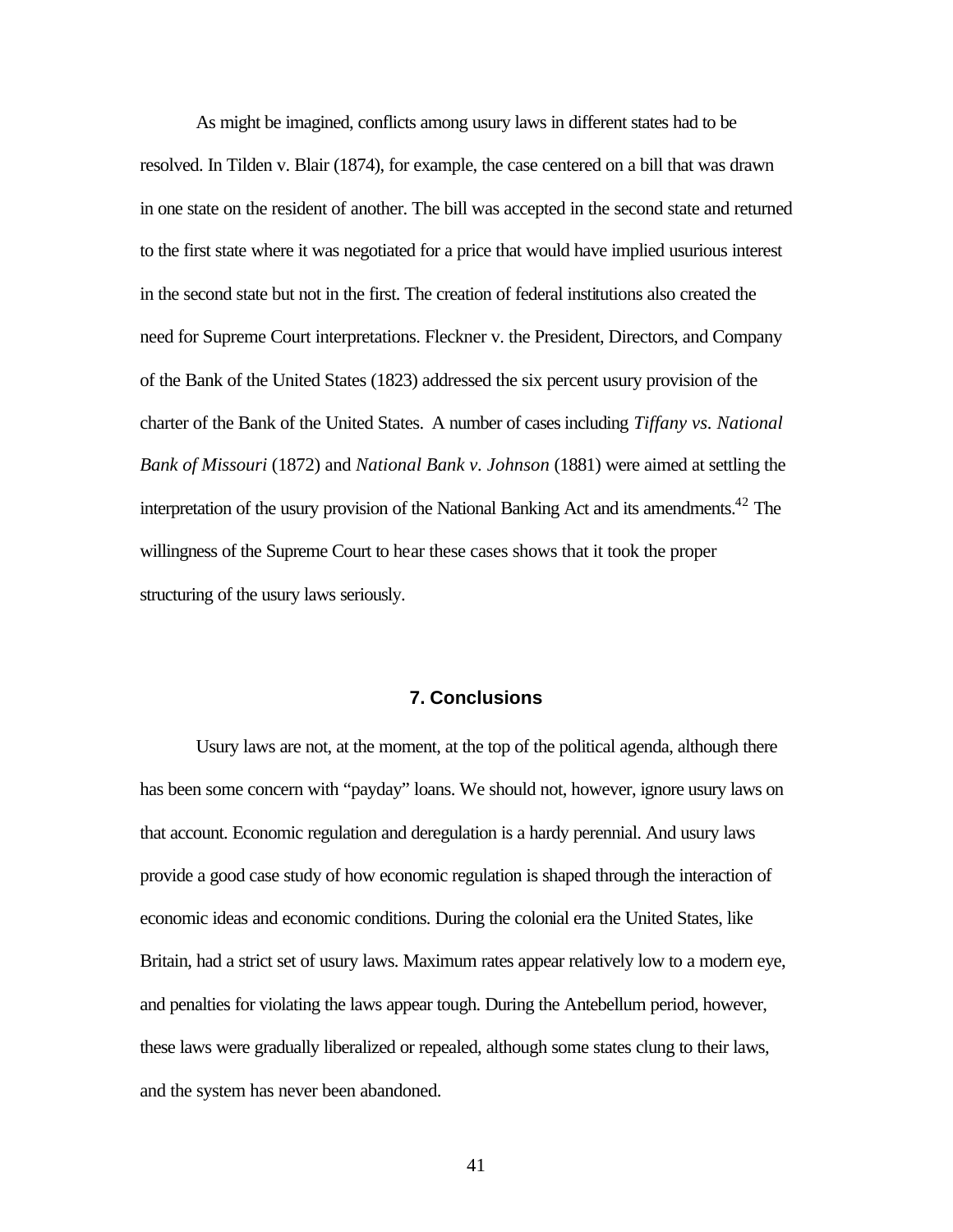Part of the explanation for the liberalization is the rise of faith in Laissez Faire, and more particularly in Bentham's case against the usury laws. The influence of ideas on legislation is always difficult to prove. But it seems plausible that at the margin the strong consensus among economists, using the term broadly, that Bentham had won the theoretical argument must have had an impact. As one dogged supporter of usury laws in Wisconsin was forced to admit he "did not believe in the principle of free trade in money – not because he could reply to the arguments of those who were in favor of it – they had all the arguments in their favor" but because "experience has taught us that it is unjust." (Quoted in Friedman 1963, 556).

Ideas, however, are not the whole story. As late as the Civil War there was a nearly successful attempt to incorporate a maximum lending rate that would have been applicable nationwide in the National Banking system despite the free market consensus among economists. Competition among the states for capital was also important in undermining the usury laws. Engerman, Haber and Sokoloff, (2001, 25) have argued recently that voting restrictions were eased in western states in order to attract settlers. Similarly, usury laws were eased in order to attract capital. This was especially true in the early days of settlement when uncertainty produced high interest rates and potential farmers needed mortgage money to buy land. The fear that capital would leave a state that maintained tough usury laws was a powerful argument in the hands of those who favored an unfettered capital market.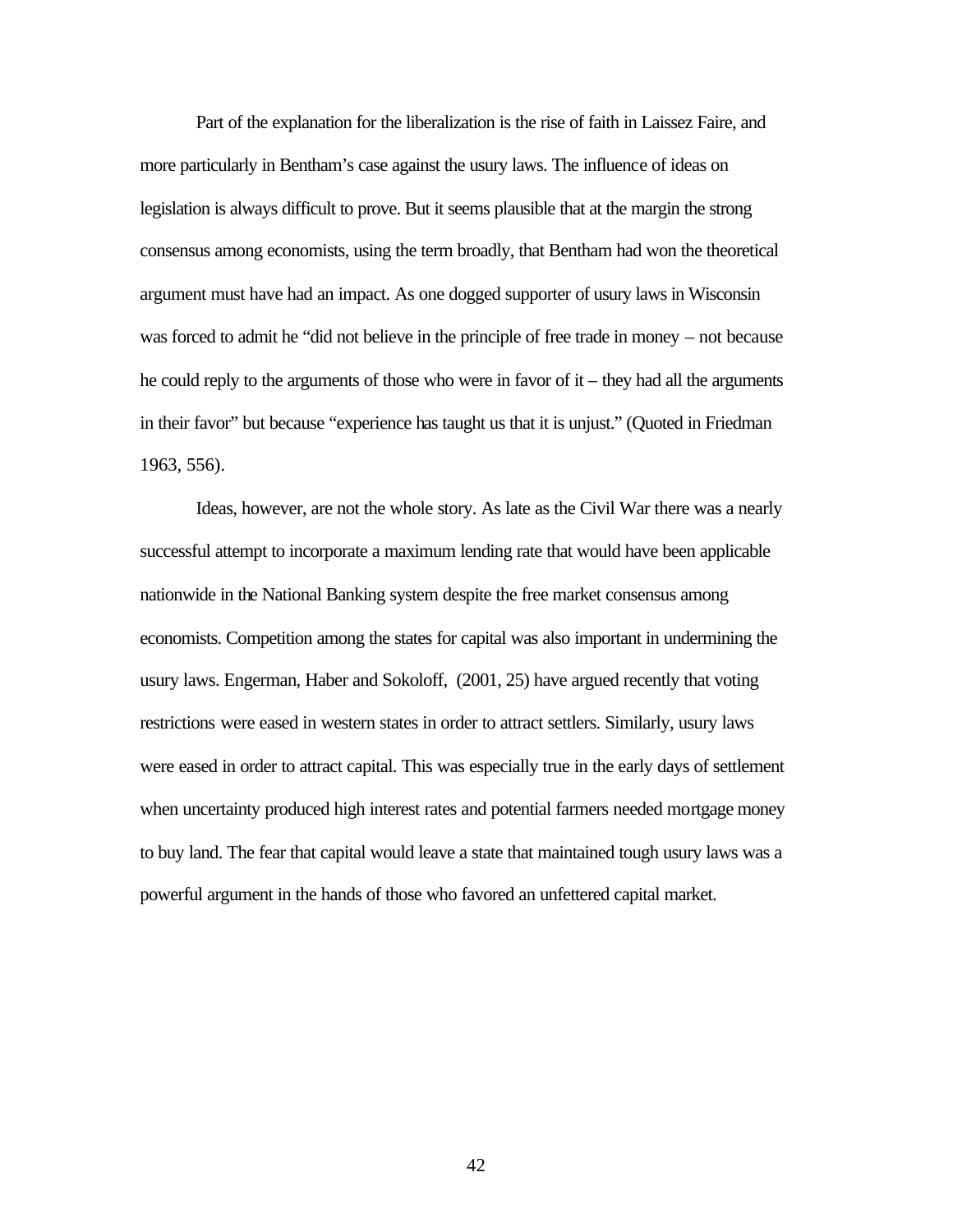# Table 1. A Chronology of British Usury Laws

| Date        | <b>Maximum Rate</b>                                                                                                                                                         | Penalties/Comment                                                                                                                                                                                                                                                                                                                                                                                                                                                                                                                 |
|-------------|-----------------------------------------------------------------------------------------------------------------------------------------------------------------------------|-----------------------------------------------------------------------------------------------------------------------------------------------------------------------------------------------------------------------------------------------------------------------------------------------------------------------------------------------------------------------------------------------------------------------------------------------------------------------------------------------------------------------------------|
| Before 1545 | 0%                                                                                                                                                                          | Lending at interest was practiced, however, often by<br>members of groups that were not restricted by the usual<br>social norms. From the time of Richard I the law<br>recognized, generally, although not continuously, that<br>Jews were lending at interest and regulated the rate. In<br>1233, for example, Henry III set the maximum rate that<br>could be charged by Jews at two pence per pound per<br>week, a simple rate of about 43 percent, or about 54<br>percent when compounded. The Jews were expelled in<br>1290. |
| 1545        | 10%                                                                                                                                                                         | Forfeiture of three times the principal and interest, fines,<br>imprisonment, and ransom at the King's pleasure.                                                                                                                                                                                                                                                                                                                                                                                                                  |
| 1552        | 0%                                                                                                                                                                          | Forfeiture of principal and interest and fines,<br>imprisonment, and ransom at the King's pleasure.                                                                                                                                                                                                                                                                                                                                                                                                                               |
| 1571        | 10%                                                                                                                                                                         | Forfeiture of three times the principal and interest and<br>fines, imprisonment, and ransom at the King's pleasure.<br>Courts would not enforce recovery of more than the<br>principal.                                                                                                                                                                                                                                                                                                                                           |
| 1624        | 8%                                                                                                                                                                          | Forfeiture of three times the principal and interest.                                                                                                                                                                                                                                                                                                                                                                                                                                                                             |
| 1660        | 6%                                                                                                                                                                          | Forfeiture of three times the principal and interest.                                                                                                                                                                                                                                                                                                                                                                                                                                                                             |
| 1713        | 5%                                                                                                                                                                          | Forfeiture of three times the principal and interest.                                                                                                                                                                                                                                                                                                                                                                                                                                                                             |
| 1833        | Usury limits removed for bills of exchange with 3 months or less to run;<br>part of the Bank Charter Act. This law frees the Bank of England to raise its<br>discount rate. |                                                                                                                                                                                                                                                                                                                                                                                                                                                                                                                                   |
| 1854        | Final repeal of the Usury laws. By this time only limits on rates charged on<br>mortgages secured by land remained on the books.                                            |                                                                                                                                                                                                                                                                                                                                                                                                                                                                                                                                   |
| 1900        | Moneylenders Act restores the defense of usury.                                                                                                                             |                                                                                                                                                                                                                                                                                                                                                                                                                                                                                                                                   |
|             | the liberalization of the British laws.                                                                                                                                     | Sources and Notes: This table has been compiled from various secondary sources, such as<br>Smith (1979[1776], 106), Holdsworth (1903, volume 8, 110-113), Robinson and Nugent<br>(1935, 28-29), and Jones (1989). It is intended merely to provide a broad-brush picture of                                                                                                                                                                                                                                                       |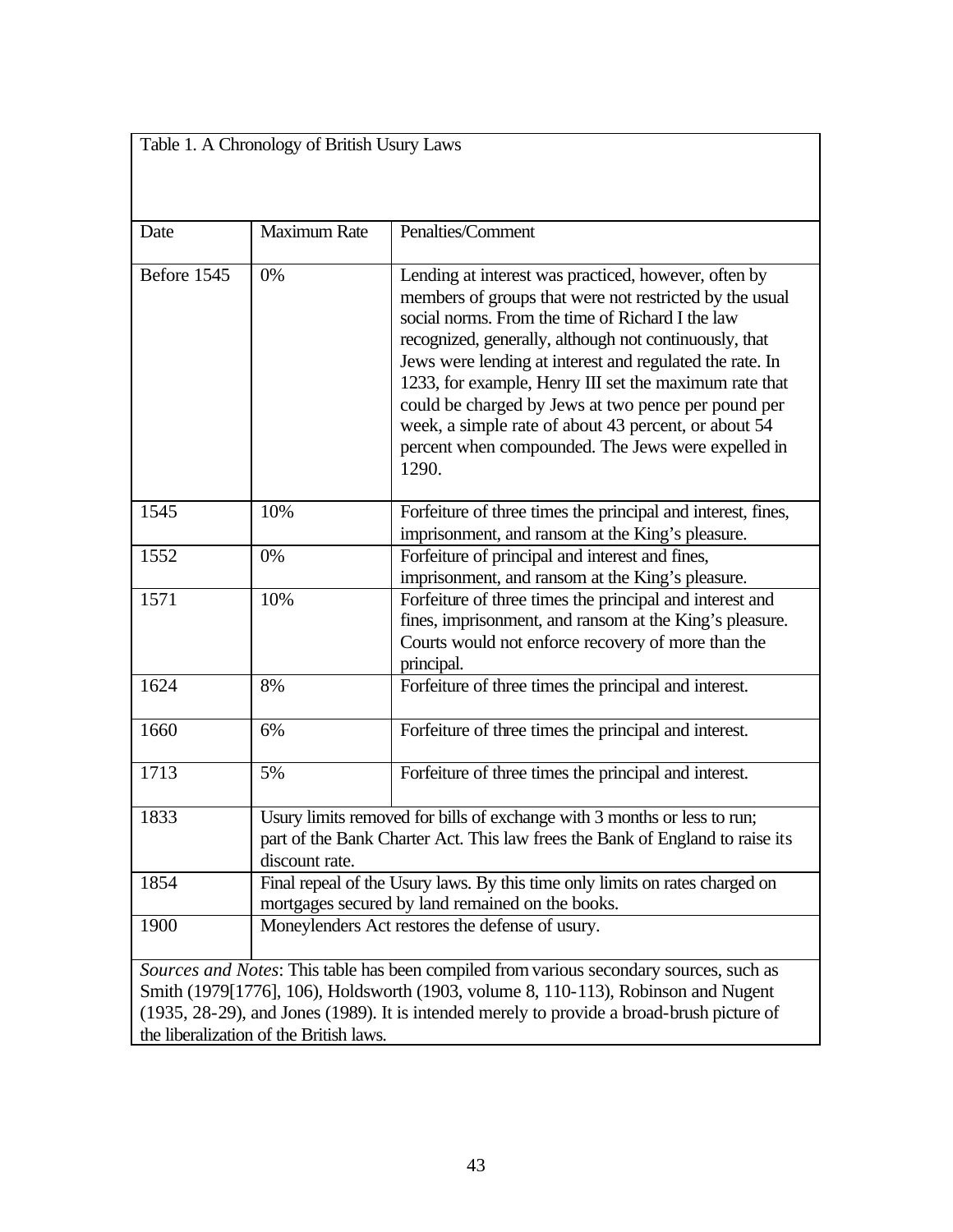| Table 2. Chronological History of the Repeal of U.S. Usury Laws in the             |                      |  |  |
|------------------------------------------------------------------------------------|----------------------|--|--|
| Nineteenth Century                                                                 |                      |  |  |
| Year in which the usury law was repealed                                           | <b>State</b>         |  |  |
| 1818-1818                                                                          | Alabama              |  |  |
| 1818-1821                                                                          | Mississippi          |  |  |
| 1819-1832                                                                          | <b>Illinois</b>      |  |  |
| 1822-1829                                                                          | Florida              |  |  |
| 1831-1832                                                                          | Indiana              |  |  |
| 1832-1832                                                                          | Florida              |  |  |
| 1849-1851                                                                          | Wisconsin            |  |  |
| 1850                                                                               | California           |  |  |
| 1851-1852                                                                          | Iowa                 |  |  |
| 1851-1859                                                                          | Minnesota            |  |  |
| 1852-1881                                                                          | New Mexico           |  |  |
| 1854-1862                                                                          | Oregon               |  |  |
| 1854                                                                               | Washington           |  |  |
| 1855-1860                                                                          | Nebraska             |  |  |
| 1859-1859                                                                          | Kansas               |  |  |
| 1860                                                                               | Louisiana            |  |  |
| 1861                                                                               | Nevada               |  |  |
| 1862                                                                               | Colorado             |  |  |
| 1864-1870                                                                          | Idaho                |  |  |
| 1865                                                                               | Arizona              |  |  |
| 1865                                                                               | Montana              |  |  |
| 1865                                                                               | North Dakota         |  |  |
| 1865                                                                               | Rhode Island         |  |  |
| 1866                                                                               | Florida              |  |  |
| 1866-1876                                                                          | South Carolina       |  |  |
| 1867                                                                               | <b>Massachusetts</b> |  |  |
| 1868-73                                                                            | <b>Arkansas</b>      |  |  |
| 1869                                                                               | Utah                 |  |  |
| 1869                                                                               | Wyoming              |  |  |
| 1870                                                                               | Maine                |  |  |
| 1870-75                                                                            | <b>Texas</b>         |  |  |
| 1872-1872                                                                          | Connecticut          |  |  |
| 1873-1874                                                                          | Georgia              |  |  |
| 1873-1874                                                                          | Mississippi          |  |  |
| 1877                                                                               | Connecticut          |  |  |
| 1881                                                                               | North Dakota         |  |  |
| Source and Notes: (Holmes 1892, 436-442). The table includes states in which       |                      |  |  |
| there existed a maximum rate when no rate was specified explicitly in the          |                      |  |  |
| contract. If a range of years is shown, the repeal was subsequently reversed prior |                      |  |  |
| to 1890.                                                                           |                      |  |  |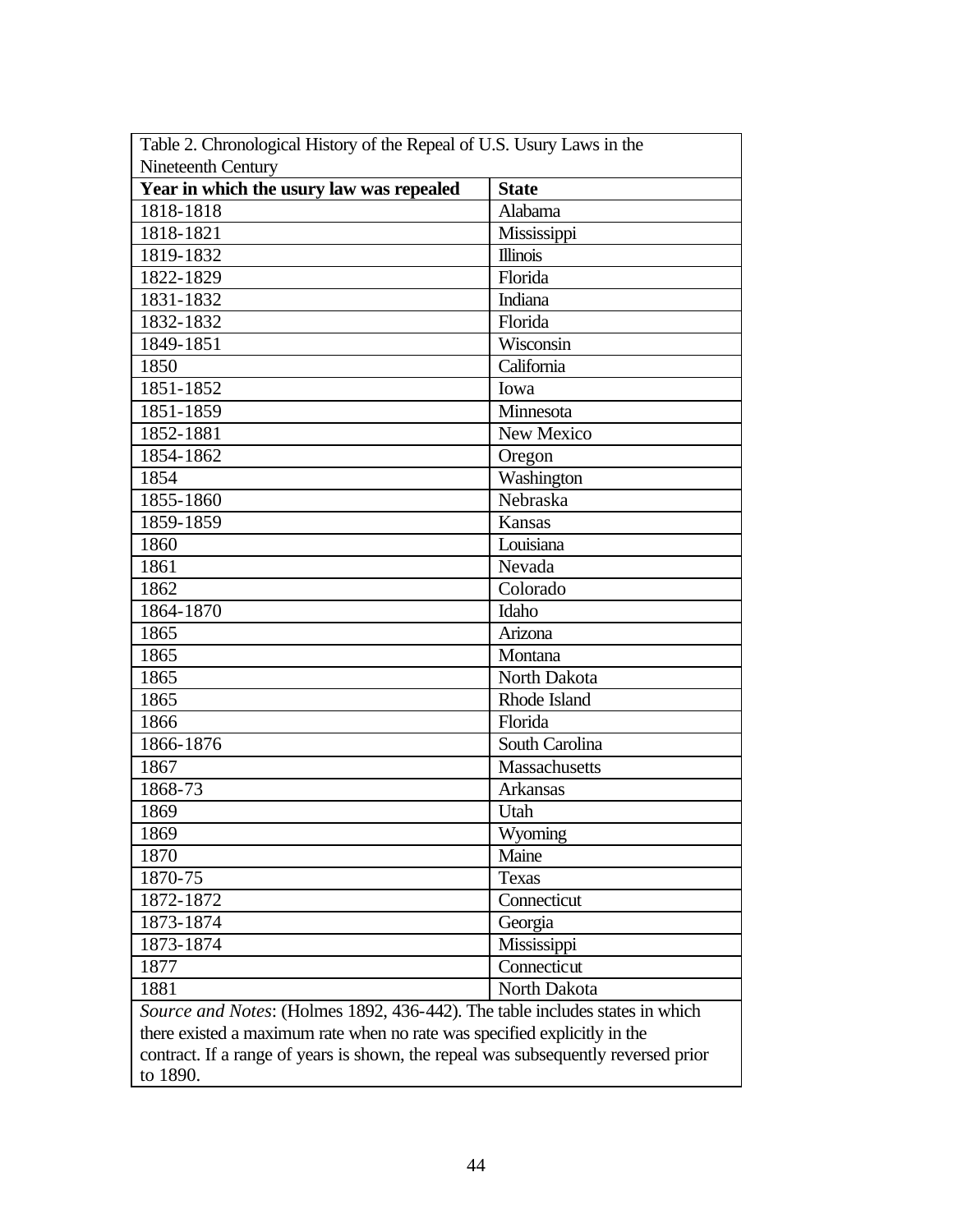**Figure 1 Average Maximum Rate of Interest, 1750-1890**

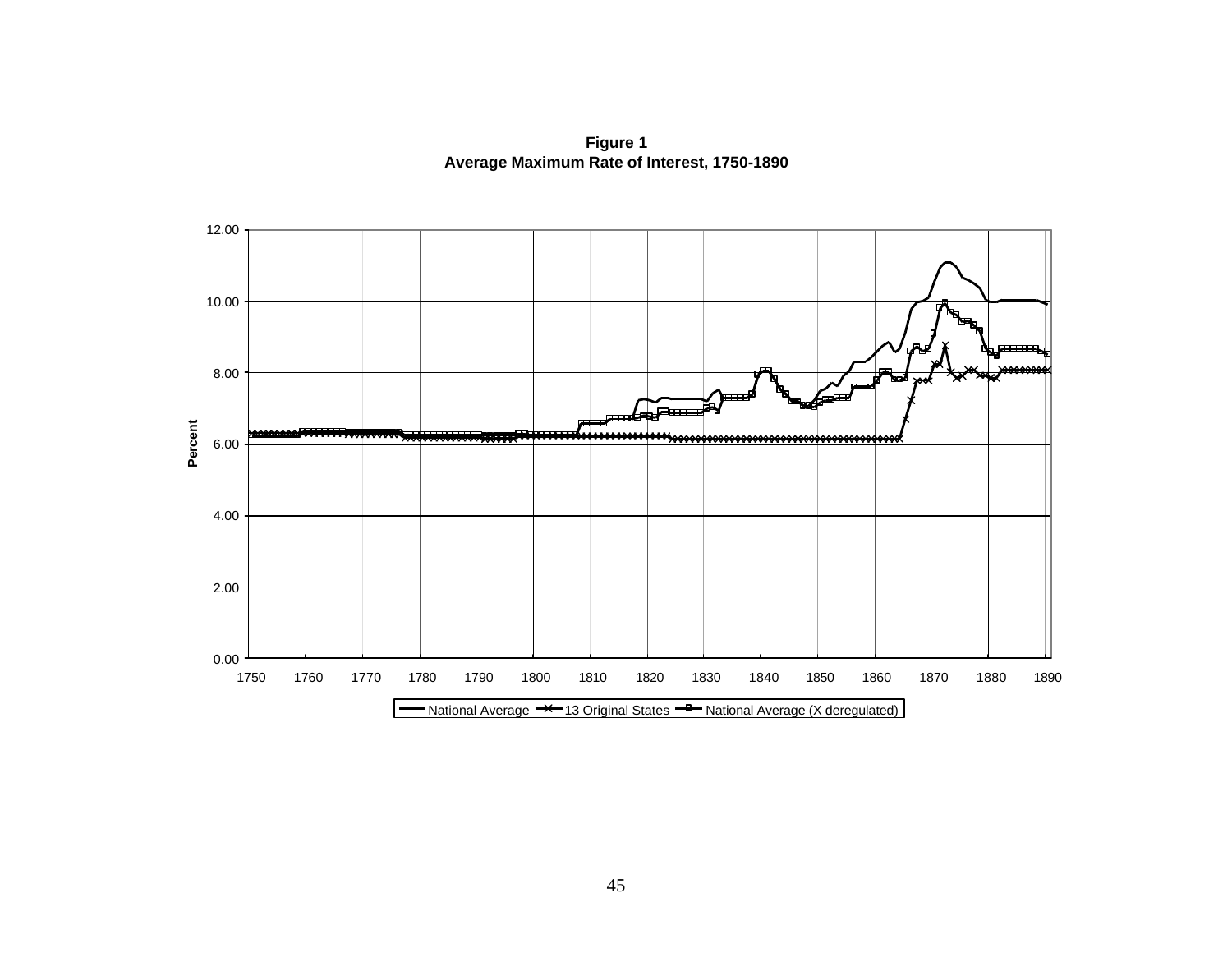

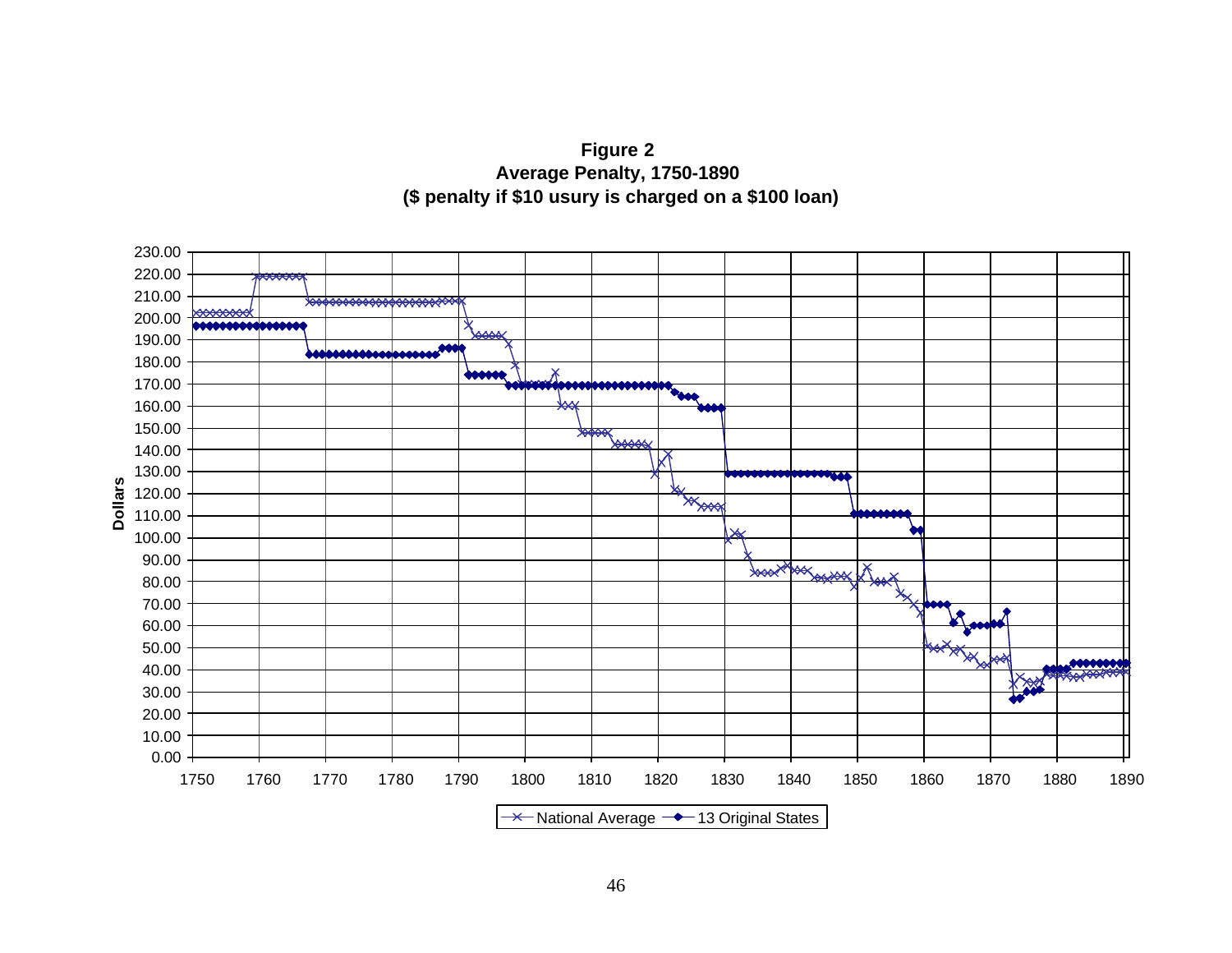**Figure 3 Maximum Legal Rate of Interest, 1790-1890, by Region**

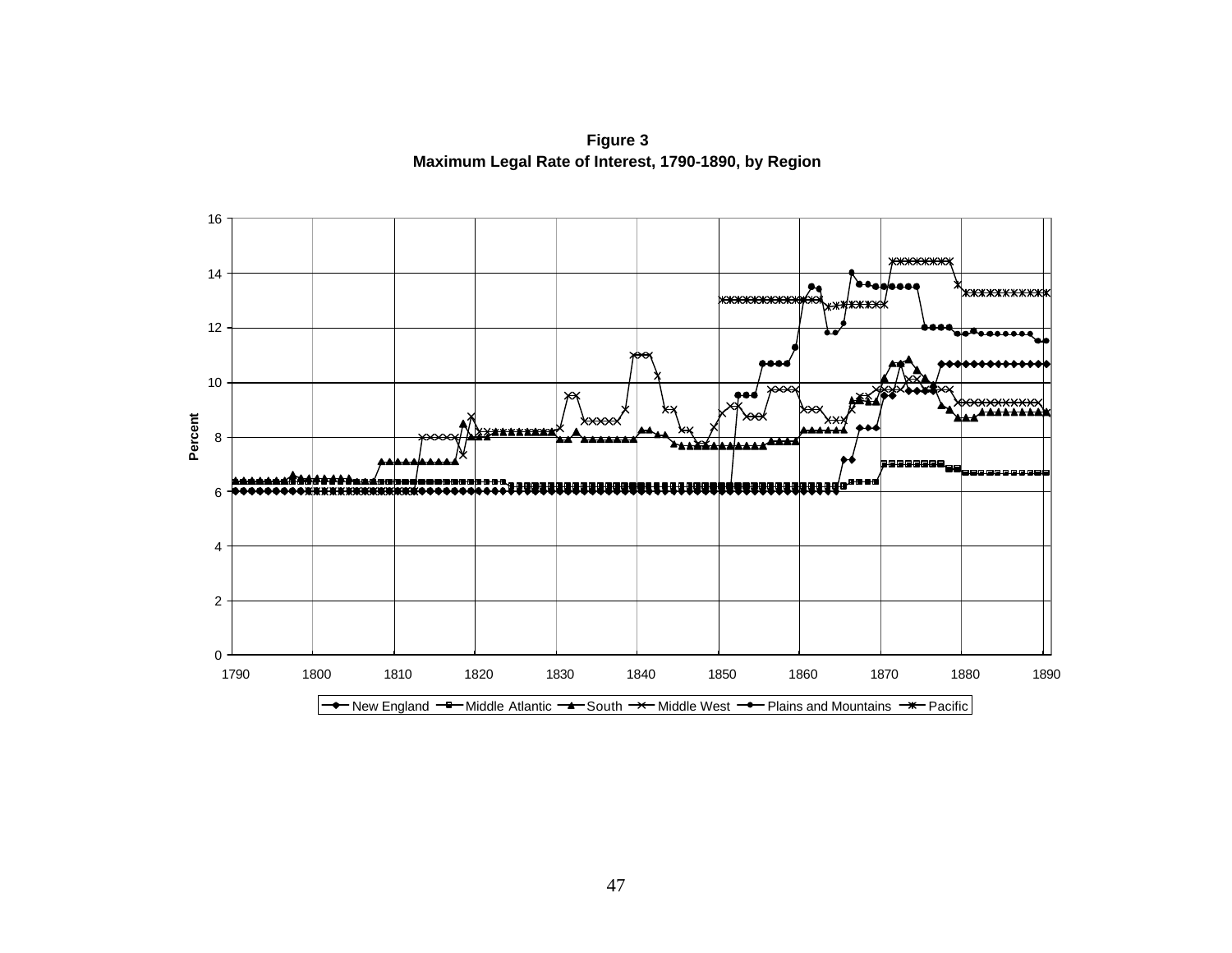# **References**

Alabaster, Ernest. 1899. *Notes and Commentaries on Chinese Criminal Law, and Cognate Topics*. London, Luzac & Co.

Bentham, Jeremy. 1952-54. *Jeremy Bentham's Economic Writings*. Critical ed. based on his printed works and unprinted mss., ed. W. Stark. London: Allen & Unwin, for the Royal Economic Society.

Clapham, Sir John. 1970. *The Bank of England: A History*. Cambridge: Cambridge University Press.

Blitz, Rudolph C. and Millard F. Long. 1965. "The Economics of Usury Regulation." *The Journal of Political Economy*, Vol. 73, No. 6. (Dec.): 608-619.

Bodenhorn, Howard and Hugh Rockoff. 1992. "Regional Interest Rates in Antebellum America." In *Strategic Factors in Nineteenth Century American Economic History: A Volume to Honor Robert W. Fogel*, eds. Claudia Goldin and Hugh Rockoff. Chicago: University of Chicago Press for the NBER, 159-87. 1992.

Cunningham, William. 1905-07. *The Growth of English Industry and Commerce*. 4th ed. Cambridge, UK: Cambridge University Press.

Child, Josiah. 1668. *Brief Observations Concerning Trade and Interest of Money*. London: Printed for Elizabeth Calvert at the Black-spread Eagle in Barbican, and Henry Mortlock at the Sign of the White-Heart in Westminster Hall. [McMaster University Archive for the History of Economic Thought, http://socserv2.socsci.mcmaster.ca:80/~econ/ugcm/3ll3/index.html].

Dana Richard H. Jr., David A. Wells, and others. 1881. *Usury laws: their Nature, Expediency, and Influence*. New York: The Society for Political Education.

Davis, Andrew McFarland. 1910. *The Origin of the National Banking System*. Washington DC: GPO.

Davis, Lance E. 1960. "The New England Textile Mills and the Capital Markets: A Study of Industrial Borrowing 1840-1860." *The Journal of Economic History* 20 (March): 1-30.

\_\_\_\_\_\_\_\_\_\_. 1965. "The Investment Market, 1870-1914: The Evolution of a National Market." *Journal of Economic History* 25 (September 1965): 355-399.

Dorfman, Joseph. 1946. *The Economic Mind in American Civilization*. *Volume 2, 1606- 1865*. New York: Viking Press.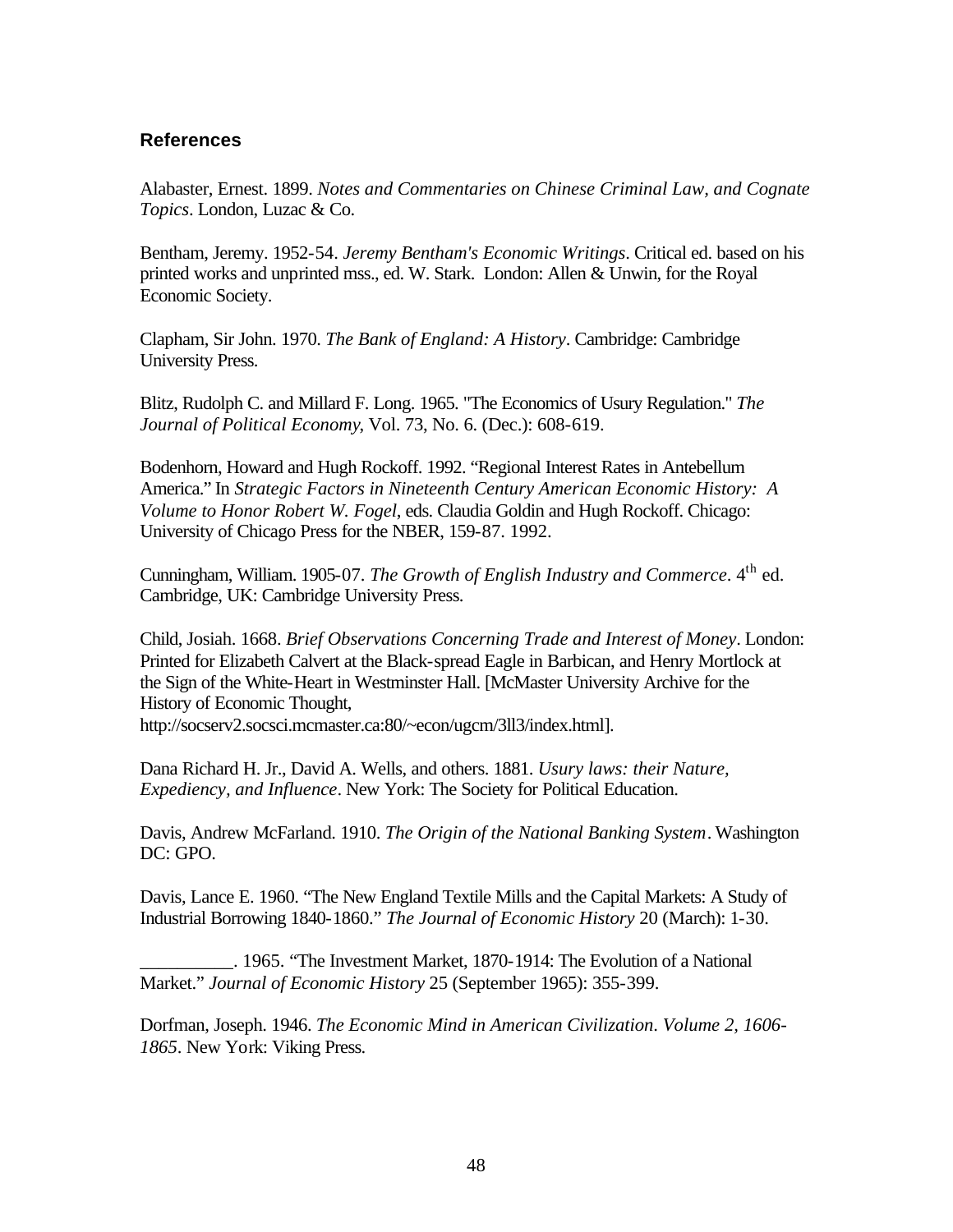Eichengreen, Barry. "Mortgage Interest Rates in the Populist Era." 1984. *The American Economic Review* 74, (Dec.): 995-1015.

\_\_\_\_\_\_\_\_\_\_. 1987. "Agricultural Mortgages in the Populist Era: Reply to Snowden" *The Journal of Economic History* 47 (Sep.): 757-760.

Engerman, Stanley L., Steven H. Haber, and Kenneth Sokoloff. 2001. "Inequality, Institutions, and Differential Paths of Growth Among New World Economies." Working Paper.

Farnam, Henry W. 1938. *Chapters in the History of Social Legislation in the United States to 1860*, edited by Clive Day. Washington D.C: Carnegie Institution of Washington.

Finley, M. I. 1953. "Land, Debt, and the Man of Property in Classical Athens." *Political Science Quarterly*. Vol. 68, No. 2. (June): 249-268.

Friedman, Lawrence M. 1963. "The Usury Laws of Wisconsin: A Study in Legal and Social History." *Wisconsin Law Review* 1963 (July): 515-65.

George, Charles H. 1957. "English Calvinist Opinion on Usury, 1600-1640." *Journal of the History of Ideas*, Vol. 18, No. 4. (Oct.): 455-474.

Glaeser, Edward L and Jose Scheinkman. 1998. "Neither a Borrower nor a Lender Be: An Economic Analysis of Interest Restrictions and Usury Laws." *Journal of Law & Economics* 41 (April): 1-36.

Hammond, Bray. 1970. *Sovereignty and an Empty Purse: Banks and Politics in the Civil War*. Princeton: Princeton University Press.

Harding, William F. 1895. "The State Bank of Indiana." *The Journal of Political Economy*  4 (December): 1-36; "Appendix: Tables Relating to the State Bank of Indiana," 109-138.

Holdsworth, William Searle. 1903. *A History of English Law*. London: Methuen & Co.

Holmes, George K. 1892. "Usury in Law, in Practice and in Psychology." *Political Science Quarterly*, Vol. 7, No. 3. (September): 431-467.

Holmes George K., and John S. Lord. 1895. "Report on real estate mortgages in the United States at the eleventh census, 1890." Reports of the eleventh census of the United States, 1890, v. 12. Washington, D.C.: G.P.O.

Horwitz, Morton J. 1977. *The Transformation of American Law: 1780-1860*. Cambridge, MA: Harvard University Press.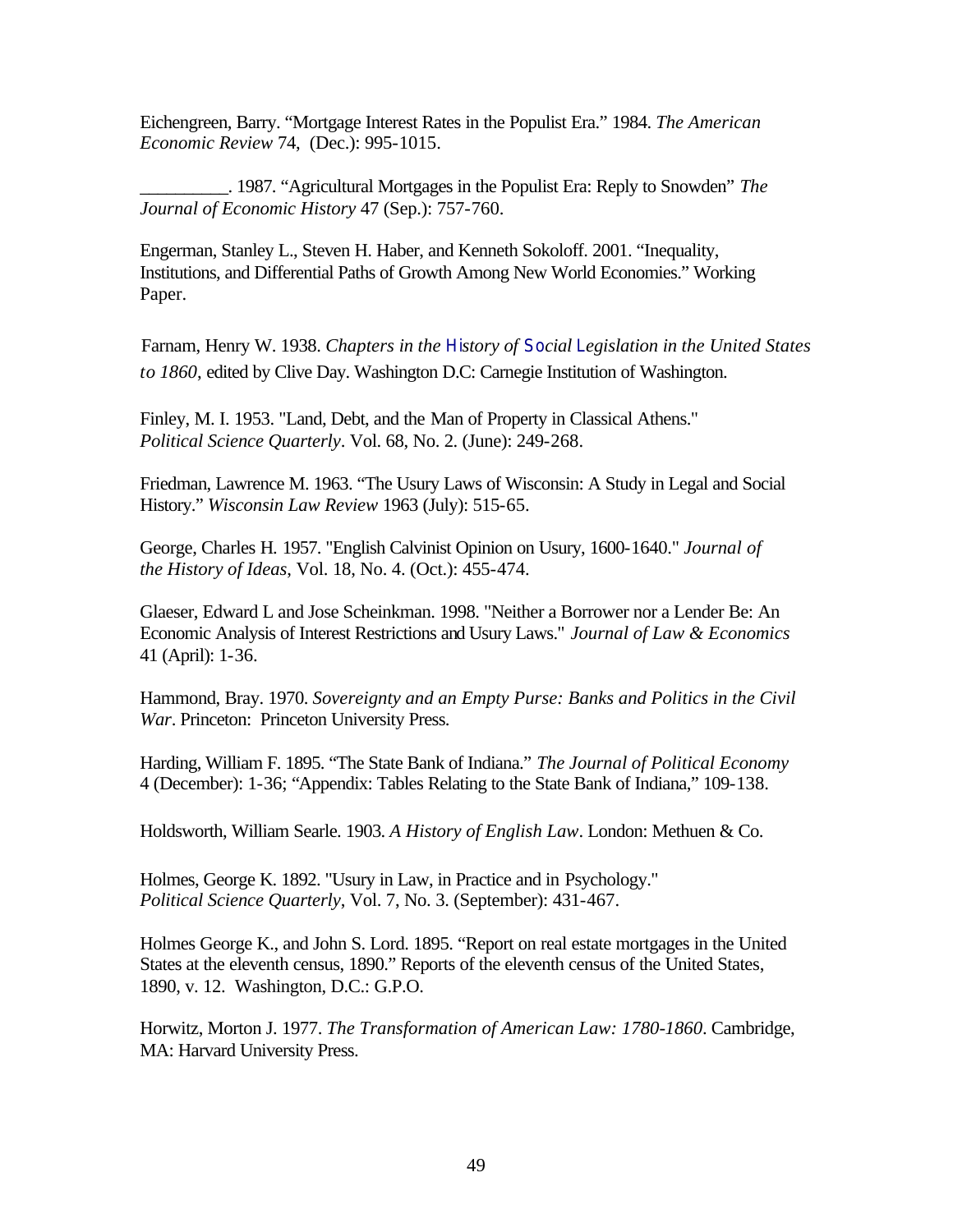Huntington, C.C. 1915. *A History of Banking and Currency in Ohio Before the Civil War*. *Ohio Archaeological and Historical Publications* XXIV: 442-450.

Jadlow, Joseph M. 1977. "Adam Smith on Usury Laws." *Journal of Finance*, Vol. 32, No. 4. (September): 1195-1200.

Jones, Norman L. 1989. God and the Money Lenders Usury and the Law in Early Modern England. Oxford, England: Basil Blackford.

Ketchum, Hiram, Jr. 1863. "The Usury Laws and the National Banking System." *Bankers Magazine*, New Series:161-166.

White, Eugene N. 2001. "California Banking in the Nineteenth Century: The Art and Method of the Bank of A. Levy" *Business History Review*, 75 (Summer): 297-324.

Keynes, John Maynard*. The General Theory of Employment, Interest, and Money*. New York: Harcourt, Brace & World, Inc.1965 [1936].

Kirkland, Frazar. *Cyclopedia of Commercial and Business Anecdotes*. New York: D. Appleton and Company, 1865.

Kish-Goodling, Donna M. 1998. "Using The Merchant of Venice in Teaching Monetary Economics." 1998. *Journal of Economic Education. 29* (Fall): 330-39.

Krooss, Herman E. 1969. *Documentary History of Banking and Currency in the United States*. 4 volumes. New York: Chelsea House Publishers.

Levi, Peter. 1988. *The Life and Times of William Shakespeare*. New York: Random House

Mill, John Stuart. *Principles of Political Economy*. Edited by W.J. Ashley. London: Longman's Green and Co., 1940. The first edition appeared in 1848; the seventh edition, the last revised by Mill, was published in 1871.

Miller, Harry E. 1924. "Earlier Theories of Crises and Cycles in the United States." *Quarterly Journal of Economics* 38 (February): 294-329.

Munro, John. 2001 "The Origins of the Modern Financial Revolution: Responses to Impediments from Church and State in Western Europe, 1200 - 1600." University of Toronto, Department of Economics, Working Paper, 2001-02.

Nelson, Benjamin. 1969. *The Idea of Usury: From Tribal Brotherhood to Universal Otherhood*. Chicago: University of Chicago Press.

Noonan, John T., Jr. 1957. *The Scholastic Analysis of Usury*. Cambridge, MA: Harvard University Press.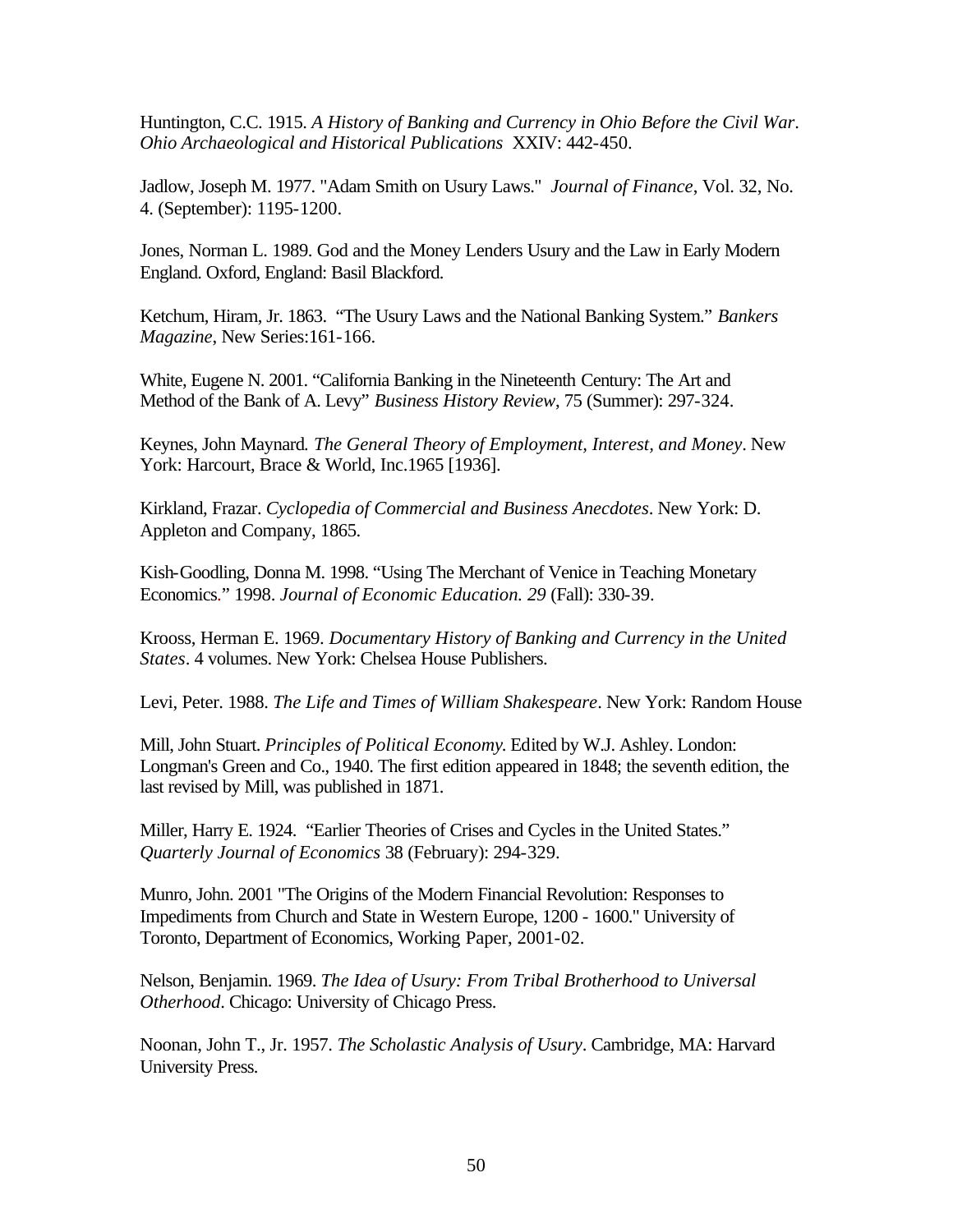Oberholtzer, Ellis Paxson. 1907. *Jay Cooke: Financier of the Civil War*. Philadelphia: George W. Jacobs & Co.

Paganelli, Maria Pia. 2003. "*In Medio Stat Virtus*: An Alternative View of Usury in Adam Smith's Thinking." *History of Political Economy* 35 (Spring): 21-48.

Pressnell, Leslie. S. 1956. *Country Banking in the Industrial Revolution*. Oxford, England: Clarendon Press.

Redlich, Fritz. 1947-51. *The Molding of American banking: Men and Ideas*. New York: Hafner.

Rezneck, Samuel. 1950. "Distress, Relief, and Discontent in the United States during the Depression of 1873-78." *The Journal of Political Economy* 58 (December): 494-512.

Robinson, Louis Newton, and Rolf Nugent. 1935. *Regulation of the Small Loan Business*. New York: Russell Sage Foundation.

Romano, Mary Ann Florence. 1989. *Law, Politics, and The Economy: Changing Patterns of Growth in Debtor-Creditor Laws, New York State, 1785-1860*. Ph.D. dissertation, New York University.

Ryan, Franklin Winton. 1924. *Usury and Usury Laws: a Juristic-Economic Study of the Effects of State Statutory Maximums for Loan Charges upon Lending Operations in the United States*. Boston and New York: Houghton Mifflin company.

Seth, M. L. 1955. "Indian Money-Lender in Pre-British Times." *The Research Bulletin (Arts), University of Panjab*, Nov., XV Economics I. Hoshiarpur, India: Vishveshvaranand Book Agency.

Smith, Adam. 1979 [1776]. *An Enquiry Into the Nature and Causes of the Wealth of Nations*. Glasgow edition of the Works of Adam Smith, general eds. R.H. Campbell and A.S. Skinner. Oxford: Oxford University Press.

Snowden, Kenneth A. 1987. "Mortgage Rates and American Capital Market Development in the Late Nineteenth Century." *The Journal of Economic History* 47 (Sep.): 671-691.

\_\_\_\_\_\_\_\_\_\_. 1988. "Mortgage Lending and American Urbanization, 1880-1890." *The Journal of Economic History* 48, *The Tasks of Economic History* (June): 273-285.

Steuart, Sir James. 1998 [1767]. *Inquiry into the Principles of Political Oeconomy*. Edited by Andrew Skinner; contributing editors, Noboru Kobayashi and Hiroshi Mizuta. Brookfield, Vt.: Pickering & Chatto.

Stiglitz, Joseph E., and Andrew Weiss. 1981. "Credit Rationing in Markets with Imperfect Information." American Economic Review 71 (June): 393-410.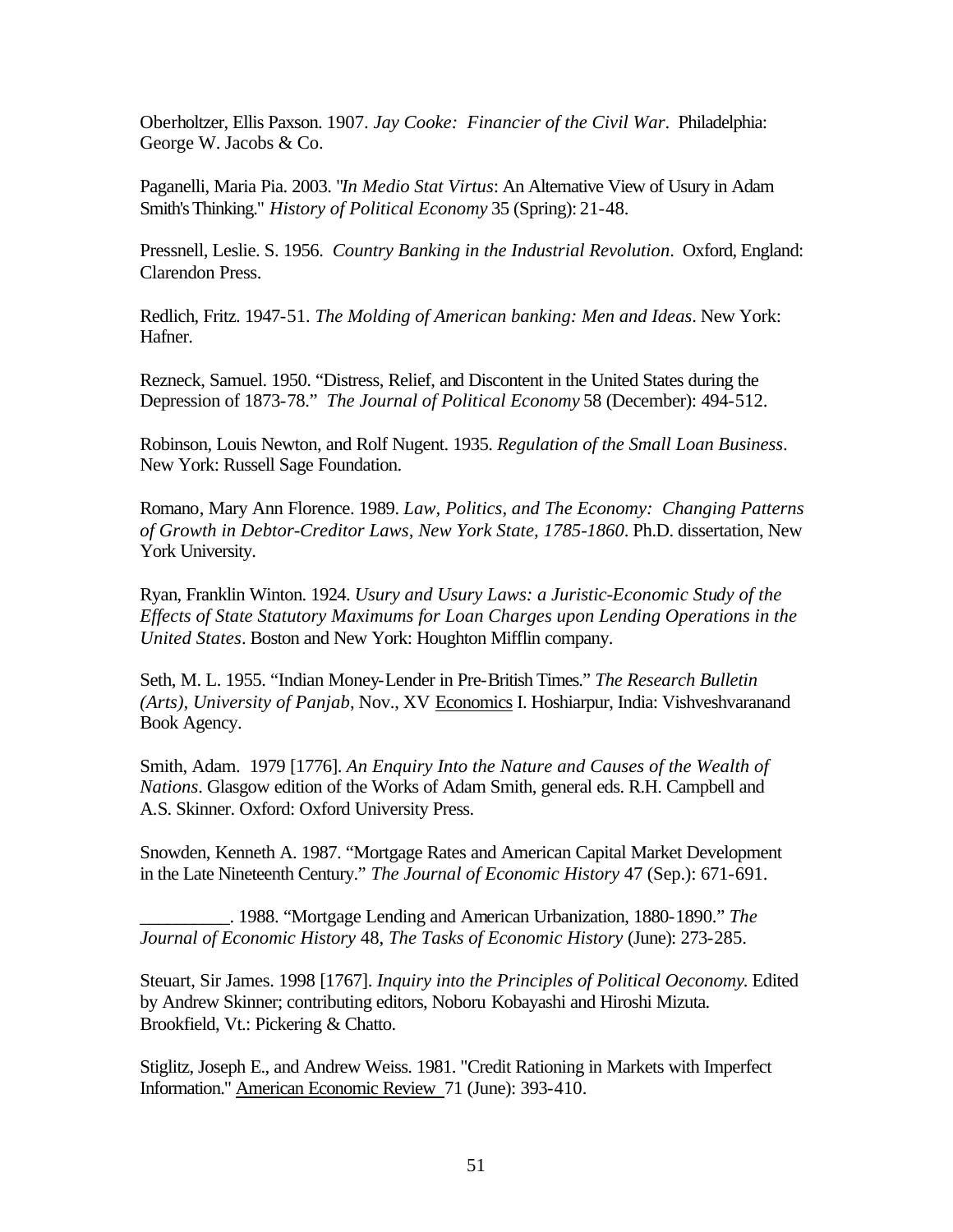Taeusch, Carl F. 1942. "The Concept of "Usury" the History of an Idea." *Journal of the History of Ideas* 3 (June): 291-318.

Tan, Elaine S. forthcoming. "An Empty Shell? Rethinking the Usury Laws in Medieval Europe." *Journal of Legal Studies.*

Tawney, R.H. 1925. Introduction to *A Discourse Upon Usury by Way of Dialogue and Orations, for the Better Variety and More Delight of All Those that Shall Read this Treatise* by Thomas Wilson (1572), pp. 1-172. New York: Harcourt Brace.

Thomas, David L. and Norman E. Evans. 1984. "John Shakespeare in The Exchequer." *Shakespeare Quarterly* 35 (Autumn): 315-318.

U.S. Bureau of the Census. 1975. *Historical Statistics of the United States, Colonial Times to 1970. Bicentennial Edition*. Washington, D.C.: Government Printing Office.

U.S. Comptroller of the Currency. 1864. *Annual Report*.

White, Eugene N. 2001. "California Banking in the Nineteenth Century: The Art and Method of the Bank of A. Levy." *Business History Review* 75 (Summer): 297-324.

Wright, Robert E. 2001. *A Financial Interpretation of Early U.S. History*, mimeo, University of Virginia.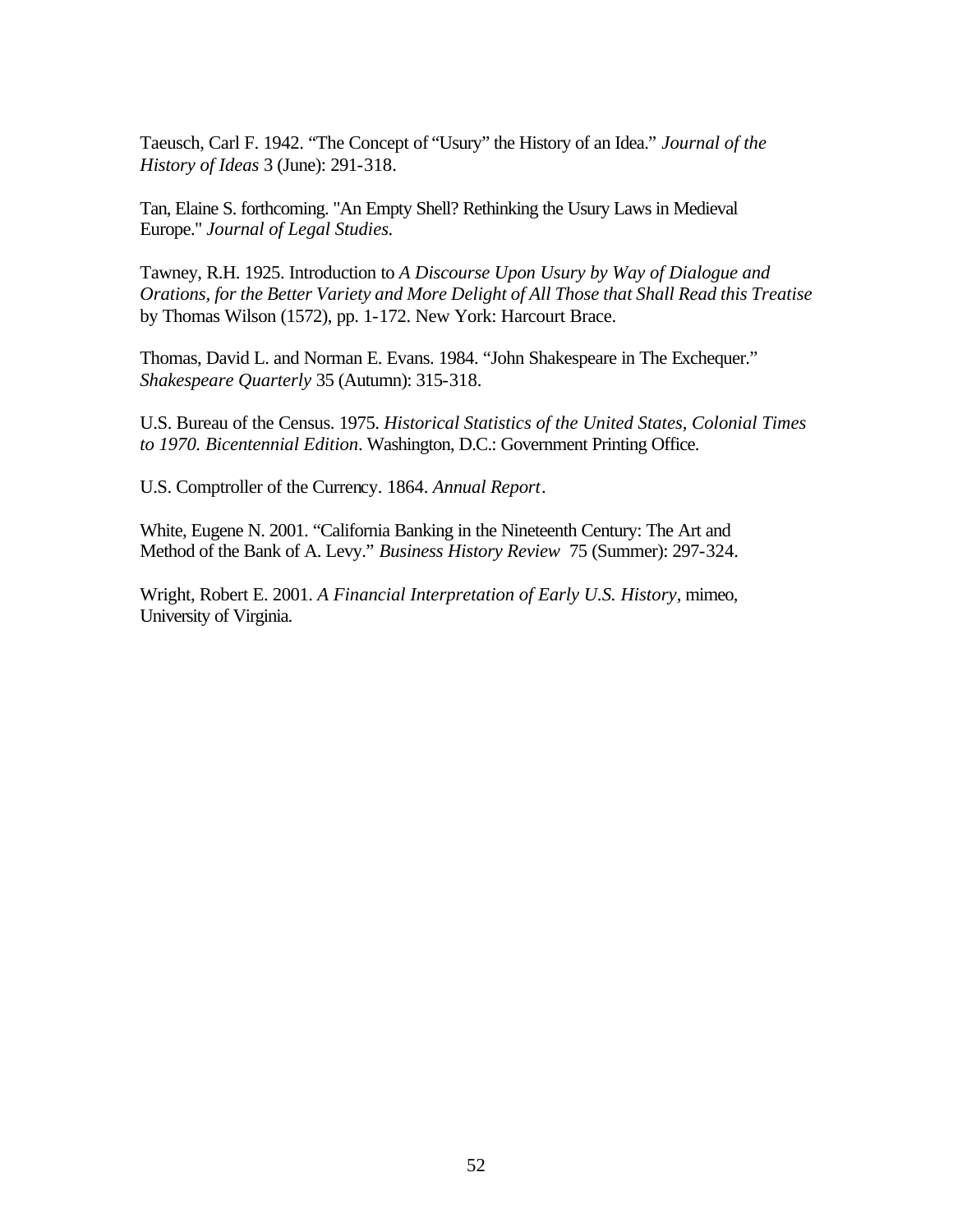# **Notes**

<sup>1</sup> I wish to thank Eugene White for sharing his Bank of A. Levy data, and Zorina Khan for helping me get started on the court cases on usury. They, along with Howard Bodenhorn, Michael Bordo, and Ira Gang, also made a number of helpful suggestions for improving a previous draft. I am also grateful for the chance to present the paper at a seminar at Rutgers and at the seminar in honor of Stanley E. Engerman held at the University of Rochester.

 $2$  This tactic known was known as "note shaving" in nineteenth century America.

<sup>3</sup> The use of protested bills to evade Virginia's usury laws is also mentioned in Farnam (1938, 91).

<sup>4</sup> Payday loans are discussed in 'Risky Business: Exploiting a Loophole, Banks Skirt State Laws On High Interest Rates," By Paul Beckett, *Wall Street Journal*. Friday, May 25, 2001, 1+. Some lenders rely on national banks for their capital because national banks can charge interest rates based on the law of the state where the bank is located rather than where the borrower is located. The origin of this arrangement is discussed in section 5.

<sup>5</sup> Glaeser and Scheinkman (1998, 23-36) provide a wide-ranging summary.

<sup>6</sup> I have relied mainly on Noonan (1957) and Nelson (1969).

 $<sup>7</sup>$ Nelson's emphasis on Calvin was vigorously challenged by George (1957).</sup>

<sup>8</sup> Although Steuart was clearly Smith's bête noire, it is one of Smith's affectations that he never cites Steuart by name.

<sup>9</sup> Richard Brinsley Sheridan's classic, "The School for Scandal," a play about a prodigal son, complete with Jewish moneylender, was first produced on Drury Lane in 1777.

<sup>10</sup> Smith's departure from Laissez Faire in this case, as in similar cases, has continued to attract the attention of economists and historians of economic thought. See, for example, Blitz and Long (1965), Jadlow (1977), and Stiglitz and Weiss (1981). The latter provide a rationale similar to Smith's. These and other interpretations are discussed in Paganelli (2003), who argues that although modern economists have sympathized with Smith, they have not really understood him because Smith was willing to stipulate permanent misperceptions of reality, an assumption at variance with modern economic thinking. In the present case, the willingness of prodigals and projectors to enter into contracts that reduce their wealth is a case in point.

<sup>11</sup> The reception of the *Defense of Usury* is described in Stark's introduction to the economic writings of Jeremy Bentham (1952-54, 26-33).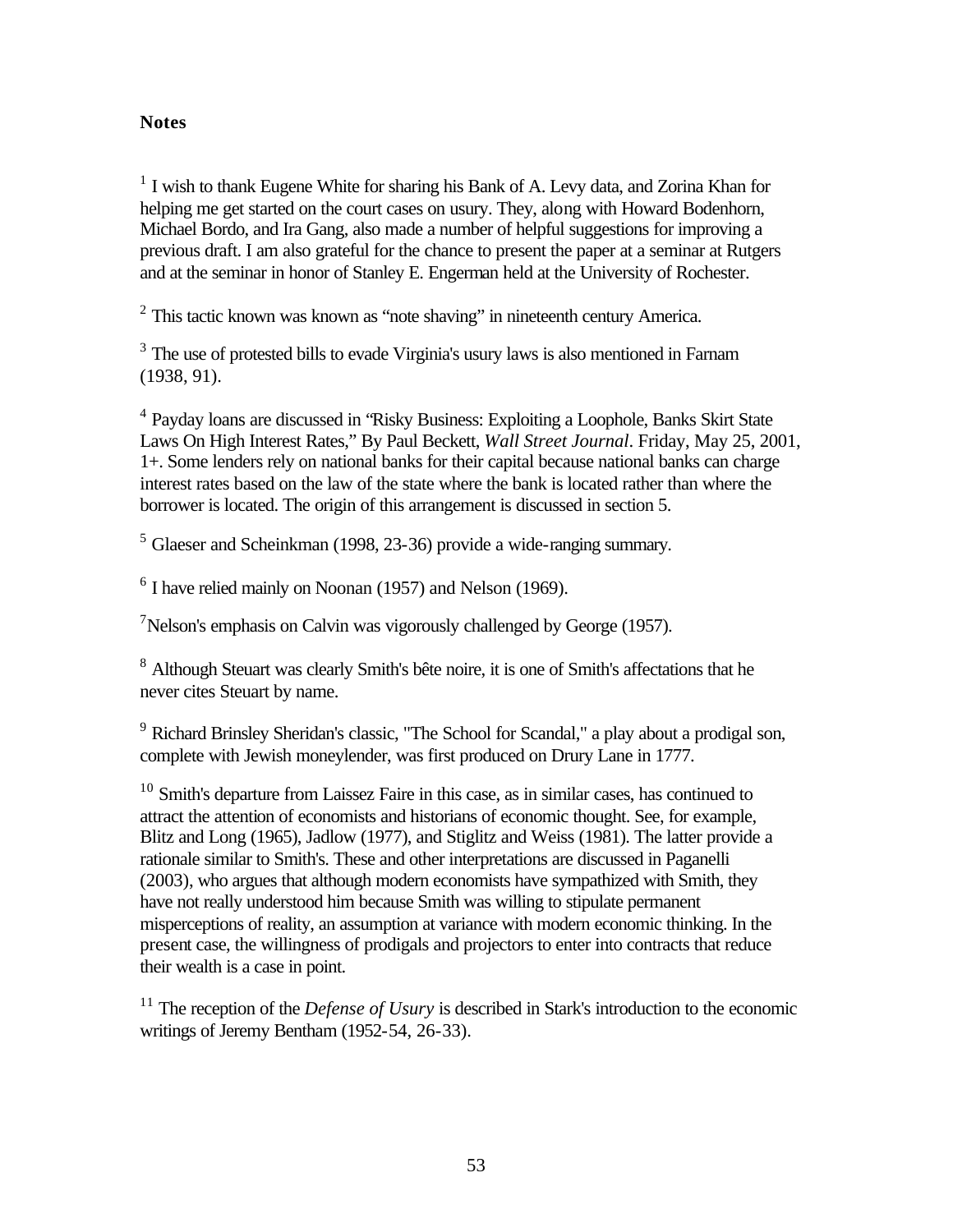<sup>12</sup> Usury laws were actually repealed only in Alabama and Mississippi, and then only for a time.

 $13$  Kish-Goodling (1998) provides a superb overview of the economic meaning of the play. and a number of suggestions for using the play as a tool for teaching monetary economics. Shakespeare's father John, it turns out, had been prosecuted for usury in 1570 the last year of the prohibition, a not uncommon occurrence in those days. (Thomas and Evans, 1984). In one of two cases he was fined 40 shillings. It is not certain how the other case was resolved; Shakespeare's father may have settled with his informer. Peter Levi (1988, 18-20) attributes the prosecution to John's political enemies.

<sup>14</sup> Colonial usury laws are discussed in Farnam (1938, 88-91).

<sup>15</sup> Macauley's unadjusted index of the yields of American railroad bonds averaged as follows. (U.S. Bureau of the Census, 1975, series X476.)

1860-69 7.70 1870-79 7.14 1880-89 4.95 1890-99 4.35

<sup>16</sup> The calculation was made by setting  $1+u = (1+d)(1+i) - 2d(1+i)$ , where u is the rate of usury, d is the added risk of default with a successful usury defense, and i is the required rate on the riskier loan. The formula was then modified as needed to take account of the other penalties. This example abstracts from the cost of going to court and other complications that would affect lending decisions, and is intended merely to dramatize the consequences of the reduction in penalties.

<sup>17</sup> Today, Dana is best remembered as the author of *Two Years Before the Mast.*

<sup>18</sup> In 1882 New York, removed the ceiling for Demand Loans over \$5,000 and secured by collateral. This was probably a response to the growth of the call loan market.

 $19$  Causation, of course, might well have run in both directions, from market rates to usury rates and from usury rates to market rates.

 $20$  In a famous case in New York in the late 1840s the New York Dry Dock Bank refused to pay a loan of about \$225,000 that was due the American Life Insurance and Trust Company on the grounds that the loan was usurious. The courts upheld Dry Dock's refusal. As a result the New York legislature passed a law in 1850 preventing corporations from interposing the usury defense. Although on the surface this looks like an anti-usury law, it is if anything an anti-bank law. (Ryan 1924, 58-60).

 $21$  The next two paragraphs are based on Robinson and Nugent (1934), which summarized the material developed in a number of Russell Sage foundation publications on the small loan problem.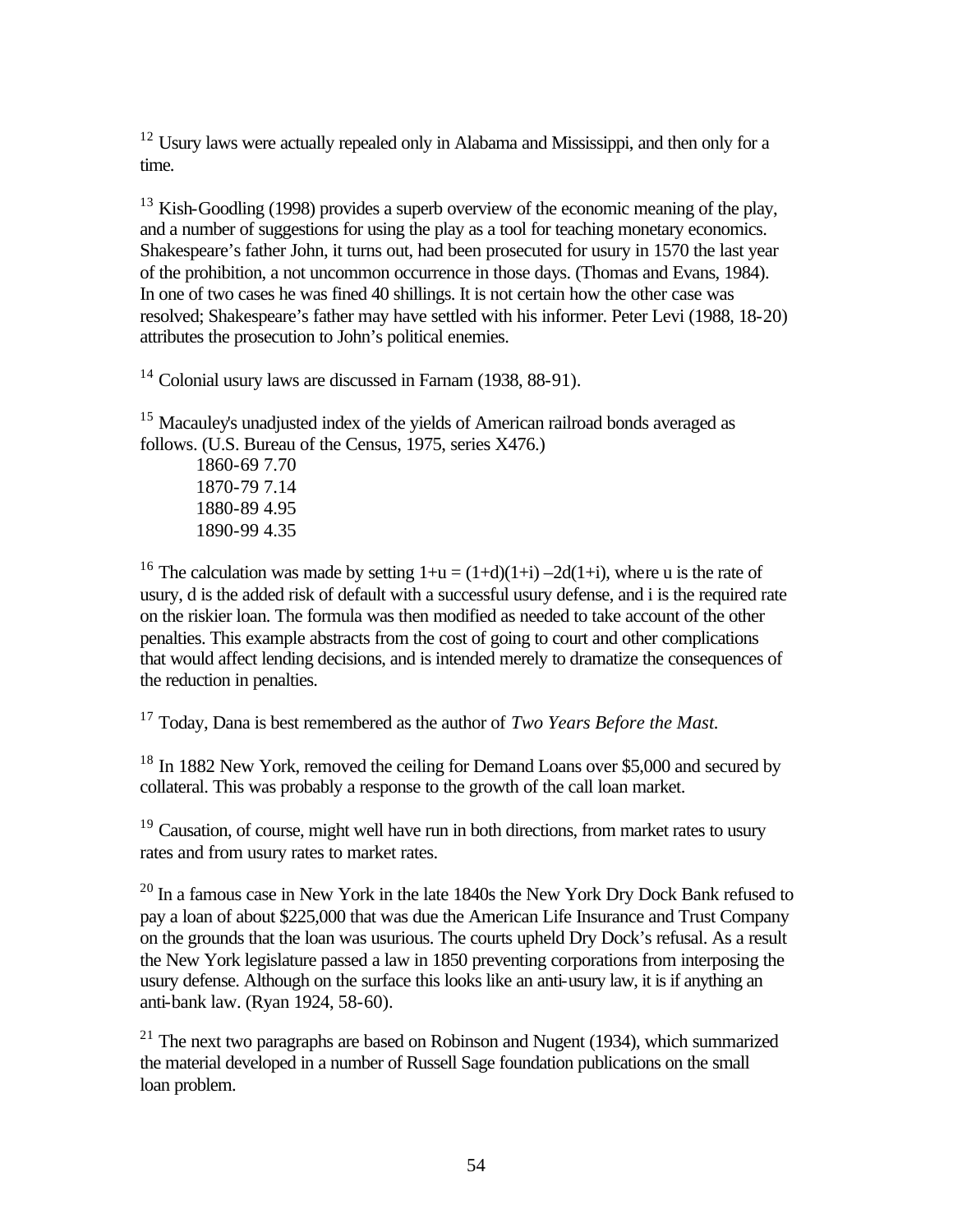$22$  It is not obvious, however, from reading the charter what if any penalty Congress intended if the Banks should charge a higher rate. The Supreme Court eventually dealt with the issue.

<sup>23</sup> David Ricardo later criticized the application of the usury restriction to the Bank of England because it prevented the Bank from limiting credit expansion by raising the discount rate. This was part of his criticism of the Bank's excessive issue of paper money during the restriction specie payments that accompanied the Napoleonic wars.

 $^{24}$  Davis (1910, 106-112). Hammond (1970) provides an overview of the political and economic forces that led to the establishment of the National Banking System.

 $25$  Davis (1910, 55-62).

<sup>26</sup> He would soon be appointed Secretary of the Treasury.

<sup>27</sup> *First Annual Report of the Comptroller of the Currency*, as reported in *Banker's Magazine*, New Series XIII (February 1864), pp. 621-624.

<sup>28</sup> *First Annual Report of the Comptroller of the Currency*, as reported in *Bankers Magazine*, vol. XIII, February 1864, p. 621.

<sup>29</sup> *Merchant's Magazine*, vol. L (April 1864), p. 309.

<sup>30</sup> *First Annual Report of the Comtroller of the Currency*, 623-24.

<sup>31</sup> The Congressional Globe, 38<sup>th</sup> Cong., 1st sess., p. 1353.

<sup>32</sup> Ibid., 1374. Statements such as these are, I must admit, somewhat inconsistent with the picture of an integrated antebellum capital market painted in Bodenhorn and Rockoff (1992). We did, however, qualify our argument by pointing to the frontier, and arguing that beyond the frontier rates did seem to be higher, reflecting uncertainty surrounding investment in regions of new settlement. So at least to some extent, these statements can be reconciled with the evidence of integrated markets in the East in Bodenhorn and Rockoff (1992).

<sup>33</sup> Oberholtzer (1907, 358). The only insight into the work of the Finance Committee that I have found is a remark by Sherman in the Senate. He said that he initially favored a flat maximum rate but the committee found that it would "create so many disputes and rivalries and troubles" that he was forced to yield.

<sup>34</sup> *The Congressional Globe*, 38th Cong., 1<sup>st</sup> sess., 2123.

 $35$  Ibid.